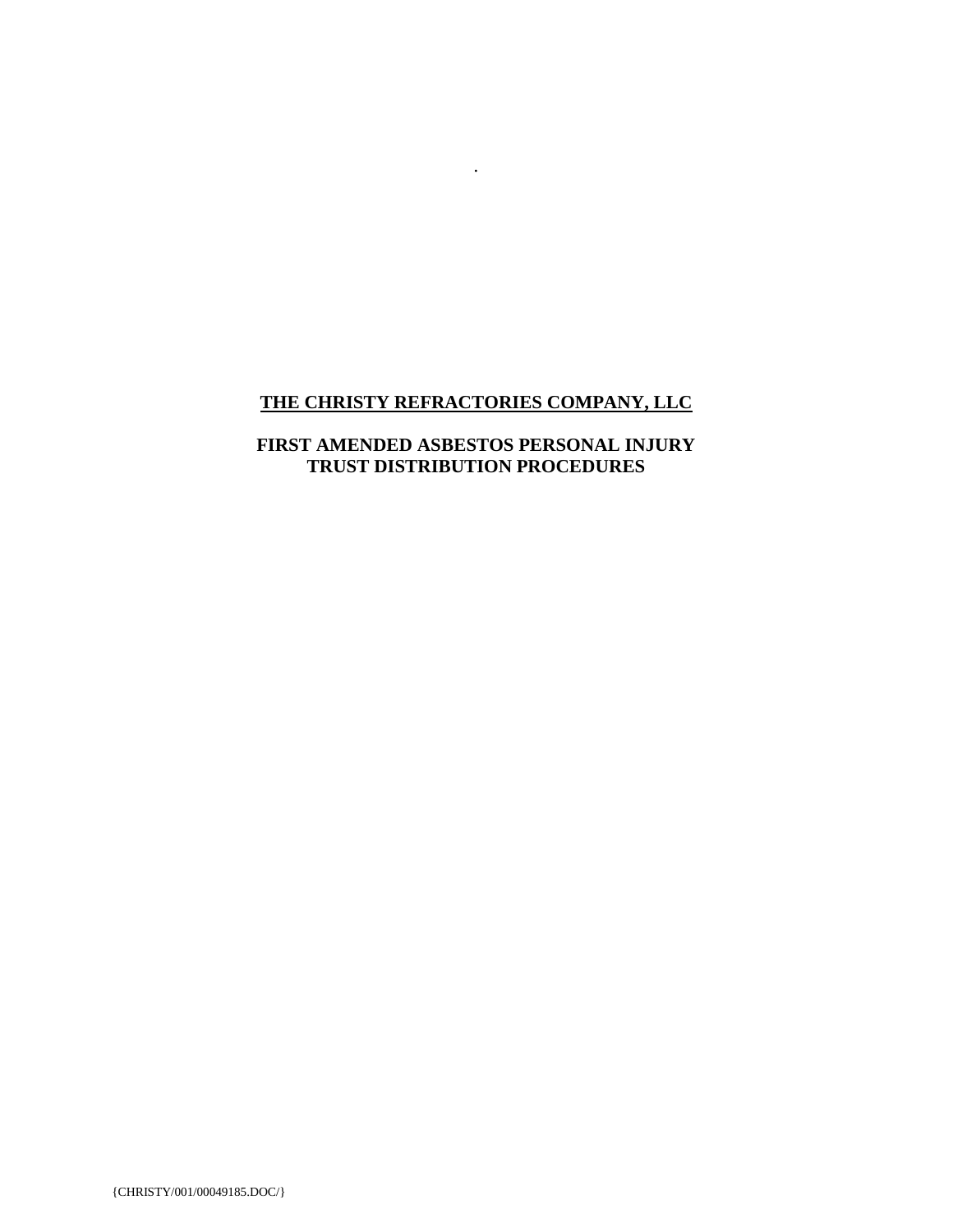## **THE CHRISTY REFRACTORIES COMPANY, LLC FIRST AMENDED ASBESTOS PERSONAL INJURY TRUST DISTRIBUTION PROCEDURES TABLE OF CONTENTS**

| Section I          |                                                                         |  |  |
|--------------------|-------------------------------------------------------------------------|--|--|
| 1.1.               |                                                                         |  |  |
| 1.2.               |                                                                         |  |  |
| <b>Section II</b>  |                                                                         |  |  |
| 2.1.               |                                                                         |  |  |
| 2.2.               |                                                                         |  |  |
| 2.3.               |                                                                         |  |  |
| 2.4.               | Determination of the Maximum Annual Payment and Maximum Available       |  |  |
|                    |                                                                         |  |  |
| 2.5.               |                                                                         |  |  |
| 2.6.               |                                                                         |  |  |
| <b>Section III</b> | Asbestos PI Trust Distribution Procedures Administration11              |  |  |
| 3.1.               | Asbestos PI Trust Advisory Committee and Future Claimants'              |  |  |
|                    |                                                                         |  |  |
| 3.2.               |                                                                         |  |  |
| Section IV         |                                                                         |  |  |
| 4.1.               | Uncertainty of Christy's Personal Injury Asbestos Liabilities 12        |  |  |
| 4.2.               |                                                                         |  |  |
| 4.3.               |                                                                         |  |  |
| Section V          |                                                                         |  |  |
| 5.1.               |                                                                         |  |  |
| (a)                |                                                                         |  |  |
|                    | (1)                                                                     |  |  |
|                    | (2)                                                                     |  |  |
| (b)                |                                                                         |  |  |
| (c)                |                                                                         |  |  |
| 5.2.               |                                                                         |  |  |
| (a)                |                                                                         |  |  |
|                    | (1)                                                                     |  |  |
|                    | (2)                                                                     |  |  |
|                    | Disease Levels, Scheduled Values and Medical/Exposure Criteria22<br>(3) |  |  |
| (b)                |                                                                         |  |  |
|                    | $(1)$ In General                                                        |  |  |
|                    | (A)                                                                     |  |  |
|                    | (B)                                                                     |  |  |
|                    | Valuation Factors to Be Considered in Individual Review 29<br>(2)       |  |  |
|                    | (3)                                                                     |  |  |
|                    | (4)                                                                     |  |  |
| 5.3.               | Categorizing Claims as Extraordinary and/or Exigent. 33                 |  |  |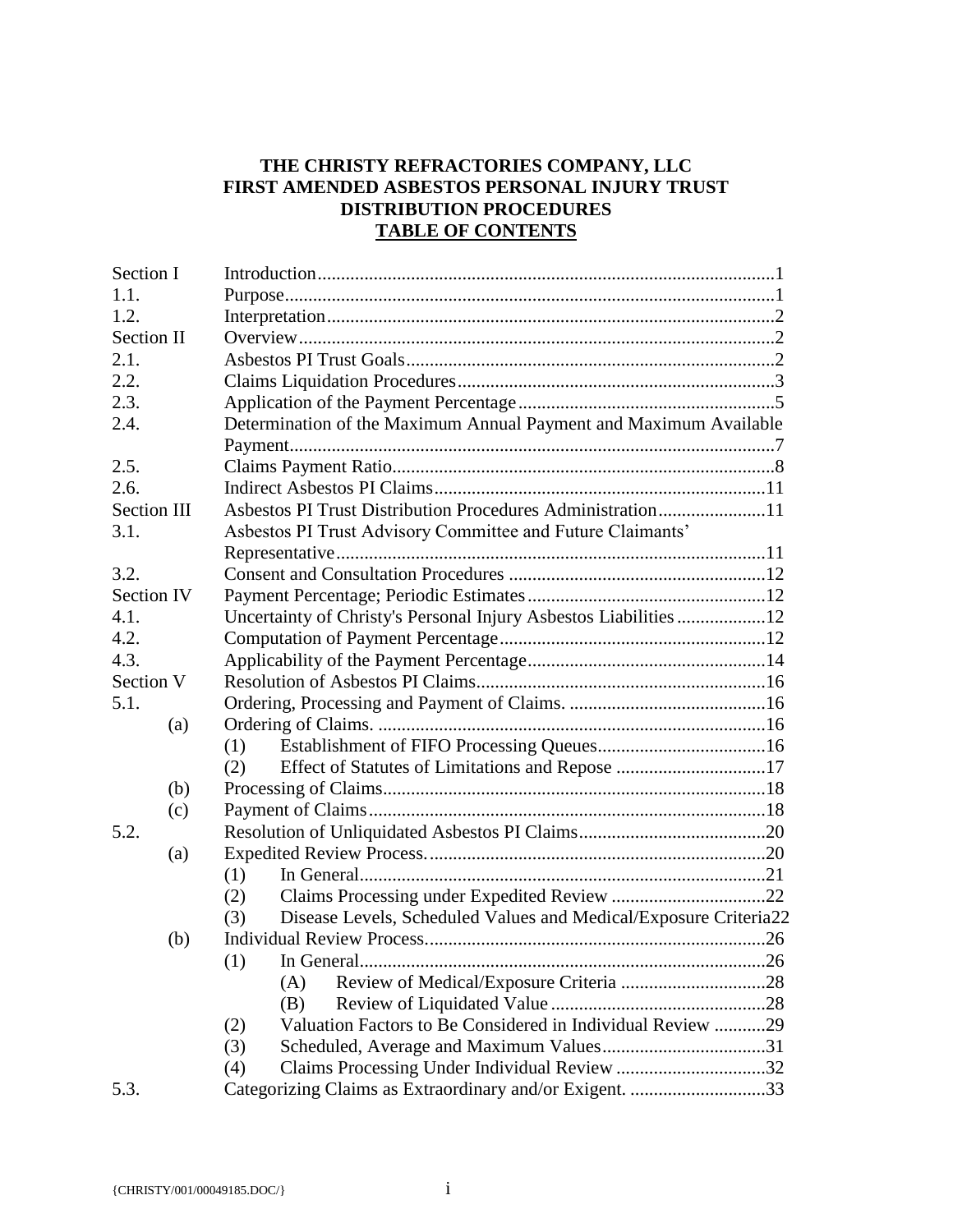|            | (a)         |                                                                  |  |
|------------|-------------|------------------------------------------------------------------|--|
|            | (b)         |                                                                  |  |
|            |             | (1)                                                              |  |
|            |             | (2)                                                              |  |
| 5.4.       |             |                                                                  |  |
| 5.5.       |             |                                                                  |  |
| 5.6.       |             |                                                                  |  |
|            | (a)         |                                                                  |  |
|            |             | (1)                                                              |  |
|            |             | (A)                                                              |  |
|            |             | (B)                                                              |  |
|            |             | Exception to the Exception for Certain Pre-Petition<br>(C)       |  |
|            |             |                                                                  |  |
|            |             | (2)                                                              |  |
|            | (b)         |                                                                  |  |
|            |             | (1)                                                              |  |
|            |             | (2)                                                              |  |
|            |             | (3)                                                              |  |
| 5.7.       |             |                                                                  |  |
| 5.8.       |             |                                                                  |  |
| 5.9.       |             |                                                                  |  |
|            | (a)         |                                                                  |  |
|            | (b)         |                                                                  |  |
|            | (d)         |                                                                  |  |
| 5.10.      |             |                                                                  |  |
| Section VI |             |                                                                  |  |
| 6.1.       |             |                                                                  |  |
| 6.2.       |             |                                                                  |  |
| 6.3.       |             |                                                                  |  |
| 6.4.       |             |                                                                  |  |
| 6.5.       |             |                                                                  |  |
|            | Section VII | General Guidelines for Liquidating and Paying Claims50           |  |
| 7.1.       |             |                                                                  |  |
| 7.2.       |             |                                                                  |  |
| 7.3.       |             | Discretion to Vary the Order and Amounts of Payments in Event of |  |
|            |             |                                                                  |  |
| 7.4.       |             |                                                                  |  |
| 7.5.       |             |                                                                  |  |
|            | (a)         |                                                                  |  |
|            | (b)         |                                                                  |  |
|            | (c)         |                                                                  |  |
| 7.6.       |             |                                                                  |  |
| 7.7.       |             |                                                                  |  |
| 7.8.       |             |                                                                  |  |
| 7.9.       |             |                                                                  |  |
| 7.10.      |             |                                                                  |  |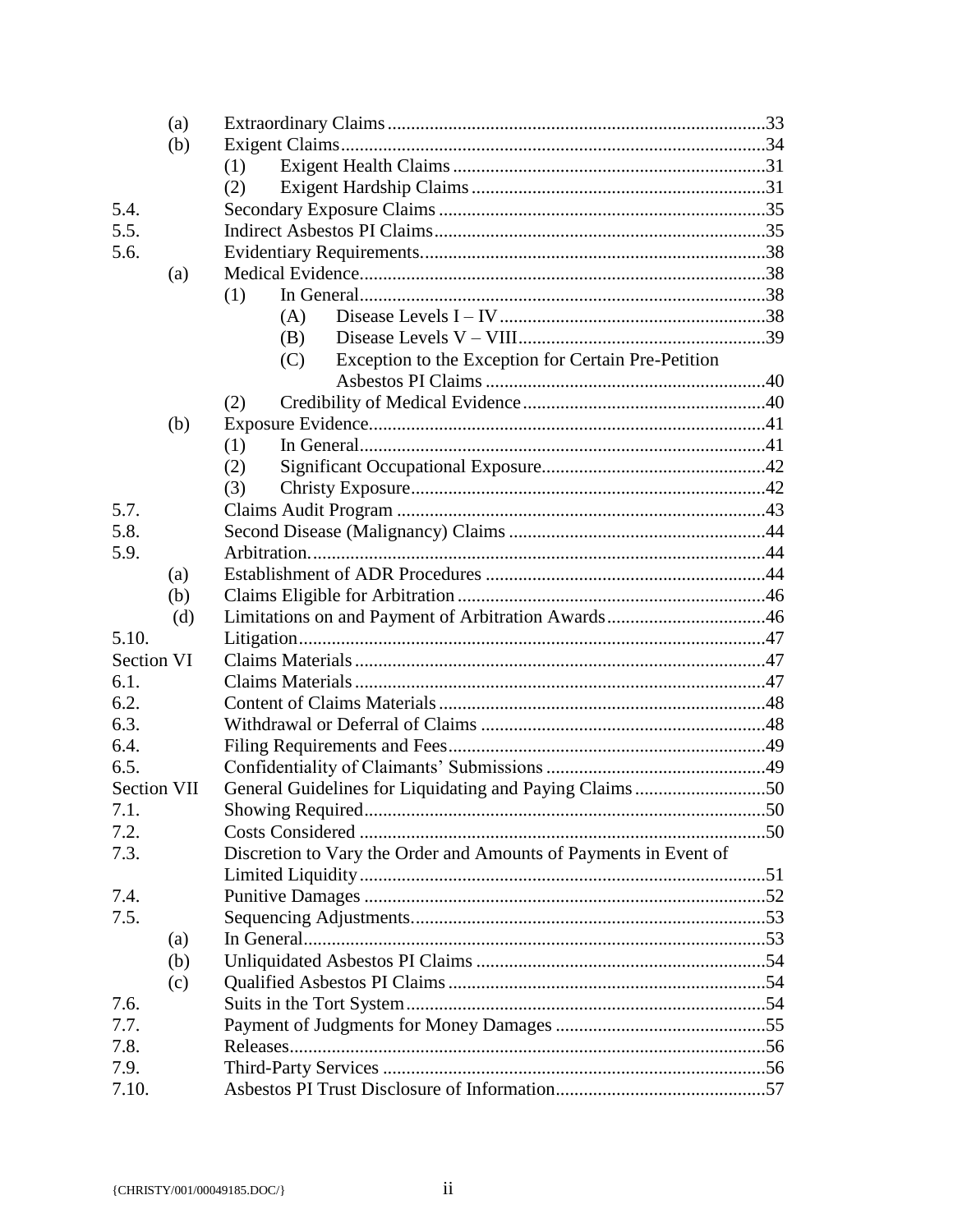| 8.2. |  |
|------|--|
| 8.3. |  |
| 8.4. |  |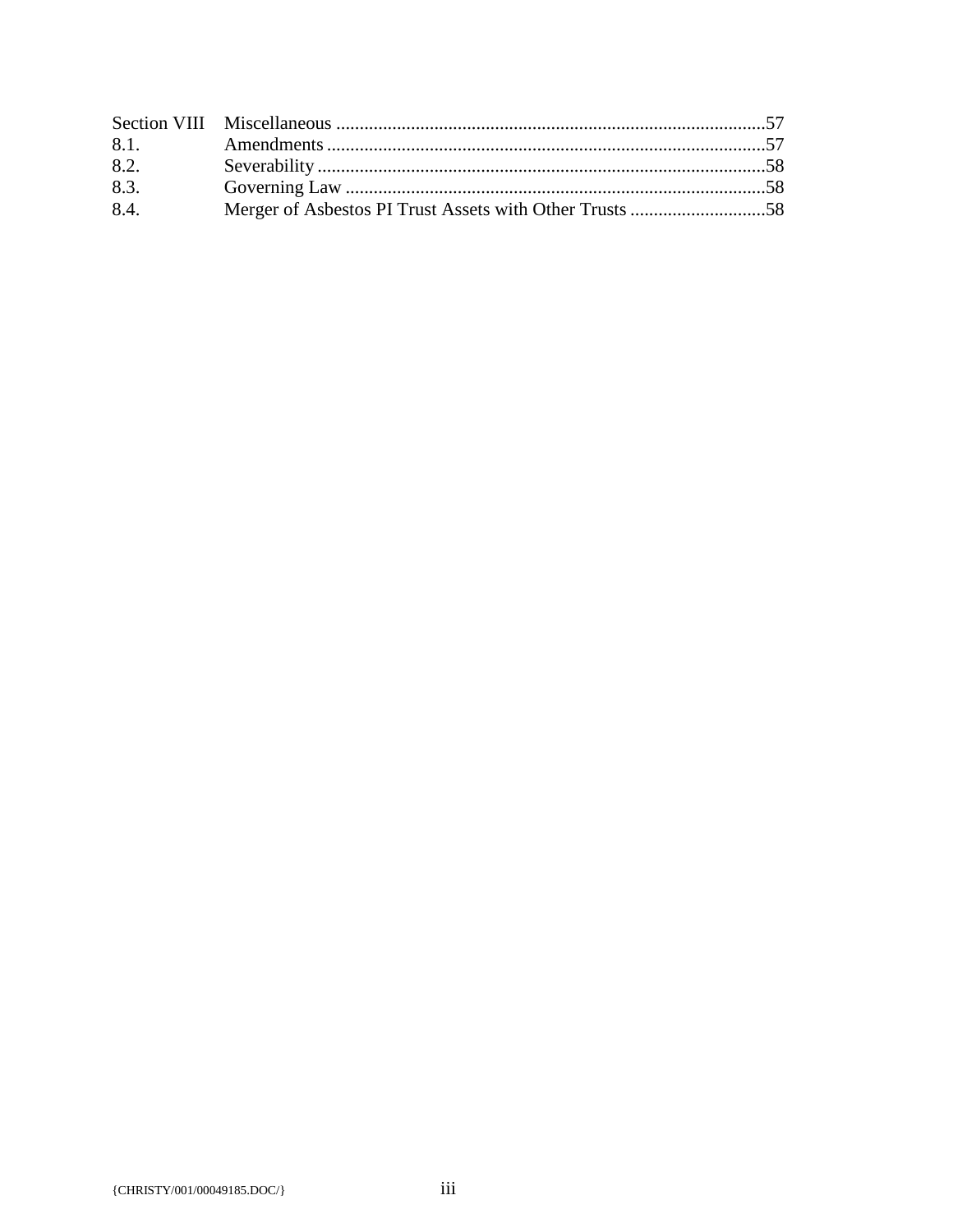# **THE CHRISTY REFRACTORIES COMPANY, LLC FIRST AMENDED ASBESTOS PERSONAL INJURY TRUST DISTRIBUTION PROCEDURES**

The Christy Refractories Company, LLC First Amended Asbestos Personal Injury Trust Distribution Procedures (these "Asbestos PI Trust Distribution Procedures") contained herein provide for resolving all "Asbestos PI Claims" as defined in the Plan of Reorganization Under Chapter 11 of the United States Bankruptcy Code For The Christy Refractories Company, LLC Dated December 7, 2010 (as it may be amended or modified, the "Plan"), including all asbestosrelated personal injury and death claims caused by exposure to asbestos-containing products, or to conduct that exposed the claimant to an asbestos-containing product, for which The Christy Refractories Company, LLC or any of its predecessors, successors, and assigns (collectively, "Christy") have alleged legal responsibility as provided in and required by the Plan and The Christy Refractories Company, LLC Asbestos Personal Injury Trust Agreement (the "Asbestos PI Trust Agreement"). The Plan and the Asbestos PI Trust Agreement establish The Christy Refractories Company, LLC Asbestos Personal Injury Trust (the "Asbestos PI Trust"). The Asbestos PI Trustee shall implement and administer these Asbestos PI Trust Distribution Procedures in accordance with the Asbestos PI Trust Agreement. Capitalized terms used herein and not otherwise defined shall have the meanings assigned to them in the Plan and the Asbestos PI Trust Agreement. For purposes of these Asbestos PI Trust Distribution Procedures, "Asbestos PI Claims" shall not include Asbestos PI Trust Expenses.

#### **SECTION I** Introduction

1.1. Purpose. These Asbestos PI Trust Distribution Procedures have been adopted pursuant to the Asbestos PI Trust Agreement. It is designed to provide fair, equitable, and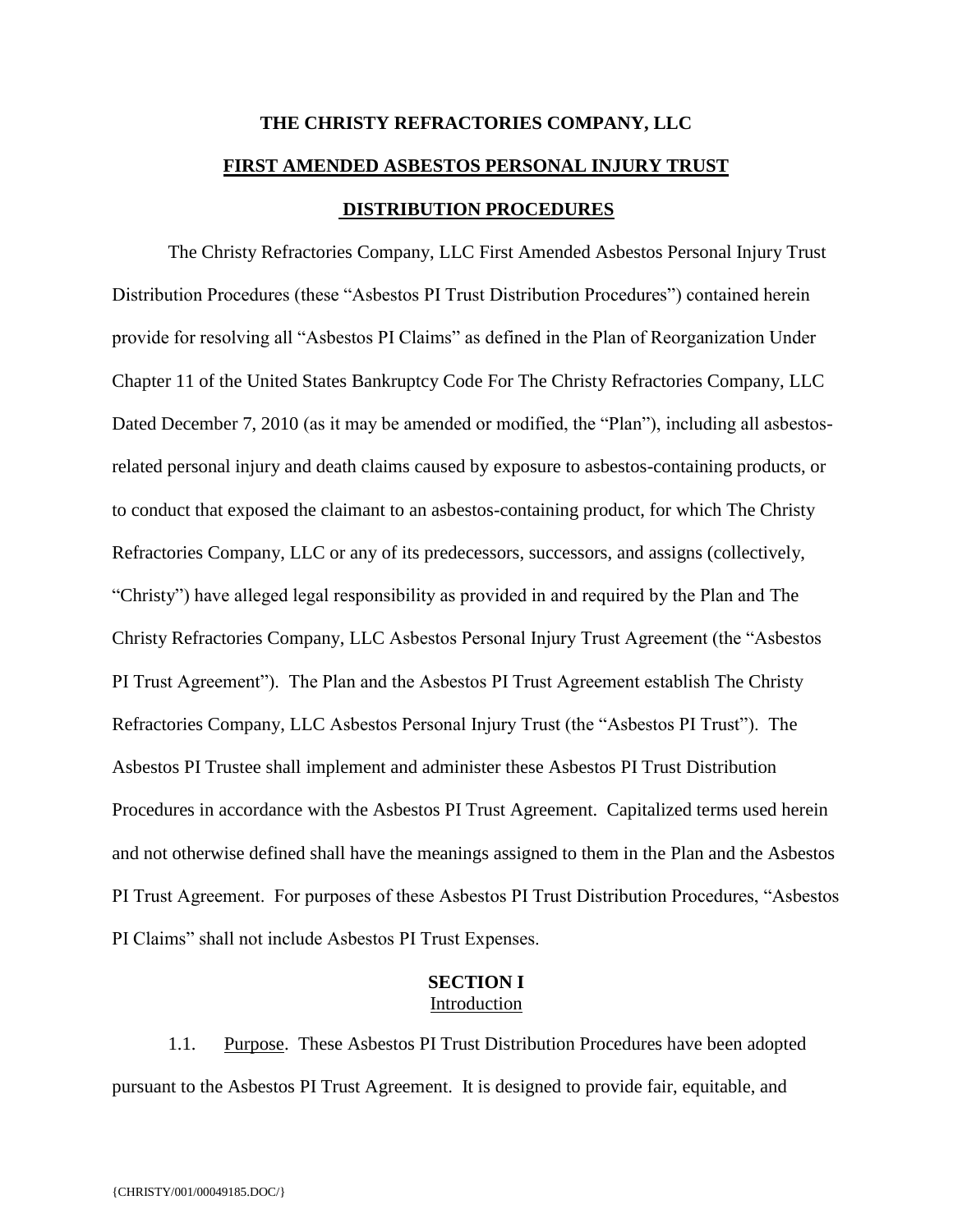substantially similar treatment for all Asbestos PI Claims that may presently exist or may arise in the future.

1.2. Interpretation. Except as may otherwise be provided below, nothing in these Asbestos PI Trust Distribution Procedures shall be deemed to create a substantive right for any claimant. The rights and benefits provided herein to holders of Asbestos PI Claims shall vest in such holders as of the Effective Date.

#### **SECTION II Overview**

2.1. Asbestos PI Trust Goals. The goal of the Asbestos PI Trust is to treat all claimants similarly and equitably and in accordance with the requirements of Section  $524(g)$  of the Bankruptcy Code. These Asbestos PI Trust Distribution Procedures further that goal by setting forth procedures for processing and paying Christy's several share of the unpaid portion of the liquidated value of Asbestos PI Claims generally on an impartial, first-in-first-out ("FIFO") basis, with the intention of paying all claimants over time as equivalent a share as possible of the value of their claims based on historical values for substantially similar claims in the tort system.<sup>1</sup> To this end, these Asbestos PI Trust Distribution Procedures establish a schedule of eight asbestos-related diseases ("Disease Levels"), seven of which have presumptive medical and exposure requirements ("Medical/Exposure Criteria"), and specific liquidated values ("Scheduled Values"), and seven of which have both anticipated average values ("Average") Values"), and caps on their liquidated values ("Maximum Values"). The Disease Levels, Medical/Exposure Criteria, Scheduled Values, Average Values and Maximum Values, which are set forth in Sections 5.3 and 5.4 below, have all been selected and derived with the intention of

 $\overline{a}$ 

<sup>&</sup>lt;sup>1</sup> As used in these Asbestos PI Trust Distribution Procedures, the phrase "in the tort system" shall not include claims asserted against a trust established for the benefit of asbestos personal injury claimants pursuant to section  $524(g)$  and/or section 105 of the Bankruptcy Code or any other applicable law.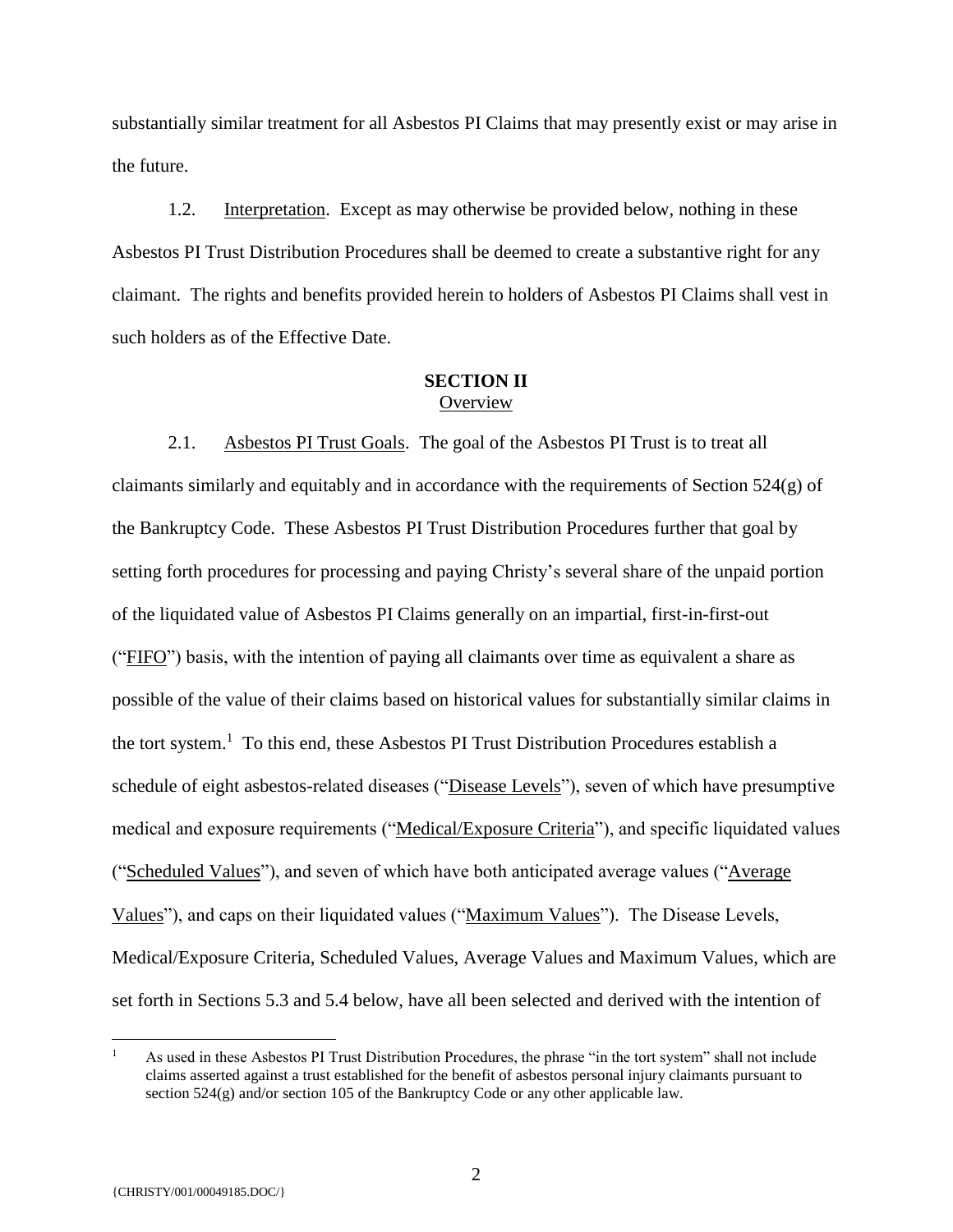achieving a fair allocation of the Asbestos PI Trust funds as among claimants suffering from different diseases in light of the best available information considering the settlement history of Christy and the rights claimants would have in the tort system absent the bankruptcy.

2.2. Claims Liquidation Procedures. Asbestos PI Claims shall be processed based on their place in the FIFO Processing Queue to be established pursuant to Section 5.1(a) below. The Asbestos PI Trust shall take all reasonable steps to resolve Asbestos PI Claims as efficiently and expeditiously as possible at each stage of claims processing, including arbitration, which steps may include, in the Asbestos PI Trust's sole discretion, conducting settlement discussions with claimants' representatives with respect to more than one claim at a time, provided that the claimants' respective positions in the FIFO Processing Queue are maintained, and each claim is individually evaluated pursuant to the valuation factors set forth in Section 5.3(b)(2) below. The Asbestos PI Trust shall also make every reasonable effort to resolve each year at least that number of Asbestos PI Claims required to exhaust the Maximum Annual Payment and the Maximum Available Payment for Category A and Category B claims, as those terms are defined below.

The Asbestos PI Trust shall, except as otherwise provided below, liquidate all Asbestos PI Claims except Foreign Claims (as defined in Section 5.3(b)(1) below) that meet the presumptive Medical/Exposure Criteria of Disease Levels I – V, VII and VIII under the Expedited Review Process described in Section 5.3(a) below. Asbestos PI Claims involving Disease Levels  $I - V$ , VII and VIII that do not meet the presumptive Medical/Exposure Criteria for the relevant Disease Level may undergo the Asbestos PI Trust's Individual Review Process described in Section 5.3(b) below. In such a case, notwithstanding that the claim does not meet the presumptive Medical/Exposure Criteria for the relevant Disease Level, the Asbestos PI Trust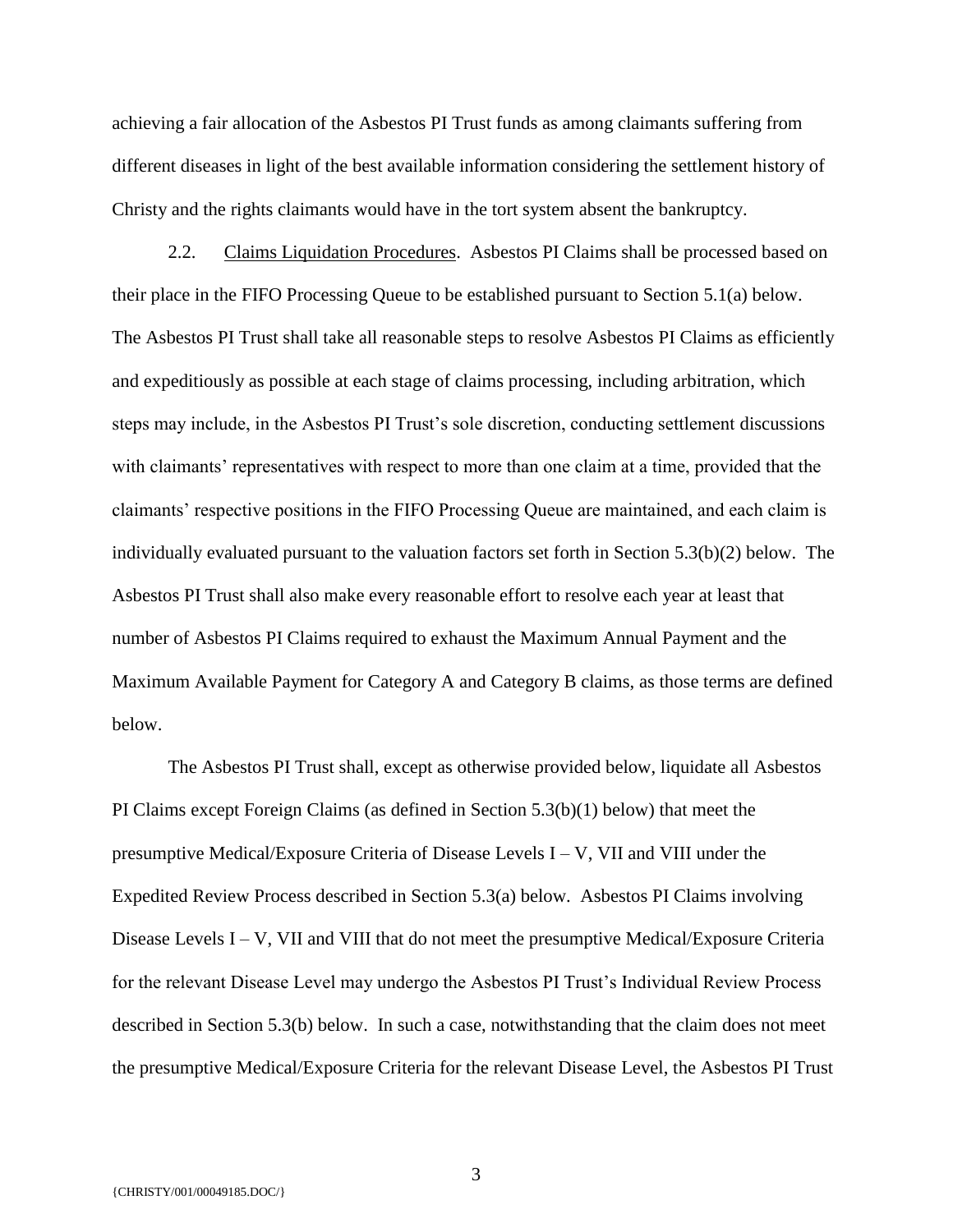may offer the claimant an amount up to the Scheduled Value of that Disease Level if the Asbestos PI Trust is satisfied that the claimant has presented a claim that would be cognizable and valid in the tort system.

In lieu of liquidating Asbestos PI Claims involving Disease Levels II –V, VII and VIII under the Expedited Review Process, a claimant holding an Asbestos PI Claim involving Disease Level II, III, IV, V, VII or VIII may alternatively seek to establish a liquidated value for the claim that is greater than its Scheduled Value by electing the Asbestos PI Trust's Individual Review Process pursuant to Section 5.3(b) below. However, the liquidated value of an Asbestos PI Claim that undergoes the Individual Review Process for valuation purposes may be determined to be less than the Scheduled Value for the applicable Disease Level, and in any event shall not exceed the Maximum Value for the relevant Disease Level set forth in Section 5.3(b)(3) below, unless the claim qualifies as an Extraordinary Claim as defined in Section 5.4(a) below, in which case its liquidated value cannot exceed the maximum extraordinary value specified in Section 5.4(a) for such claims. Claims involving Disease Level VI (Lung Cancer 2) and all Foreign Claims may be liquidated only pursuant to the Asbestos PI Trust's Individual Review Process.

The Scheduled Values and Maximum Values set forth in Section 5.3(b)(3) have been established for claims involving Disease Levels II through VIII, which are eligible for Individual Review of their liquidated values, with the expectation that the combination of settlements at the Scheduled Values and those resulting from the Individual Review Process should result in the Average Values also set forth in that provision.

All unresolved disputes over a claimant's medical condition, exposure history and/or the liquidated value of the claim shall be subject to binding or non-binding arbitration as set forth in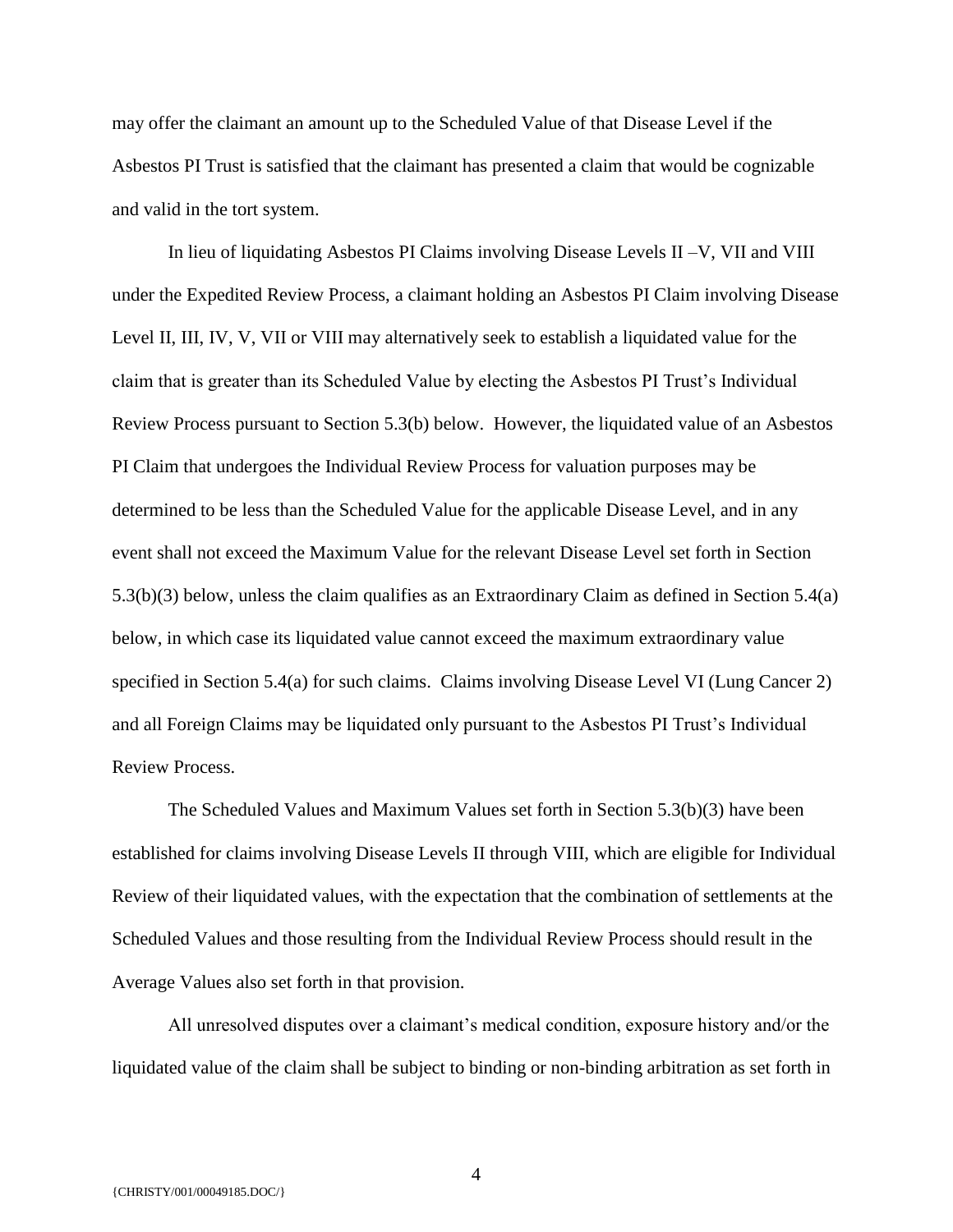Section 5.10 below, at the election of the claimant, under the alternative dispute resolution procedures (the "ADR Procedures") to be adopted by the Asbestos PI Trust as provided in Section 5.10 below. Asbestos PI Claims that are the subject of a dispute with the Asbestos PI Trust that cannot be resolved by non-binding arbitration may enter the tort system as provided in Sections 5.11 and 7.6 below. However, if and when a claimant obtains a judgment in the tort system, the judgment shall be payable (subject to the Payment Percentage, Maximum Available Payment, and Claims Payment Ratio provisions set forth below) as provided in Section 7.7 below.

2.3. Application of the Payment Percentage. After the liquidated value of an Asbestos PI Claim, other than a claim involving Other Asbestos Disease (Disease Level I – Cash Discount Payment) as defined in Section 5.3(a)(3) below, is determined pursuant to the procedures set forth herein for Expedited Review, Individual Review, arbitration, or litigation in the tort system, the claimant shall ultimately receive a pro-rata share of that value based on the Payment Percentage described in Section 4.2 below. The Payment Percentage shall also apply to all sequencing adjustments paid pursuant to Section 7.5 below.

The initial Payment Percentage (the "Initial Payment Percentage") has been set at 11 percent (11%) and shall apply to all Asbestos PI Trust Voting Claims accepted as valid by the Asbestos PI Trust, unless adjusted by the Asbestos PI Trust with the consent of the Asbestos PI Trust Advisory Committee and the Future Claimants' Representative pursuant to Section 4.2 below, and except as provided in Section 4.3 below with respect to supplemental payments in the event the Initial Payment Percentage is changed. The term "Asbestos PI Trust Voting Claims" means (i) Qualified Asbestos PI Claims; (ii) claims filed against Christy in the tort system, actually submitted to Christy pursuant to an administrative settlement agreement prior to the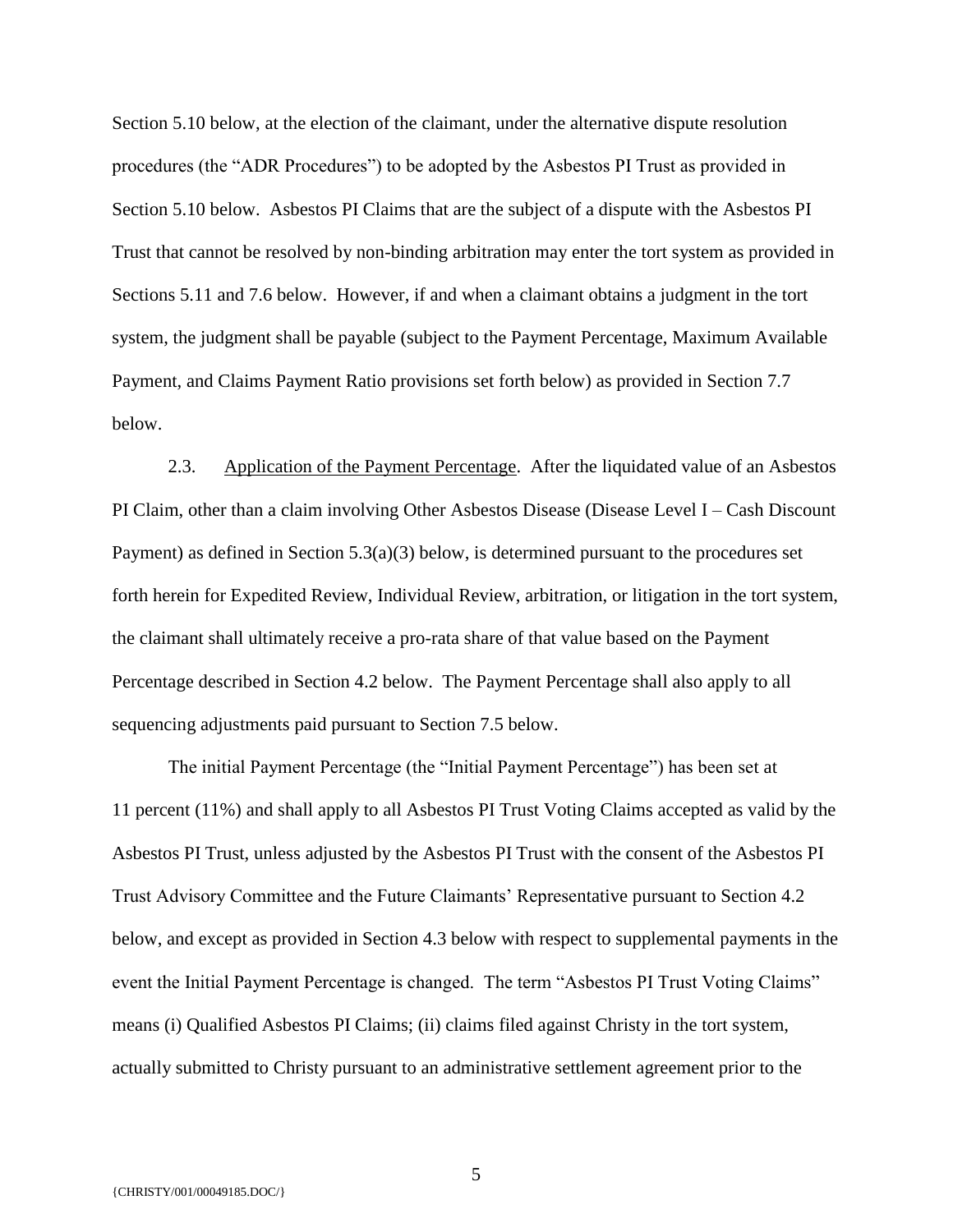Commencement Date of October 29, 2008; and (iii) all asbestos claims filed against another defendant in the tort system prior to the Commencement Date, provided, however, that (1) the holder of a claim described in subsection (i), (ii) or (iii) above, or his or her authorized agent, actually voted to accept or reject the Plan pursuant to the voting procedures approved by the Bankruptcy Court, unless such holder certifies to the satisfaction of the Asbestos PI Trustee that he or she was prevented from voting in this proceeding as a result of circumstances resulting in a state of emergency affecting, as the case may be, the holder's residence, principal place of business or legal representative's place of business at which the holder or his or her legal representative receives notice and/or maintains material records relating to the claim; and provided further that (2) the claim was subsequently filed with the Asbestos PI Trust pursuant to Section 6.1 below by the Initial Claims Filing Date defined in Section 5.1(a) below. The Initial Payment Percentage has been calculated based upon (i) the Scheduled Values set forth in Section 5.3(b)(3) below with respect to existing present claims and projected future claims involving Disease Levels I-III, and (ii) the assumption that the Average Values set forth in Section 5.3(b)(3) below will be achieved with respect to existing present claims and projected future claims involving Disease Levels IV – VIII.

The Payment Percentage may thereafter be adjusted upwards or downwards from time to time by the Asbestos PI Trust with the consent of the Asbestos PI Trust Advisory Committee and the Future Claimants' Representative to reflect then-current estimates of the Asbestos PI Trust's assets and liabilities, as well as the then-estimated value of then-pending and future claims. Any adjustment to the Initial Payment Percentage shall be made only pursuant to Section 4.2 below. If the Payment Percentage is increased over time, claimants whose claims were liquidated and paid in prior periods under these Asbestos PI Trust Distribution Procedures shall receive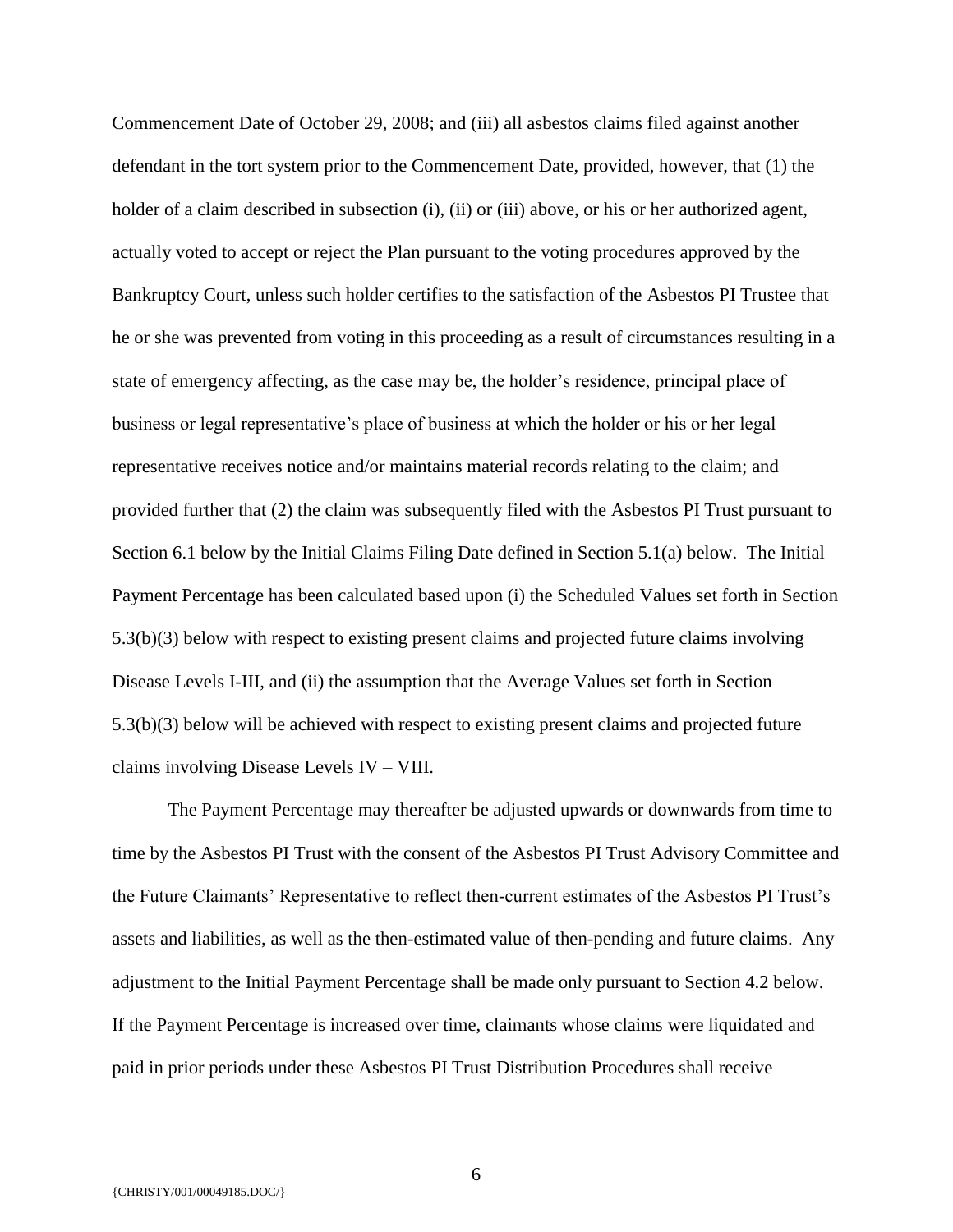additional payments only as provided in Section 4.3 below. Because there is uncertainty in the prediction of both the number and severity of future Asbestos PI Claims, and the amount of the Asbestos PI Trust's assets, no guarantee can be made of any Payment Percentage that will be applied to an Asbestos PI Claim's liquidated value.

2.4. Determination of the Maximum Annual Payment and Maximum Available Payment. The Asbestos PI Trust shall estimate or model the amount of cash flow anticipated to be necessary over its entire life to ensure that funds shall be available to treat all present and future holders of Asbestos PI Claims as similarly as possible. In each year, the Asbestos PI Trust shall be empowered to pay out all of the income earned during the year (net of taxes payable with respect thereto), together with a portion of its principal, calculated so that the application of the Asbestos PI Trust's funds over its life shall correspond with the needs created by the estimated initial backlog of claims and the estimated anticipated future flow of claims (the "Maximum Annual Payment"), taking into account the Payment Percentage provisions set forth in Section 2.3 above and Sections 4.2 and 4.3 below. The Maximum Annual Payment shall be determined annually by the Asbestos PI Trustee with the consent of the Asbestos PI Trust Advisory Committee and the Future Claimants' Representative. The Asbestos PI Trust's distributions to all claimants for that year shall not exceed the Maximum Annual Payment determined for that year plus any amounts rolled over from earlier years as provided in Section 2.5 below.

Notwithstanding any provision to the contrary, the Maximum Annual Payment shall not apply to Qualified Asbestos PI Claims, and Qualified Asbestos PI Claims shall be paid as provided in the Plan.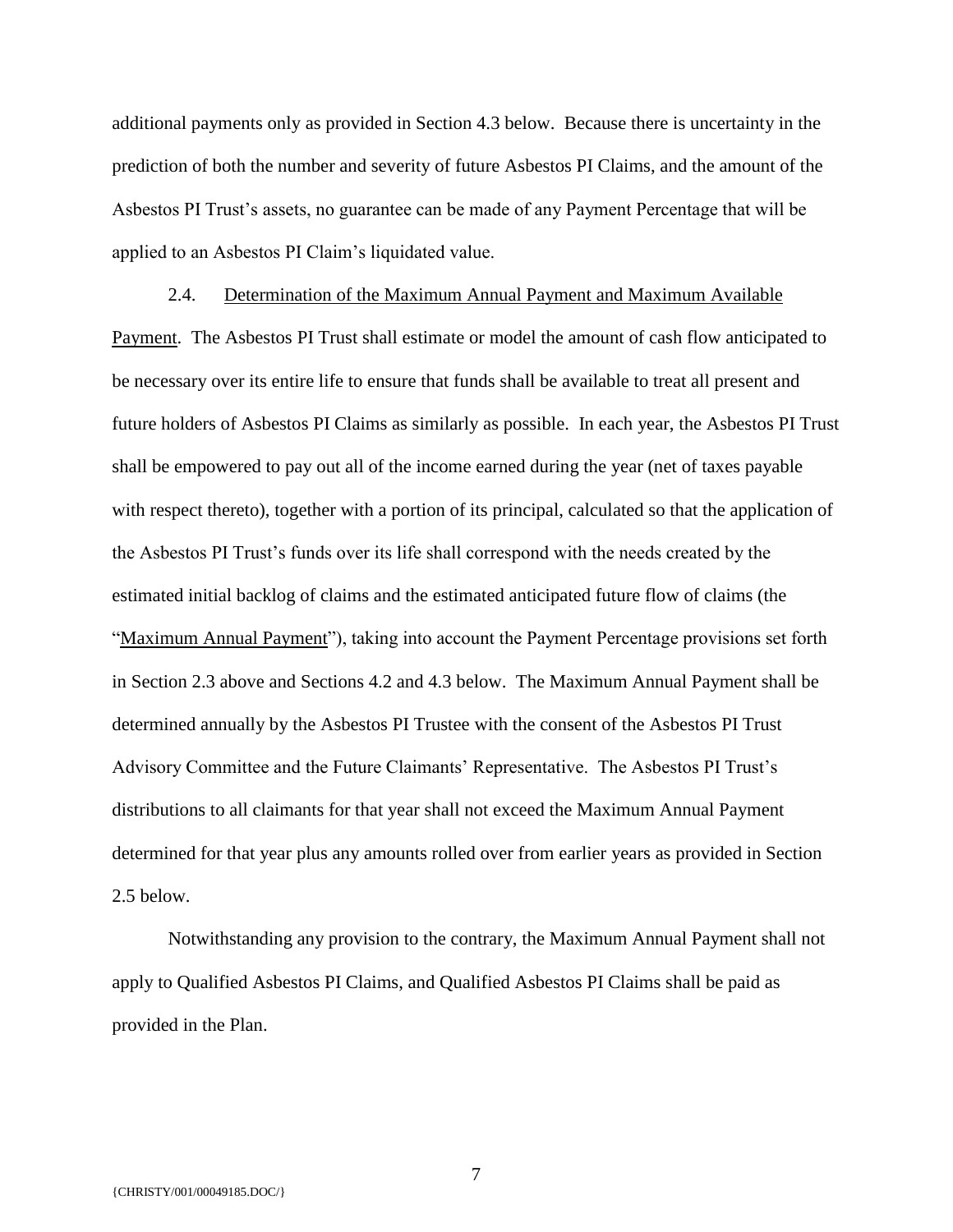In distributing the Maximum Annual Payment, the Asbestos PI Trust shall first allocate the amount in question to Asbestos PI Claims involving Other Asbestos Disease (Disease Level I – Cash Discount Payment) that have been liquidated by the Asbestos PI Trust. Should the Maximum Annual Payment be insufficient to pay all such claims in full, the available funds shall be paid to the maximum extent to claimants based on their place in the FIFO Payment Queue. Claims for which there are insufficient funds shall maintain their place in the FIFO Payment Queue and shall be carried over to the next year. The remaining portion of the Maximum Annual Payment (the "Maximum Available Payment"), if any, shall then be allocated and used to satisfy all other liquidated Asbestos PI Claims, subject to the Claims Payment Ratio set forth in Section 2.5 below. Asbestos PI Claims involving Other Asbestos Disease (Disease Level I – Cash Discount Payment) shall not be subject to the Claims Payment Ratio.

2.5. Claims Payment Ratio. Based upon Christy's claims settlement history and analysis of present and future claims, a Claims Payment Ratio has been determined, which, as of the Effective Date, has been set at 90% for Category A claims, which consist of Asbestos PI Claims involving severe asbestosis and malignancies (Disease Levels  $IV - VIII$ ) that were unliquidated as of the Commencement Date, and at 10% for Category B claims, which are Asbestos PI Claims involving non-malignant Asbestosis or Pleural Disease (Disease Levels II and III) that were similarly unliquidated as of the Commencement Date. The Claims Payment Ratio shall not apply to any Qualified Asbestos PI Claims or to any claims involving Other Asbestos Disease (Disease Level I – Cash Discount Payment).

In each year, after the determination of the Maximum Available Payment described in Section 2.4 above, 90% of that amount will be available to pay Category A claims and 10% will be available to pay Category B claims placed in the FIFO Payment Queue described in Section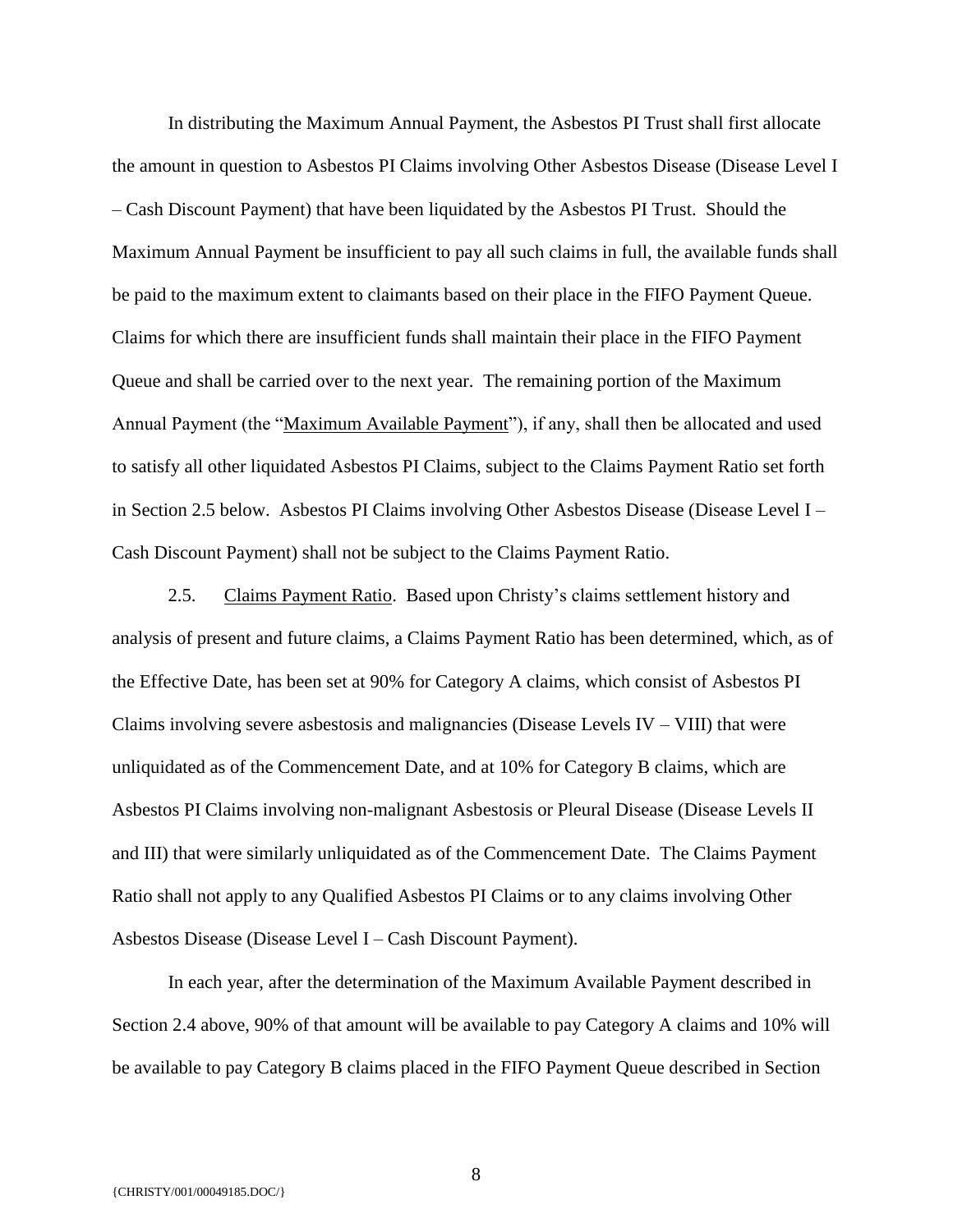5.1(c) below. In the event there are insufficient funds in any year to pay the liquidated claims within either or both of the Categories, the available funds allocated to the particular Category shall be paid to the maximum extent to claimants in that Category based on their place in the FIFO Payment Queue. Claims for which there are insufficient funds allocated to the relevant Category shall be carried over to the next year where they shall be placed at the head of the FIFO Payment Queue. If there are excess funds in either or both Categories, because there is an insufficient amount of liquidated claims to exhaust the respective Maximum Available Payment amount for that Category, then the excess funds for either or both Categories shall be rolled over and remain dedicated to the respective Category to which they were originally allocated. Notwithstanding the foregoing, whenever the Trust reconsiders the Payment Percentage pursuant to Sections 2.3 and 4.2, and subsequently determines the Maximum Annual Payment pursuant to Section 2.4, any excess funds that were rolled over shall be reduced or eliminated, as the Asbestos PI Trustee, with the consent of the Asbestos PI Trust Advisory Committee and the Future Claimants' Representative, determines appropriate.

In the event that the available funds in either Category A or B exceed the amounts payable to liquidated claims in such Category for two consecutive years, then the Asbestos PI Trustee shall re-evaluate the claims Payment Ratio in light of claims liquidation and payment experience of the Asbestos PI Trust and propose (i) maintenance of the then-existing Claims Payment Ratio, or (ii) establishment of a different Claims Payment Ratio which more accurately reflects past and likely future claims liquidation and payment needs. Any change in the Claims Payment Ratio shall take effect, prospectively, only with the consent of the Asbestos PI Trust Advisory Committee and the Future Claimants' Representative. In the event that the available funds in either Category A or Category B exceed amounts payable to liquidated claims in such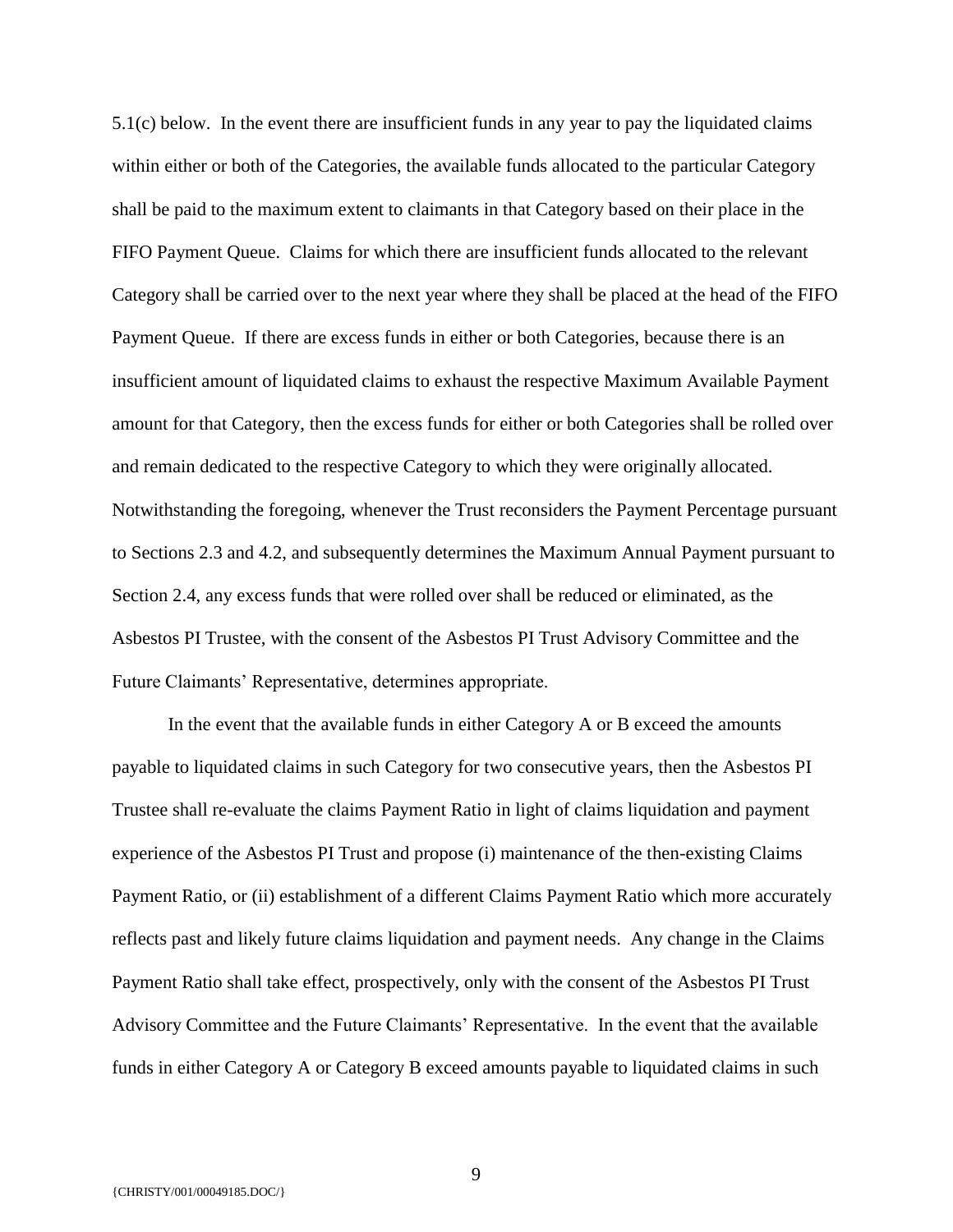Category for three or more consecutive years, then the excess amount attributable to the third and succeeding years shall be transferred to the other Category for payment to claims liquidated and payable in such other Category.

The 90%/10% Claims Payment Ratio and its rollover provision shall apply to all Asbestos PI Trust Voting Claims (except claims that, pursuant to Section 2.5 above, are not subject to the Claims Payment Ratio) and shall not be amended until the second anniversary of the date the Asbestos PI Trust first accepts for processing proof of claim forms and other materials required to file a claim with the Asbestos PI Trust. Thereafter, both the Claims Payment Ratio and its rollover provision shall be continued or recalibrated in order to approximately reflect the actual number of Asbestos PI Claims, including Qualified Asbestos PI Claims, that have been paid pursuant to these Trust Distribution Procedures.

In considering whether to make any amendments to the Claims Payment Ratio and/or its rollover provisions, the Asbestos PI Trustee shall consider the reasons for which the Claims Payment Ratio and its rollover provisions were adopted, the settlement history that gave rise to its calculation, and the foreseeability or lack of foreseeability of the reasons why there would be any need to make an amendment. In that regard, the Asbestos PI Trustee should keep in mind the interplay between the Payment Percentage and the Claims Payment Ratio as it affects the net cash actually paid to claimants.

In any event, no amendment to the Claims Payment Ratio (i) to reduce the percentage allocated to Category A claims may be made without the unanimous consent of the Asbestos PI Trust Advisory Committee members and the consent of the Future Claimants' Representative and (ii) to increase the percentage allocated to Category A claims may be made without the consent of the Asbestos PI Trust Advisory Committee and the consent of the Future Claimants'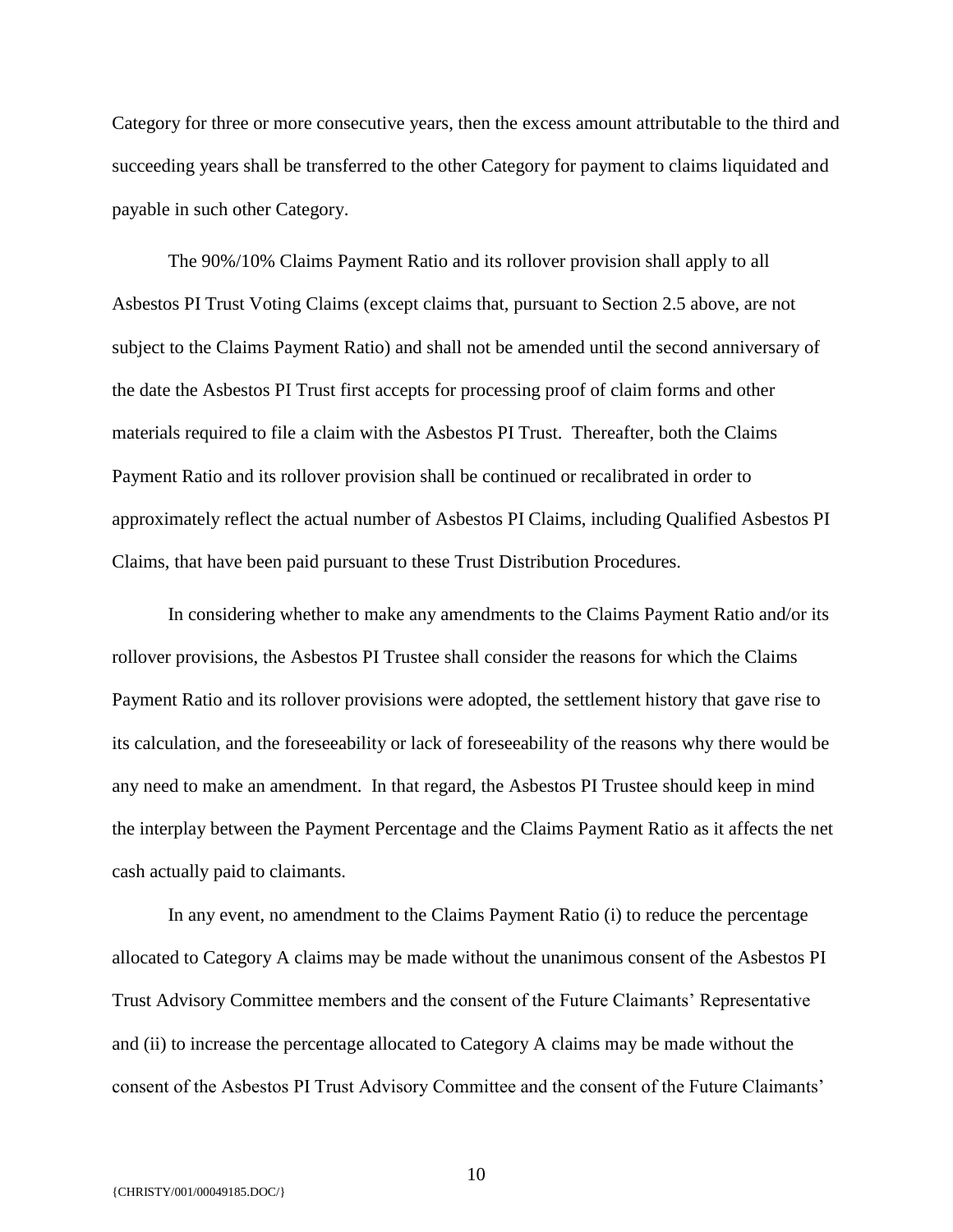Representative. In the case of any amendments to the Claims Payment Ratio, the consent process set forth in Sections 6.7(b) and 7.7(b) of the Asbestos PI Trust Agreement shall apply. The Asbestos PI Trustee, with the consent of the Asbestos PI Trust Advisory Committee and the Future Claimants' Representative, may offer the option of a reduced Payment Percentage to holders of claims in either Category A or Category B in return for prompter payment (the "Reduced Payment Option").

2.6. Indirect Asbestos PI Claims. As set forth in Section 5.6 below, Indirect Asbestos PI Claims, if any, shall be subject to the same categorization, evaluation, and payment provisions of these Asbestos PI Trust Distribution Procedures as all other Asbestos PI Claims.

#### **SECTION III** Asbestos PI Trust Distribution Procedures Administration

#### 3.1. Asbestos PI Trust Advisory Committee and Future Claimants' Representative.

Pursuant to the Plan and the Asbestos PI Trust Agreement, the Asbestos PI Trust and these Asbestos PI Trust Distribution Procedures shall be administered by the Asbestos PI Trustee in consultation with the Asbestos PI Trust Advisory Committee, which represents the interests of holders of present Asbestos PI Claims, and the Future Claimants' Representative, who represents the interests of holders of Asbestos PI Claims that will be asserted in the future. The Asbestos PI Trustee shall obtain the consent of the Asbestos PI Trust Advisory Committee and the Future Claimants' Representative on any amendments to these Asbestos PI Trust Distribution Procedures pursuant to Section 8.1 below, and on such other matters as are otherwise required below and in Section 2.2(e) of the Asbestos PI Trust Agreement. The Asbestos PI Trustee shall also consult with the Asbestos PI Trust Advisory Committee and the Future Claimants' Representative on such matters as are provided below and in Section 2.2(d) of the Asbestos PI Trust Agreement. The initial Asbestos PI Trustee, the initial members of the Asbestos PI Trust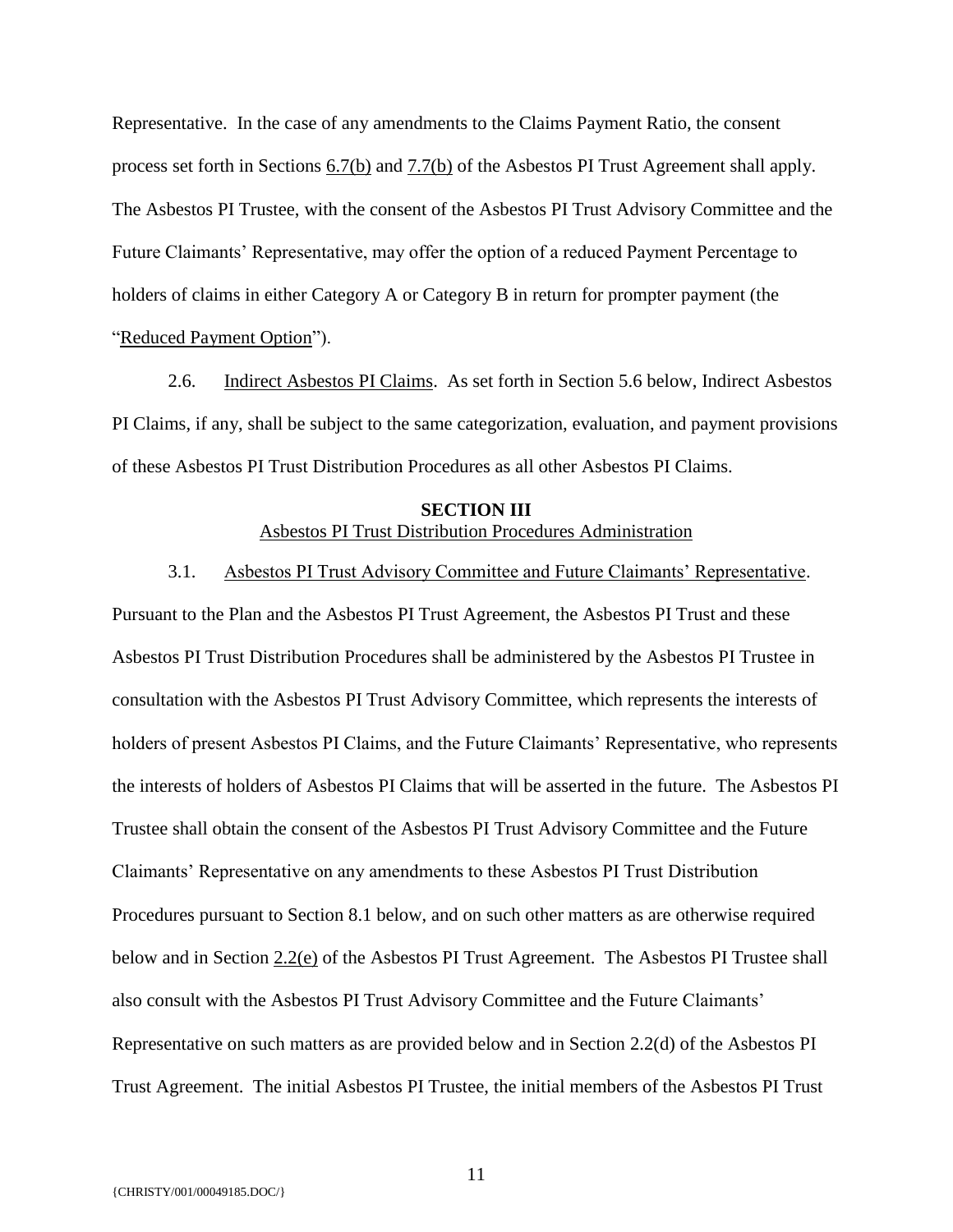Advisory Committee and the initial Future Claimants' Representative are identified in the Asbestos PI Trust Agreement.

3.2. Consent and Consultation Procedures. In those circumstances in which consultation or consent is required, the Asbestos PI Trustee shall provide written notice to the Asbestos PI Trust Advisory Committee and the Future Claimants' Representative of the specific amendment or other action that is proposed. The Asbestos PI Trustee shall not implement such amendment nor take such action unless and until the parties have engaged in the Consultation Process described in Sections 5.7(a) and 6.6(a), or the Consent Process described in Sections 5.7(b) and 6.6(b), of the Asbestos PI Trust Agreement, respectively.

## **SECTION IV** Payment Percentage; Periodic Estimates

4.1. Uncertainty of Christy's Personal Injury Asbestos Liabilities. As discussed above, there is inherent uncertainty regarding Christy's total asbestos-related tort liabilities, as well as the total value of the assets available to the Asbestos PI Trust to pay Asbestos PI Claims. Consequently, there is inherent uncertainty regarding the amounts that holders of Asbestos PI Claims shall receive. To seek to ensure substantially equivalent treatment of all present and future Asbestos PI Claims, the Asbestos PI Trustee must determine from time to time the percentage of full liquidated value that holders of present and future Asbestos PI Claims shall be likely to receive, *i.e.*, the "Payment Percentage" described in Section 2.3 above and Section 4.2 below.

4.2. Computation of Payment Percentage. As set forth in Section 2.3 above, the Initial Payment Percentage was set at 11%. On November 1, 2016, the Asbestos PI Trustee, with the consent of the Asbestos PI TAC and FCR increased the Payment Percentage. The current Payment Percentage is 40%. The Payment Percentage shall apply to all Asbestos PI Trust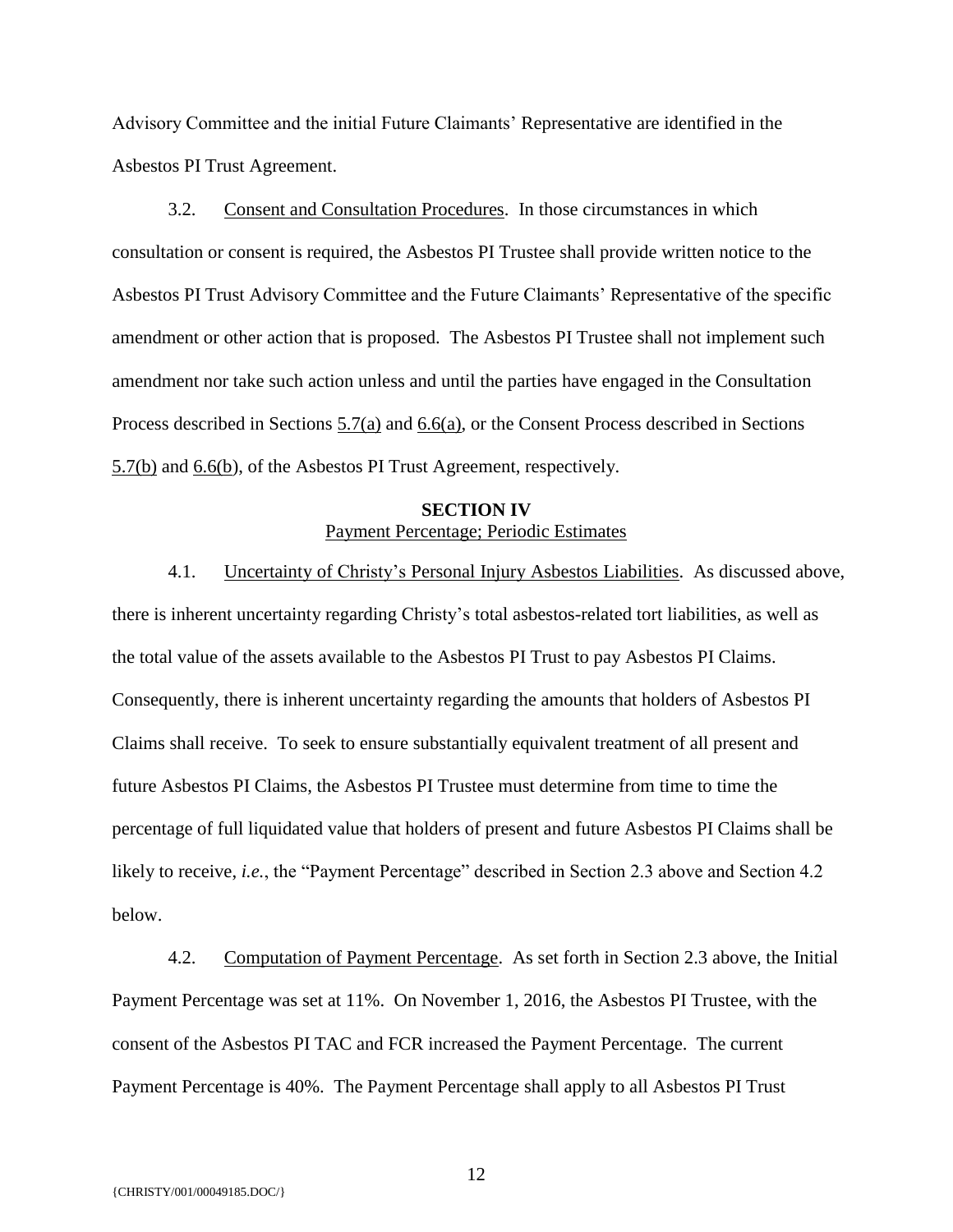Claims, unless the Asbestos PI Trustee, with the consent of the Asbestos PI Trust Advisory Committee and the Future Claimants' Representative, determines that the Payment Percentage should be changed to assure that the Asbestos PI Trust shall be in a financial position to pay present and future holders of Asbestos PI Claims in substantially the same manner.

In making any such adjustment, the Asbestos PI Trustee, the Asbestos PI Trust Advisory Committee and the Future Claimants' Representative shall take into account the fact that the holders of Asbestos PI Trust Voting Claims voted on the Plan relying on the findings of experts that the Initial Payment Percentage represented a reasonably reliable estimate of the PI Trust's total assets and liabilities over its life based on the best information available at the time, and shall thus give due consideration to the expectations of holders of Asbestos PI Trust Voting Claims that the Initial Payment Percentage would be applied to their Asbestos PI Trust Voting Claims.

The Payment Percentage shall be subject to change pursuant to the terms of these Asbestos PI Trust Distribution Procedures and the Asbestos PI Trust Agreement if the Asbestos PI Trustee, with the consent of the Asbestos PI Trust Advisory Committee and the Future Claimants' Representative, determine that an adjustment is required. No less frequently than once every three (3) years, commencing with the first day of January occurring after the Effective Date, the Asbestos PI Trustee shall reconsider the then-applicable Payment Percentage to assure that it is based on accurate, current information and may, after such reconsideration, change the Payment Percentage if necessary with the consent of the Asbestos PI Trust Advisory Committee and the Future Claimants' Representative. The Asbestos PI Trustee shall also reconsider the then-applicable Payment Percentage at shorter intervals if they deem such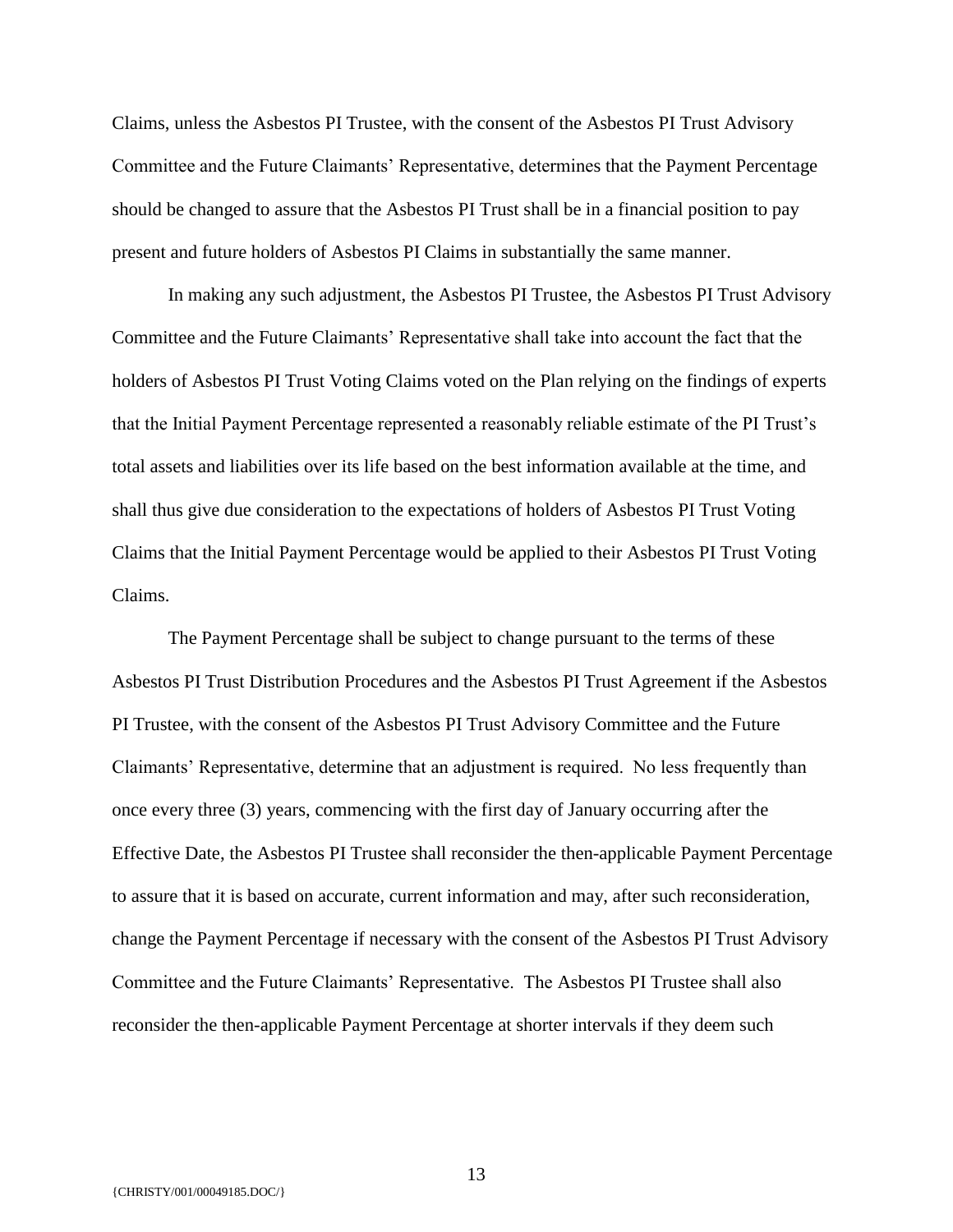reconsideration to be appropriate or if requested to do so by the Asbestos PI Trust Advisory Committee or the Future Claimants' Representative.

The Asbestos PI Trustee must base his determination of the Payment Percentage on current estimates of the number, types, and values of present and future Asbestos PI Claims, the value of the assets then available to the Asbestos PI Trust for their payment, all anticipated administrative and legal expenses, and any other material matters that are reasonably likely to affect the sufficiency of funds to pay a comparable percentage of full value to all present and future holders of Asbestos PI Claims. When making these determinations, the Asbestos PI Trustee shall exercise common sense and flexibly evaluate all relevant factors. The Payment Percentage applicable to Category A or Category B claims may not be reduced to alleviate delays in payments of claims in the other Category; both Categories of claims shall receive the same Payment Percentage, but the payment may be deferred as needed pursuant to Section 7.3 below, and a Reduced Payment Option may be instituted as described in Section 2.5 above.

4.3. Applicability of the Payment Percentage. Except as otherwise provided in Section 5.1(c) below for Asbestos PI Claims involving deceased or incompetent claimants for which approval of the Asbestos PI Trust's offer by a court or through a probate process is required, no holder of any Asbestos PI Claims, other than an Asbestos PI Claim for Other Asbestos Disease (Disease Level I - Cash Discount Payment), shall receive a payment that exceeds the liquidated value of the claim times the Payment Percentage in effect at the time of payment. Asbestos PI Claims involving Other Asbestos Disease (Disease Level I – Cash Discount Payment) shall not be subject to the Payment Percentage, but shall instead be paid the full amount of their Scheduled Value as set forth in Section 5.3(a)(3) below.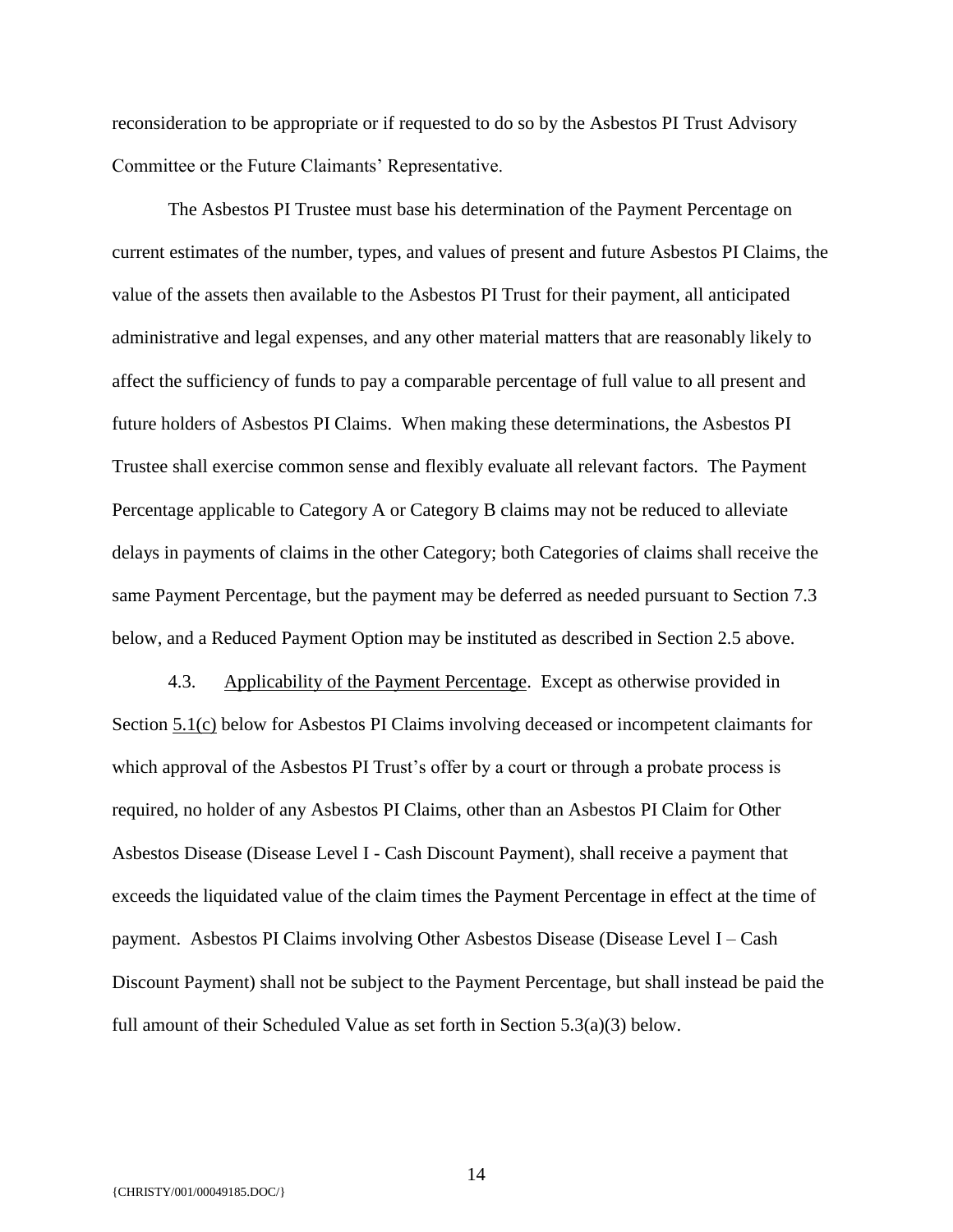If a redetermination of the Payment Percentage has been proposed in writing by the Asbestos PI Trustee to the Asbestos PI Trust Advisory Committee and the Future Claimants' Representative, but has not yet been adopted, the claimant shall receive the lower of the current Payment Percentage or the proposed Payment Percentage. However, if the proposed Payment Percentage was the lower amount but was not subsequently adopted, the claimant shall thereafter receive the difference between the lower proposed amount and the higher current amount. Conversely, if the proposed Payment Percentage was the higher amount and was subsequently adopted, the claimant shall thereafter receive the difference between the lower current amount and the higher adopted amount.

There is uncertainty surrounding the amount of the Asbestos PI Trust's future assets. There is also uncertainty surrounding the totality of the Asbestos PI Claims to be paid over time, as well as the extent to which changes in existing federal and state law could affect the Asbestos PI Trust's liabilities under these Asbestos PI Trust Distribution Procedures. If the value of the Asbestos PI Trust's future assets increases significantly and/or if the value or volume of Asbestos PI Trust claims actually filed with the Asbestos PI Trust is significantly lower than originally estimated, the Asbestos PI Trust shall use those proceeds and/or claims savings, as the case may be, first to maintain the Payment Percentage then in effect.

If the Asbestos PI Trustee, with the consent of the Asbestos PI Trust Advisory Committee and the Future Claimants' Representative, makes a determination to increase the Payment Percentage due to a material change in the estimates of the Asbestos PI Trust's future assets and/or liabilities, the Asbestos PI Trustee shall also make supplemental payments to all claimants who previously liquidated their claims against the Asbestos PI Trust and received payments based on a lower Payment Percentage. The amount of any such supplemental payment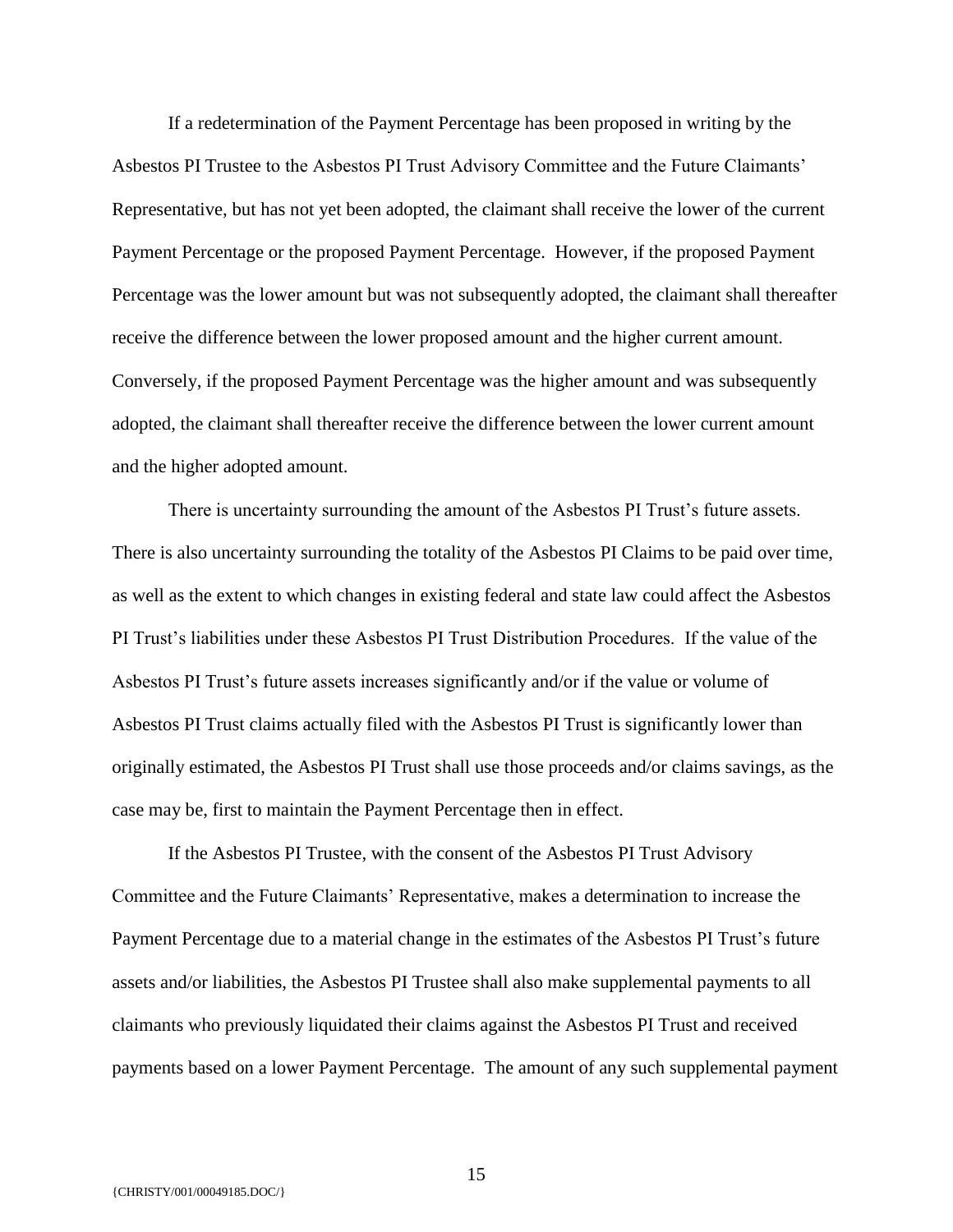shall be the liquidated value of the Asbestos PI Claim in question times the newly adjusted Payment Percentage, less all amounts previously paid to the claimant with respect to the claim (excluding the portion of such previously paid amounts that was attributable to any sequencing adjustment paid pursuant to Section 7.5 below).

The Asbestos PI Trustee's obligation to make a supplemental payment to a claimant shall be suspended in the event the payment in question would be less than \$100.00, and the amount of the suspended payment shall be added to the amount of any prior supplemental payment/payments that was/were also suspended because it/they would have been less than \$100.00. However, the Asbestos PI Trustee's obligation shall resume and the Asbestos PI Trustee shall pay any such aggregate supplemental payments due the claimant at such time that the total exceeds \$100.00.

#### **SECTION V** Resolution of Asbestos PI Claims

- 5.1. Ordering, Processing and Payment of Claims.
- (a) Ordering of Claims.

(1) Establishment of FIFO Processing Queues. The Asbestos PI Trust shall order all claims that are sufficiently complete to be reviewed for processing purposes on a FIFO basis except as otherwise provided herein (the "FIFO Processing Queue"). Qualified Asbestos PI Claims do not require processing by the Asbestos PI Trust and thus shall not be placed in the FIFO Processing Queue. For all claims filed on or before the date six (6) months after the date that the Asbestos PI Trust first makes available the proof of claim forms and other claims materials required to file a claim with the Asbestos PI Trust (the "Initial Claims Filing Date"), a claimant's position in the FIFO Processing Queue shall be determined as of the earliest of (i) the date prior to the Commencement Date that the specific claim was either filed against Christy in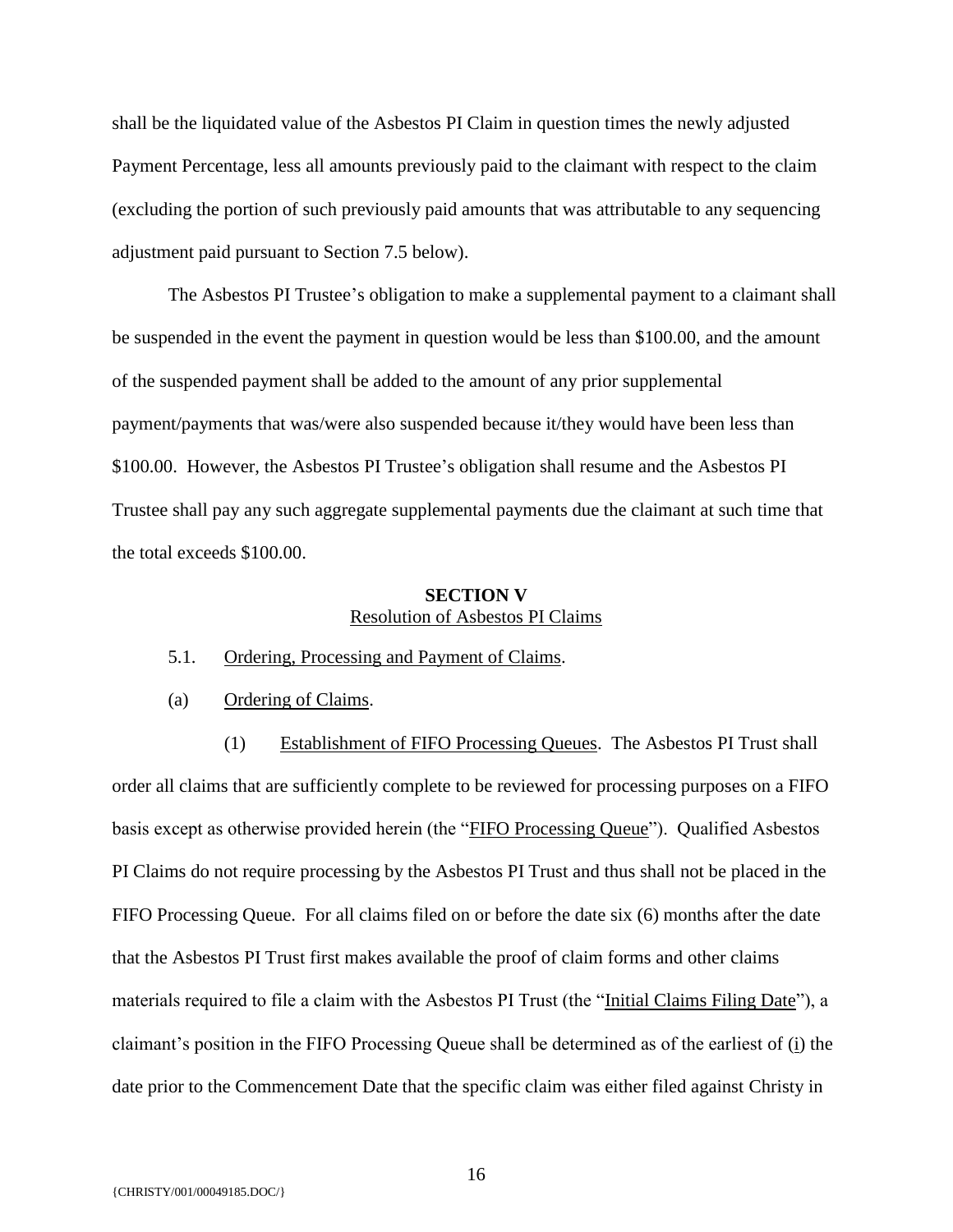the tort system or was actually submitted to Christy pursuant to an administrative settlement agreement; (ii) the date before the Commencement Date that the asbestos claim was filed against another defendant in the tort system if at the time the claim was subject to a tolling agreement with Christy; (iii) the date after the Commencement Date but before the date that the Asbestos PI Trust first makes available the proof of claim forms and other claims materials required to file a claim with the Asbestos PI Trust that the asbestos claim was filed against another defendant in the tort system; or (iv) the date a ballot was submitted on behalf of the claimant for purposes of voting to accept or reject the Plan pursuant to voting procedures approved by the Bankruptcy Court.

Following the Initial Claims Filing Date, the claimant's position in the FIFO Processing Queue shall be determined by the date the claim is filed with the Asbestos PI Trust, provided such claim is sufficiently complete, as defined in the Asbestos PI Trust's claim filing instructions. If any claims are filed on the same date, the claimant's position in the FIFO Processing Queue shall be determined by the date of the diagnosis of the asbestos-related disease. If any claims are filed and diagnosed on the same date, the claimant's position in the FIFO Processing Queue shall be determined by the claimant's date of birth, with older claimants given priority over younger claimants.

(2) Effect of Statutes of Limitations and Repose. All unliquidated Asbestos PI Claims must meet either: (i) for claims first filed in the tort system against Christy prior to the Commencement Date, the applicable federal, state and foreign statute of limitations and repose that was in effect at the time of the filing of the claim in the tort system; or  $(i)$  for claims not filed against Christy in the tort system prior to the Commencement Date, the applicable federal, state or foreign statute of limitations that was in effect at the time of the filing with the Asbestos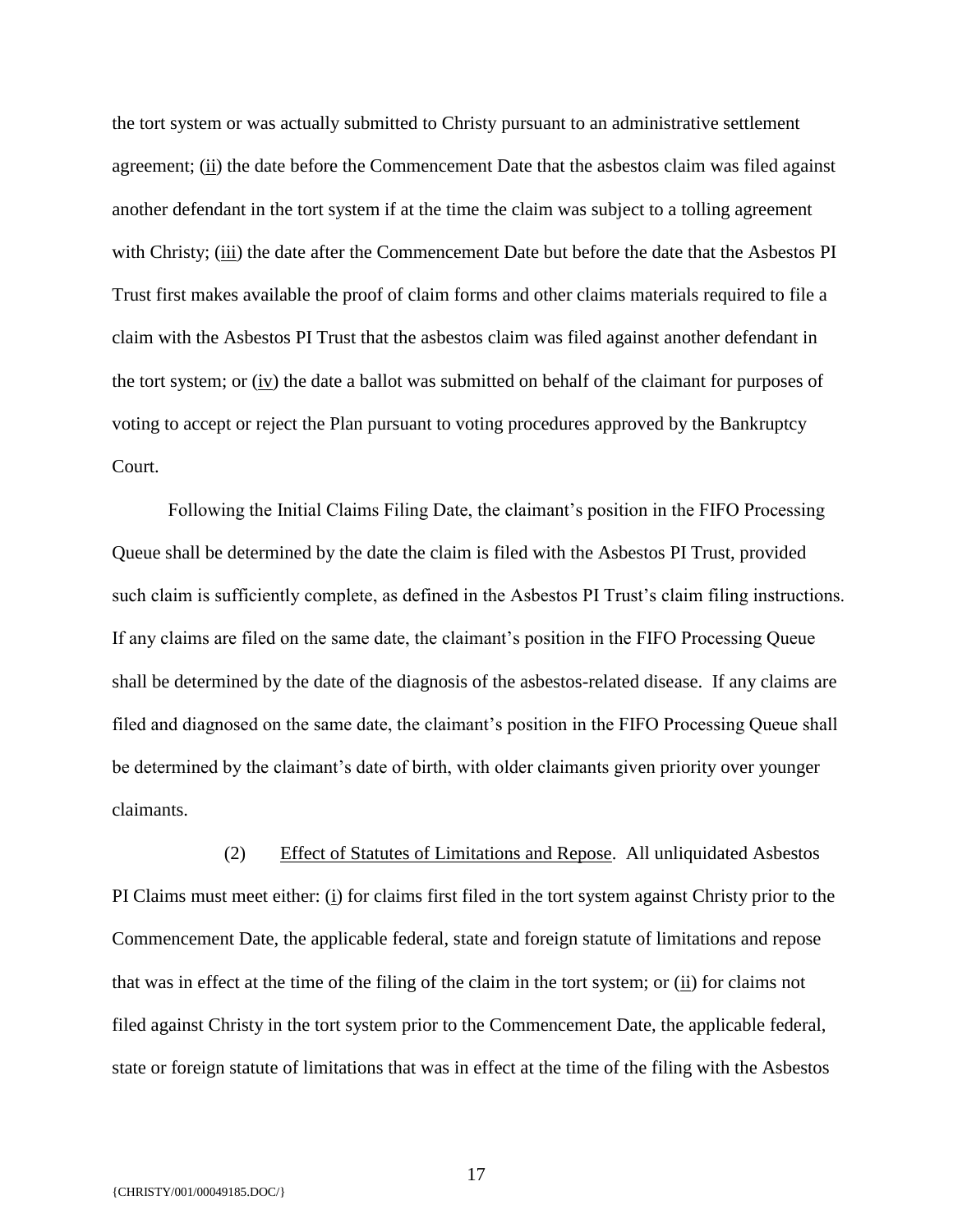PI Trust. However, the running of the relevant statute of limitations shall be tolled as of the earliest of: (A) the actual filing of the claim against Christy prior to the Commencement Date, whether in the tort system or by submission of the claim to Christy pursuant to an administrative settlement agreement; (B) the tolling of the claim against Christy prior to the Commencement Date by an agreement or otherwise, provided such tolling was still in effect on the Commencement Date; or (C) the Commencement Date.

If an Asbestos PI Claim meets any of the tolling provisions described in the preceding sentence and the claim was not barred by the applicable federal, state or foreign statute of limitations at the time of the tolling event, it shall be treated as timely filed if it is actually filed with the Asbestos PI Trust within three (3) years after the Initial Claims Filing Date. In addition, any claims that were first diagnosed after the Commencement Date, irrespective of the application of any relevant federal, state or foreign statute of limitations or repose, may be filed with the Asbestos PI Trust within three (3) years after the date of diagnosis or within three (3) years after the Initial Claims Filing Date, whichever occurs later. However, the processing of any Asbestos PI Claim by the Asbestos PI Trust may be deferred at the election of the claimant pursuant to Section 6.3 below.

(b) Processing of Claims. As a general practice, the Asbestos PI Trust shall review its claims files on a regular basis and notify all claimants whose claims are likely to come up in the FIFO Processing Queue in the near future.

(c) Payment of Claims. Asbestos PI Claims that have been liquidated by the Expedited Review Process as provided in Section 5.2(a) below, by the Individual Review Process as provided in Section 5.2(b) below, by arbitration as provided in Section 5.10 below, or by litigation in the tort system as provided in Section 5.11 below, shall be paid in FIFO order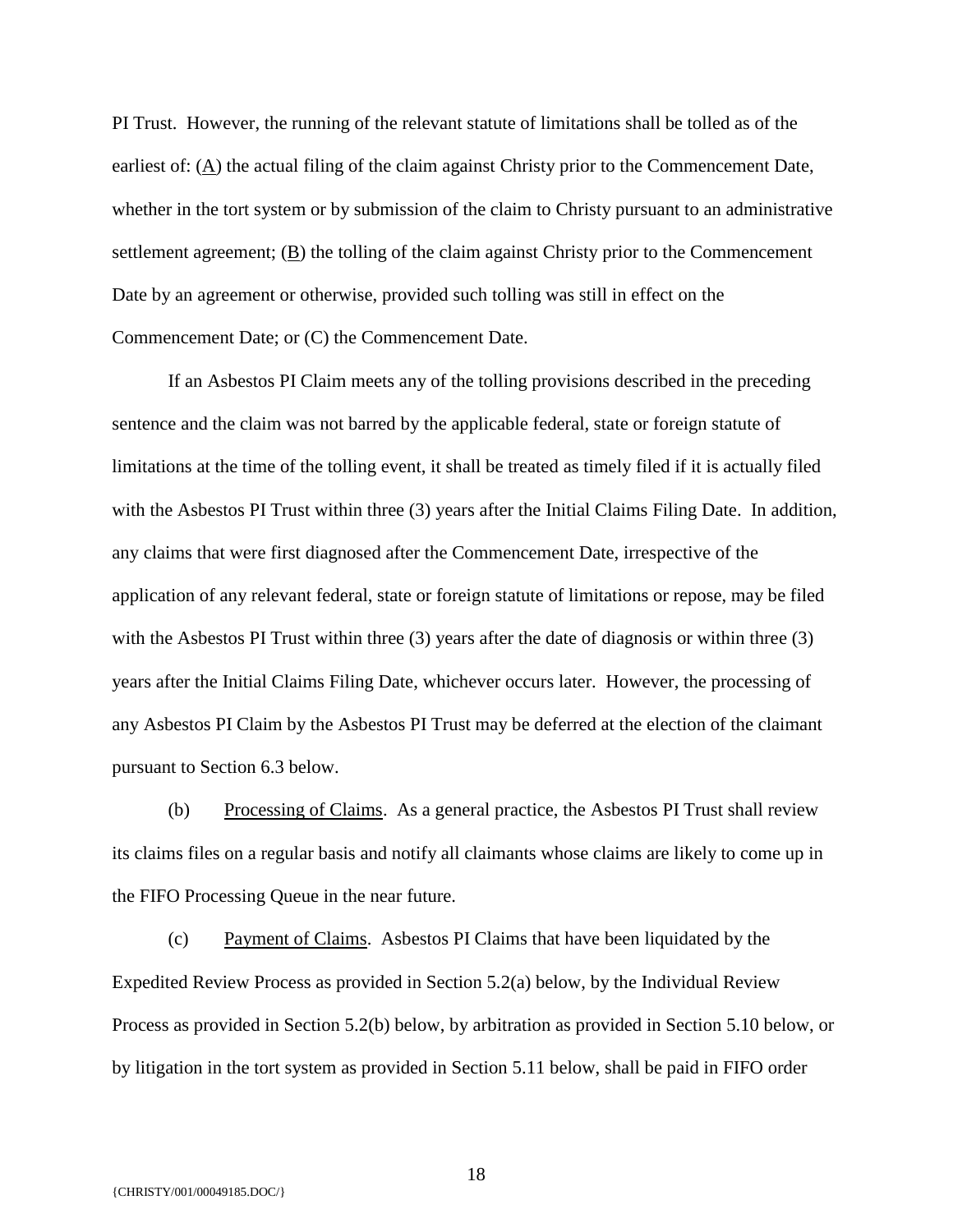based on the date their liquidation became final (the "FIFO Payment Queue"), all such payments being subject to the applicable Payment Percentage, the Maximum Annual Payment, the Maximum Available Payment, the Claims Payment Ratio and the sequencing adjustment provided for in Section 7.5 below, except as otherwise provided herein. Qualified Asbestos PI Claims shall be paid by the Asbestos PI Trust as provided in the Plan and shall not be placed in the FIFO Payment Queue.

Where the claimant is deceased or incompetent, and the settlement and payment of his or her claim must be approved by a court of competent jurisdiction or through a probate process prior to acceptance of the claim by the claimant's representative, an offer made by the Asbestos PI Trust on the claim shall remain open so long as proceedings before that court or in that probate process remain pending, provided that the Asbestos PI Trust has been furnished with evidence that the settlement offer has been submitted to such court or in that probate process for approval. If the offer is ultimately approved by the court or through the probate process and accepted by the claimant's representative, the Asbestos PI Trust shall pay the claim in the amount so offered, multiplied by the Payment Percentage in effect at the time the offer was first made.

If any claims are liquidated on the same date, the claimant's position in the FIFO Payment Queue shall be determined by the date of the diagnosis of the claimant's asbestosrelated disease. If any claims are liquidated on the same date and the respective claimants' asbestos-related diseases were diagnosed on the same date, the position of those claimants' in the FIFO Payment Queue shall be determined by the Asbestos PI Trust based on the dates of the claimants' births, with older claimants given priority over younger claimants.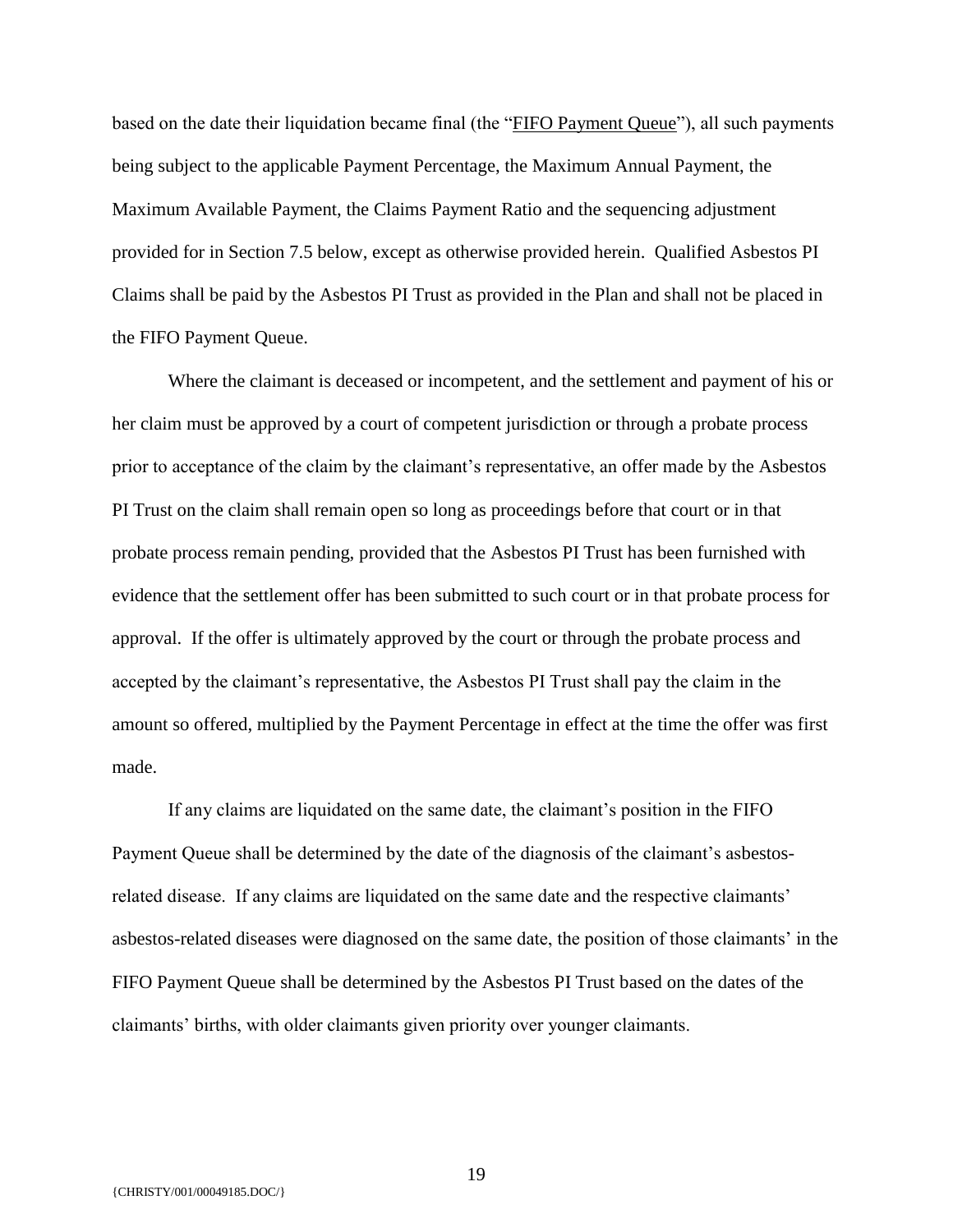5.2. Resolution of Unliquidated Asbestos PI Claims. Within six (6) months after the establishment of the Asbestos PI Trust, the Asbestos PI Trustee, with the consent of the Asbestos PI Trust Advisory Committee and the Future Claimants' Representative, shall adopt procedures for reviewing and liquidating all unliquidated Asbestos PI Claims, which shall include deadlines for processing such claims. Such procedures shall also require that claimants seeking resolution of unliquidated Asbestos PI Claims must first file a proof of claim form, together with the required supporting documentation, in accordance with the provisions of Sections 6.1 and 6.2 below. It is anticipated that the Asbestos PI Trust shall provide an initial response to the claimant within six (6) months of receiving the proof of claim form.

The proof of claim form shall require the claimant to assert his or her claim for the highest Disease Level for which the claim qualifies at the time of filing. Irrespective of the Disease Level alleged on the proof of claim form, all claims shall be deemed to be a claim for the highest Disease Level for which the claim qualifies at the time of filing, and all lower Disease Levels for which the claim may also qualify at the time of filing or in the future shall be treated as subsumed into the higher Disease Level for both processing and payment purposes. The proof of claim form also shall require the claimant to elect the Expedited Review Process, as described in Section 5.3(a) below, or the Individual Review Process, as described in Section 5.3(b) below, if such election is available under these Asbestos PI Trust Distribution Procedures for the Disease Level alleged by the claimant.

Upon filing of a valid proof of claim form with the required supporting documentation, the claim shall be placed in the FIFO Processing Queue in accordance with the ordering criteria described in Section 5.1(a) above.

(a) Expedited Review Process.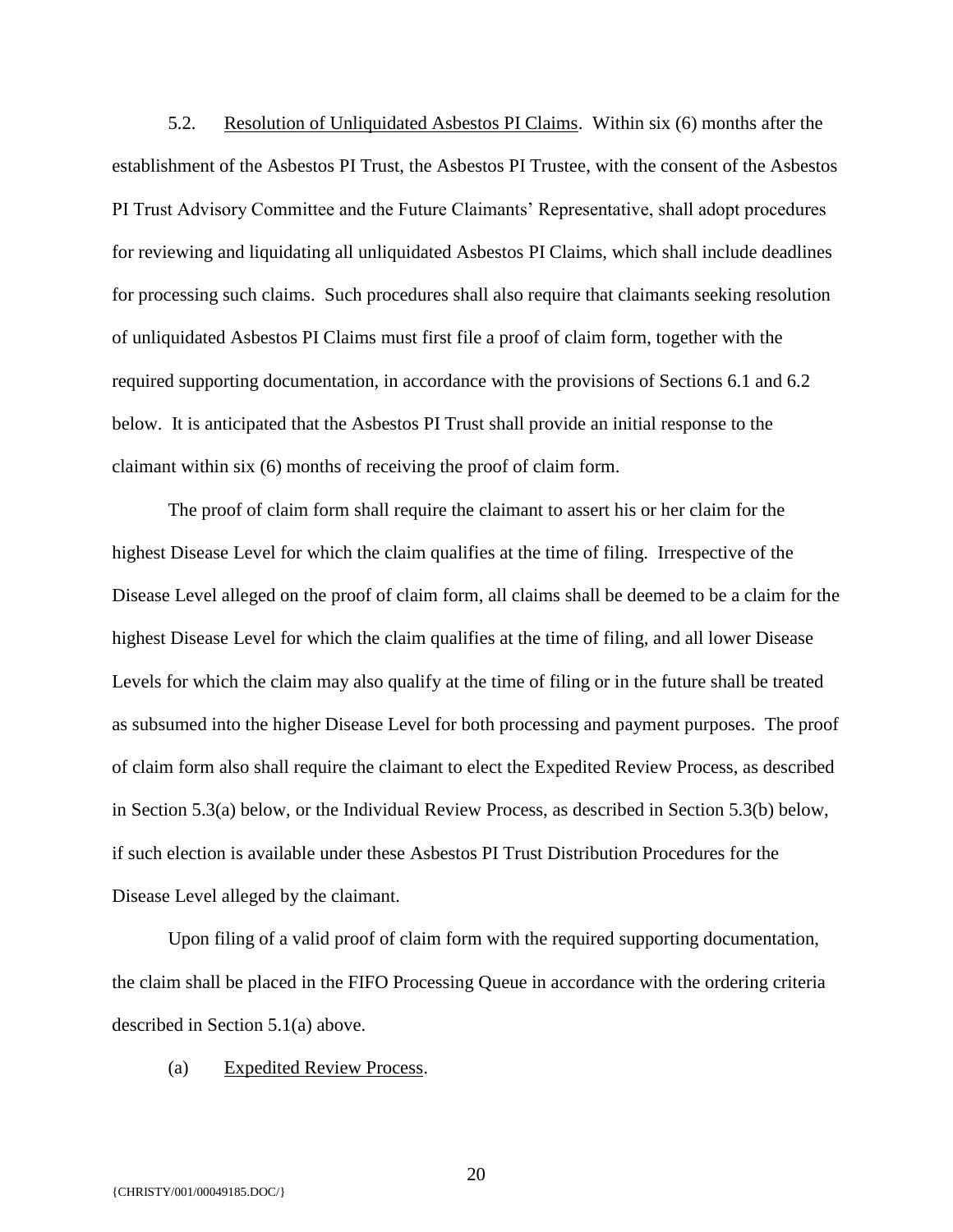(1) In General. The Asbestos PI Trust's Expedited Review Process is designed primarily to provide an expeditious, efficient and inexpensive method for liquidating all Asbestos PI Claims (except those involving Lung Cancer 2 – Disease Level VI and all Foreign Claims (as defined below)), which shall only be liquidated pursuant to the Asbestos PI Trust's Individual Review Process) where the claim can easily be verified by the Asbestos PI Trust as meeting the presumptive Medical/Exposure Criteria for the relevant Disease Level. Expedited Review thus provides claimants with a substantially less burdensome process for pursuing Asbestos PI Claims than does the Individual Review Process described in Section 5.3(b) below. Expedited Review is also intended to provide qualifying claimants a fixed and certain claim value.

Thus, claims that undergo Expedited Review and meet the presumptive Medical/Exposure Criteria for the relevant Disease Level shall be paid the Scheduled Value for such Disease Level set forth in Section 5.3(a)(3) below. However, except for claims involving Other Asbestos Disease (Disease Level I), all claims liquidated by Expedited Review shall be subject to the applicable Payment Percentage, the Maximum Available Payment, and the Claims Payment Ratio limitations set forth herein. Claimants holding claims that cannot be liquidated by Expedited Review because they do not meet the presumptive Medical/Exposure Criteria for the relevant Disease Level may elect the Asbestos PI Trust's Individual Review Process set forth in Section 5.3(b) below.

Subject to the provisions of Section 5.7, the claimant's eligibility to receive the Scheduled Value for his or her Asbestos PI Claim pursuant to the Expedited Review Process shall be determined solely by reference to the Medical/Exposure Criteria set forth below for each of the Disease Levels eligible for Expedited Review.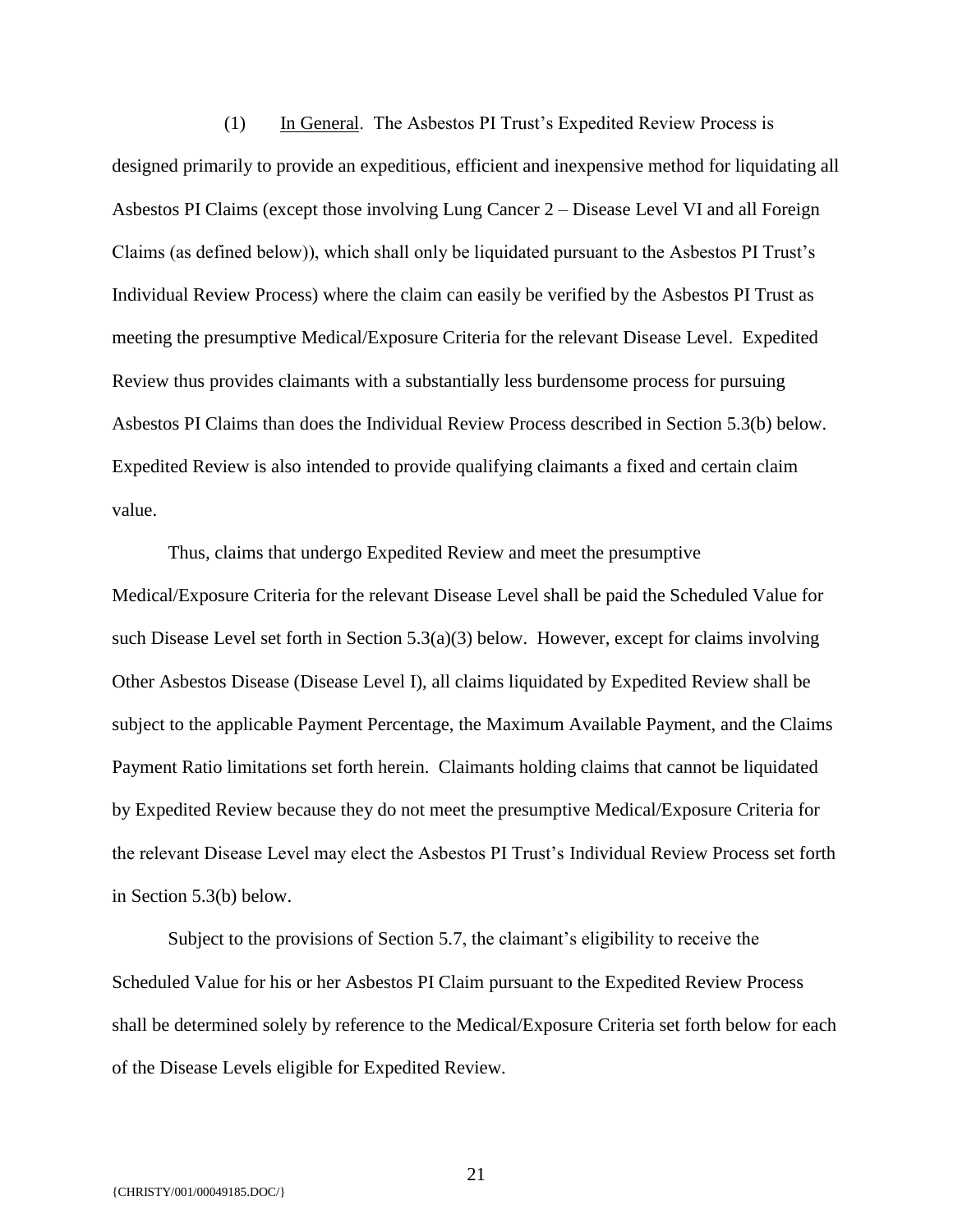(2) Claims Processing Under Expedited Review. All claimants seeking liquidation of an Asbestos PI Claim pursuant to Expedited Review shall file the Asbestos PI Trust's proof of claim form. As a proof of claim form is reached in the FIFO Processing Queue, the Asbestos PI Trust shall determine whether the claim described therein meets the Medical/Exposure Criteria for one of the seven Disease Levels eligible for Expedited Review, and shall advise the claimant of its determination. If the Medical/Exposure Criteria for a Disease Level are determined to have been met, the Asbestos PI Trust shall tender to the claimant an offer of payment of the Scheduled Value for the relevant Disease Level multiplied by the applicable Payment Percentage, together with a form of release approved by the Asbestos PI Trust. If the claimant accepts the Scheduled Value and returns the release properly executed, the claim shall be placed in the FIFO Payment Queue, following which the Asbestos PI Trust shall disburse payment subject to the limitations of the Maximum Available Payment and Claims Payment Ratio, if any.

(3) Disease Levels, Scheduled Values and Medical/Exposure Criteria. The eight Disease Levels covered by these Asbestos PI Trust Distribution Procedures, together with the Medical/Exposure Criteria for each, and the Scheduled Values for the seven Disease Levels eligible for Expedited Review, are set forth below. These Disease Levels, Scheduled Values, and Medical/Exposure Criteria shall apply to all Asbestos PI Trust Voting Claims filed with the Asbestos PI Trust on or before the Initial Claims Filing Date provided in Section 5.1 above for which the claimant elects the Expedited Review Process. Thereafter, for purposes of administering the Expedited Review Process and, with the consent of the Asbestos PI Trust Advisory Committee and the Future Claimants' Representative, the Asbestos PI Trustee may: add to, change or eliminate Disease Levels, Scheduled Values, or Medical/Exposure Criteria;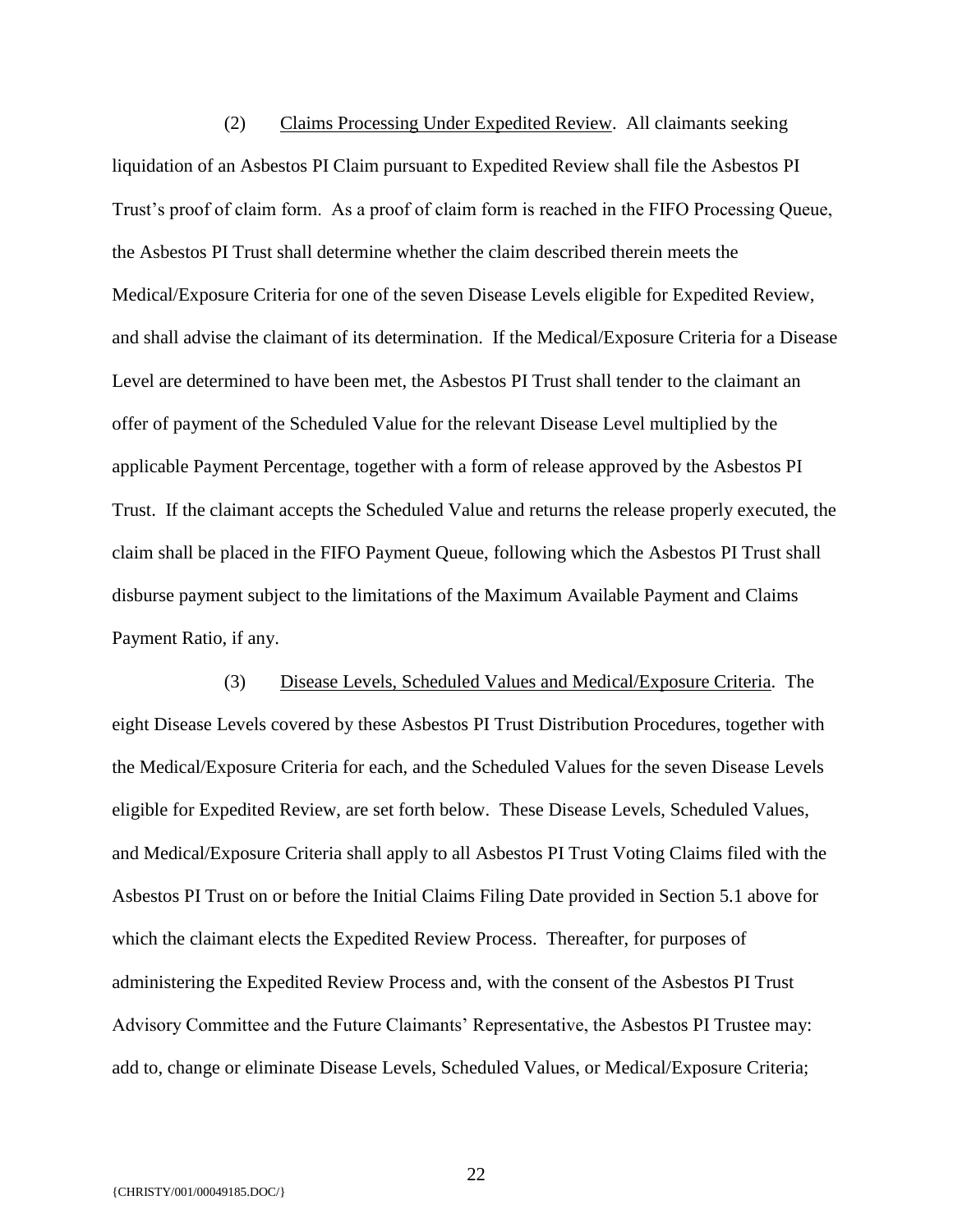develop subcategories of Disease Levels, Scheduled Values or Medical/Exposure Criteria; or determine that a novel or exceptional Asbestos PI Claim is compensable even though it does not meet the Medical/Exposure Criteria for any of the then current Disease Levels. Because claimants seeking to recover from the Asbestos PI Trust who fall within Disease Level VI may not undergo Expedited Review and must undergo Individual Review, no Scheduled Value is provided.

| <b>Disease Level</b>      | <b>Scheduled Values</b> | <b>Medical/Exposure Criteria</b>              |
|---------------------------|-------------------------|-----------------------------------------------|
| Mesothelioma (Level VIII) | \$90,000                | $(1)$ Diagnosis <sup>2</sup> of mesothelioma; |
|                           |                         | and $(2)$ Christy Exposure as                 |
|                           |                         | defined in Section $5.7(b)(3)$                |
|                           |                         | below.                                        |
| Lung Cancer 1 (Level VII) | \$40,000                | $(1)$ Diagnosis of a primary lung             |
|                           |                         | cancer plus evidence of an                    |
|                           |                         | underlying Bilateral Asbestos                 |
|                           |                         | Related Nonmalignant Disease, <sup>3</sup>    |
|                           |                         | $(2)$ six months Christy Exposure             |
|                           |                         | prior to December 31, 1986,                   |
|                           |                         | (3) Significant Occupational                  |
|                           |                         | Exposure <sup>4</sup> to asbestos, and        |

 $\overline{2}$ <sup>2</sup> The requirements for a diagnosis of an asbestos-related disease that may be compensated under the provisions of these Asbestos PI Trust Distribution Procedures are set forth in Section 5.6 below.

<sup>3</sup> Evidence of "Bilateral Asbestos-Related Nonmalignant Disease" for purposes of meeting the criteria for establishing Disease Levels I, II, III, V, and VII, means either (i) a chest X-ray read by a qualified B reader of 1/0 or higher on the International Labour Office ("ILO") scale or (ii)(x) a chest x-ray read by a qualified B reader or other Qualified Physician,  $(y)$  a CT scan read by a Qualified Physician, or  $(z)$  pathology, in each case showing either bilateral interstitial fibrosis, bilateral pleural plaques, bilateral pleural thickening, or bilateral pleural calcification. Evidence submitted to demonstrate (i) or (ii) above must be in the form of a written report stating the results (e.g., an ILO report, a written radiology report or a pathology report). Solely for asbestos claims filed against Christy or another defendant in the tort system prior to the Commencement Date, if an ILO reading is not available, either (i) a chest X-ray or a CT scan read by a Qualified Physician, or (ii) pathology, in each case showing bilateral interstitial fibrosis, bilateral pleural plaques, bilateral pleural thickening, or bilateral pleural calcification consistent with or compatible with a diagnosis of asbestos-related disease, shall be evidence of a Bilateral Asbestos-Related Nonmalignant Disease for purposes of meeting the presumptive medical requirements of Disease Levels I, II, III, V and VII. Pathological proof of asbestosis may be based on the pathological grading system for asbestosis described in the Special Issue of the Archives of Pathology and Laboratory Medicine, "Asbestos-associated Diseases," Vol. 106, No. 11, App. 3 (October 8, 1982). For all purposes of these Asbestos PI Trust Distribution Procedures, a "Qualified Physician" is a physician who is board certified (or in the case of Canadian Claims or Foreign Claims, a physician who is certified or qualified under comparable medical standards or criteria of the jurisdiction in question) in one or more relevant specialized fields of medicine such as pulmonology, radiology, internal medicine or occupational medicine; provided, however, subject to the provisions of Section 5.8, that the requirement for board certification in this provision shall not apply to otherwise qualified physicians whose x-rays and/or CT scan readings are submitted for deceased holders of Asbestos PI Claims.

<sup>4</sup> "Significant Occupational Exposure" is defined in Section 5.6(b)(2) below.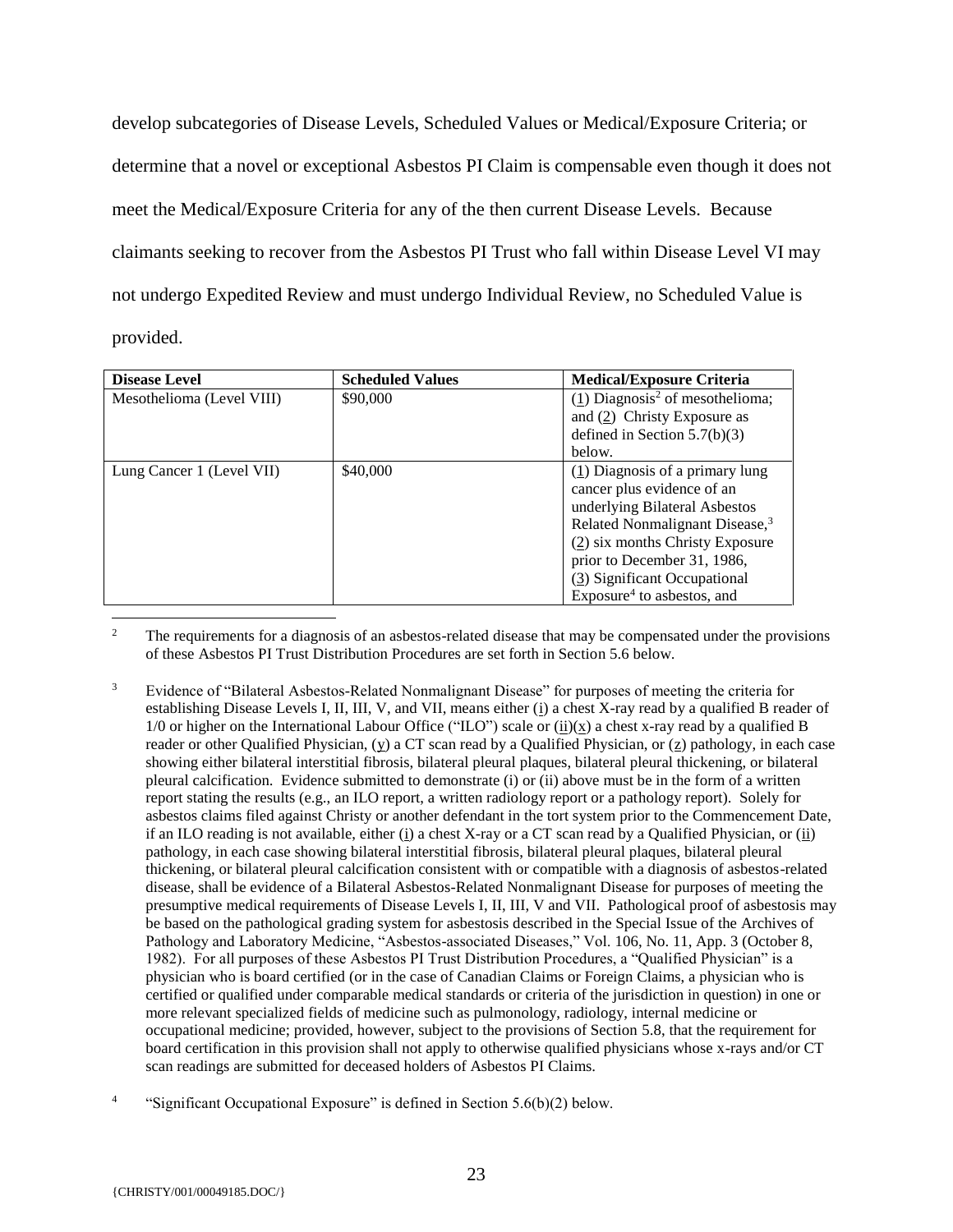|                          |          | $(4)$ supporting medical                   |
|--------------------------|----------|--------------------------------------------|
|                          |          | documentation establishing                 |
|                          |          |                                            |
|                          |          | asbestos exposure as a                     |
|                          |          | contributing factor in causing the         |
|                          |          | lung cancer in question.                   |
| Lung Cancer 2 (Level VI) | None     | $(1)$ Diagnosis of a primary lung          |
|                          |          | cancer; $(2)$ Christy Exposure             |
|                          |          | prior to December 31, 1986, and            |
|                          |          | $(3)$ supporting medical                   |
|                          |          | documentation establishing                 |
|                          |          | asbestos exposure as a                     |
|                          |          | contributing factor in causing the         |
|                          |          | lung cancer in question.                   |
|                          |          | Lung Cancer 2 (Level VI) claims            |
|                          |          | are claims that do not meet the            |
|                          |          | more stringent medical and/or              |
|                          |          | exposure requirements of Lung              |
|                          |          | Cancer (Level VII) claims. All             |
|                          |          | claims in this Disease Level shall         |
|                          |          | be individually evaluated. The             |
|                          |          | estimated likely average of the            |
|                          |          | individual evaluation awards for           |
|                          |          | this category is \$20,000, with            |
|                          |          |                                            |
|                          |          | such awards capped at \$75,000,            |
|                          |          | unless the claim qualifies for             |
|                          |          | <b>Extraordinary Claim treatment</b>       |
|                          |          | (discussed in Section 5.4 below).          |
|                          |          | Level VI claims that show no               |
|                          |          | evidence of either an underlying           |
|                          |          | <b>Bilateral Asbestos-Related Non-</b>     |
|                          |          | malignant Disease or Significant           |
|                          |          | Occupational Exposure may be               |
|                          |          | individually evaluated, although           |
|                          |          | it is not expected that such claims        |
|                          |          | shall be treated as having any             |
|                          |          | significant value, especially if the       |
|                          |          | claimant is also a Smoker. <sup>5</sup> In |
|                          |          | any event, no presumption of               |
|                          |          | validity shall be available for any        |
|                          |          | claims in this category.                   |
| Other Cancer (Level V)   | \$20,000 | $(1)$ Diagnosis of a primary               |
|                          |          | colorectal, laryngeal, esophageal,         |
|                          |          | pharyngeal, or stomach cancer,             |
|                          |          | plus evidence of an underlying             |
|                          |          |                                            |

 $\overline{5}$ <sup>5</sup> There is no distinction between Non-Smokers and Smokers for either Lung Cancer 1 (Level VII) or Lung Cancer 2 (Level VI), although a claimant who meets the more stringent requirements of Lung Cancer 1 (Level VII) (evidence of an underlying Bilateral Asbestos-Related Nonmalignant Disease plus Significant Occupational Exposure), and who is also a Non-Smoker, may wish to have his or her claim individually evaluated by the Asbestos PI Trust. In such a case, absent circumstances that would otherwise reduce the value of the claim, it is anticipated that the liquidated value of the claim might well exceed the Scheduled Value for Lung Cancer 1 (Level VII), shown above. "Non-Smoker" means a claimant who either (a) never smoked or  $(b)$  has not smoked during any portion of the twelve  $(12)$  years immediately prior to the diagnosis of the lung cancer.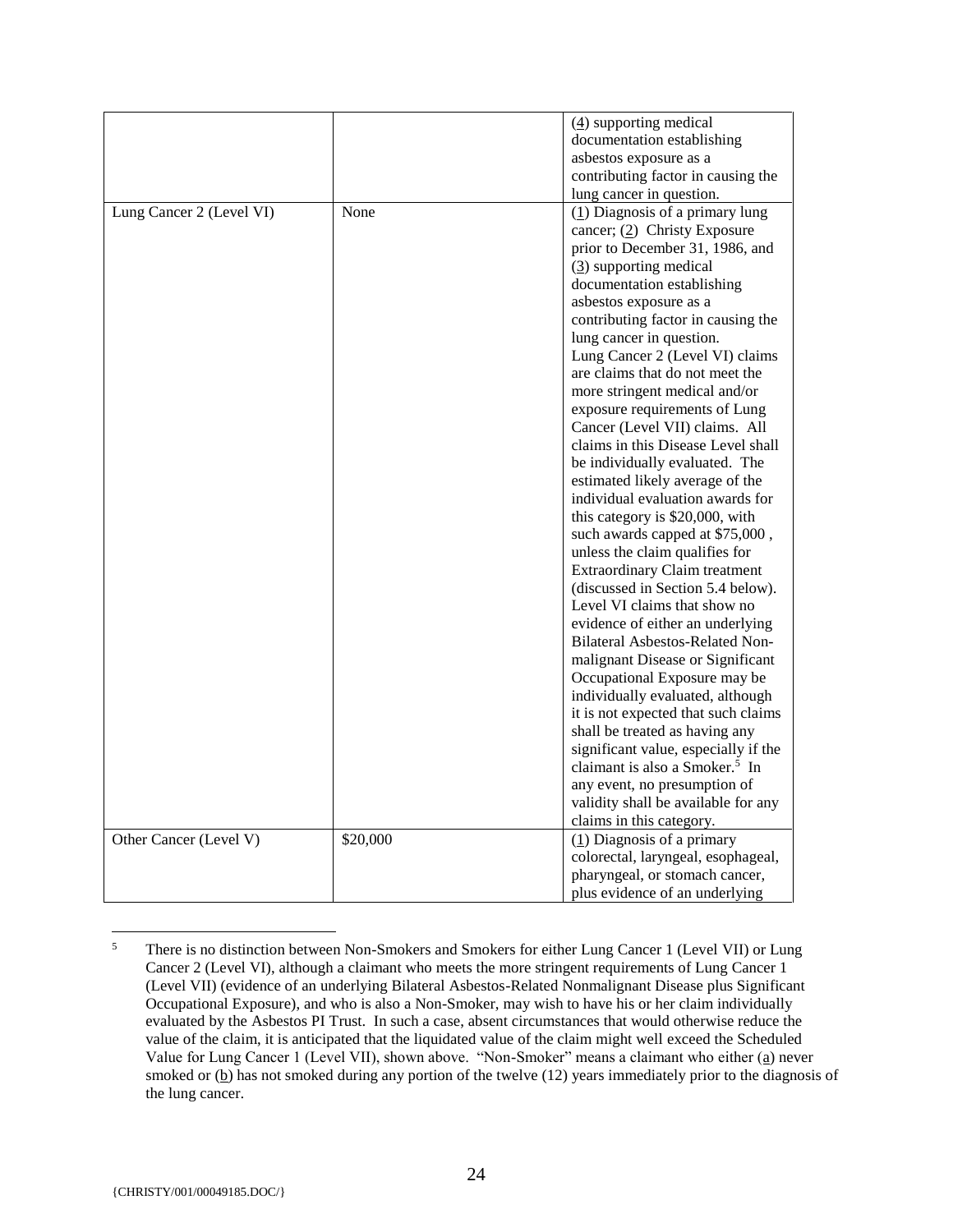|                                   |          | <b>Bilateral Asbestos-Related</b><br>Nonmalignant Disease, (2) six<br>months Christy Exposure prior to |
|-----------------------------------|----------|--------------------------------------------------------------------------------------------------------|
|                                   |          | December 31, 1986,                                                                                     |
|                                   |          | (3) Significant Occupational                                                                           |
|                                   |          | Exposure to asbestos, and                                                                              |
|                                   |          | $(4)$ supporting medical                                                                               |
|                                   |          | documentation establishing                                                                             |
|                                   |          | asbestos exposure as a                                                                                 |
|                                   |          | contributing factor in causing the                                                                     |
|                                   |          | other cancer in question.                                                                              |
| Severe Asbestosis (Level IV)      | \$40,000 | $(1)$ Diagnosis of asbestosis with<br>ILO of $2/1$ or greater, or                                      |
|                                   |          | asbestosis determined by                                                                               |
|                                   |          | pathological evidence of                                                                               |
|                                   |          | asbestosis, plus $(a)$ total lung                                                                      |
|                                   |          | capacity ("TLC") less than 65%,                                                                        |
|                                   |          | or (b) forced vital capacity                                                                           |
|                                   |          | ("FVC") less than 65% and                                                                              |
|                                   |          | FEV1/FVC ratio <sup>6</sup> greater than                                                               |
|                                   |          | $65\%$ , $(2)$ six months Christy                                                                      |
|                                   |          | Exposure prior to December 31,                                                                         |
|                                   |          | 1986, $(3)$ Significant                                                                                |
|                                   |          | Occupational Exposure to                                                                               |
|                                   |          | asbestos, and $(4)$ supporting<br>medical documentation                                                |
|                                   |          |                                                                                                        |
|                                   |          | establishing asbestos exposure as<br>a contributing factor in causing                                  |
|                                   |          | the pulmonary impairment in                                                                            |
|                                   |          | question.                                                                                              |
| Asbestosis/Pleural Disease (Level | \$9,000  | (1) Diagnosis of Bilateral                                                                             |
| $III$ )                           |          | Asbestos-Related Nonmalignant                                                                          |
|                                   |          | Disease plus $(a)$ TLC less than                                                                       |
|                                   |          | 80%, or (b) FVC less than 80%                                                                          |
|                                   |          | and FEV1/FVC ratio greater than                                                                        |
|                                   |          | or equal to $65\%$ , and $(2)$ six                                                                     |
|                                   |          | months Christy Exposure prior to                                                                       |
|                                   |          | December 31, 1986,                                                                                     |
|                                   |          | (3) Significant Occupational                                                                           |
|                                   |          | Exposure to asbestos, and<br>$(4)$ supporting medical                                                  |
|                                   |          | documentation establishing                                                                             |
|                                   |          | asbestos exposure as a                                                                                 |
|                                   |          | contributing factor in causing the                                                                     |
|                                   |          | pulmonary impairment in                                                                                |
|                                   |          | question.                                                                                              |
| Asbestosis/Pleural Disease (Level | \$4,000  | (1) Diagnosis of a Bilateral                                                                           |
| $_{\text{ID}}$                    |          | Asbestos-Related Nonmalignant                                                                          |
|                                   |          | Disease, and $(2)$ six months                                                                          |
|                                   |          | Christy Exposure prior to                                                                              |
|                                   |          | December 31, 1986, and $(3)$ five                                                                      |
|                                   |          | years cumulative occupational                                                                          |

<sup>&</sup>lt;sup>6</sup> FEV1 refers to forced expiratory volume (FEV) in one second.

 $\overline{a}$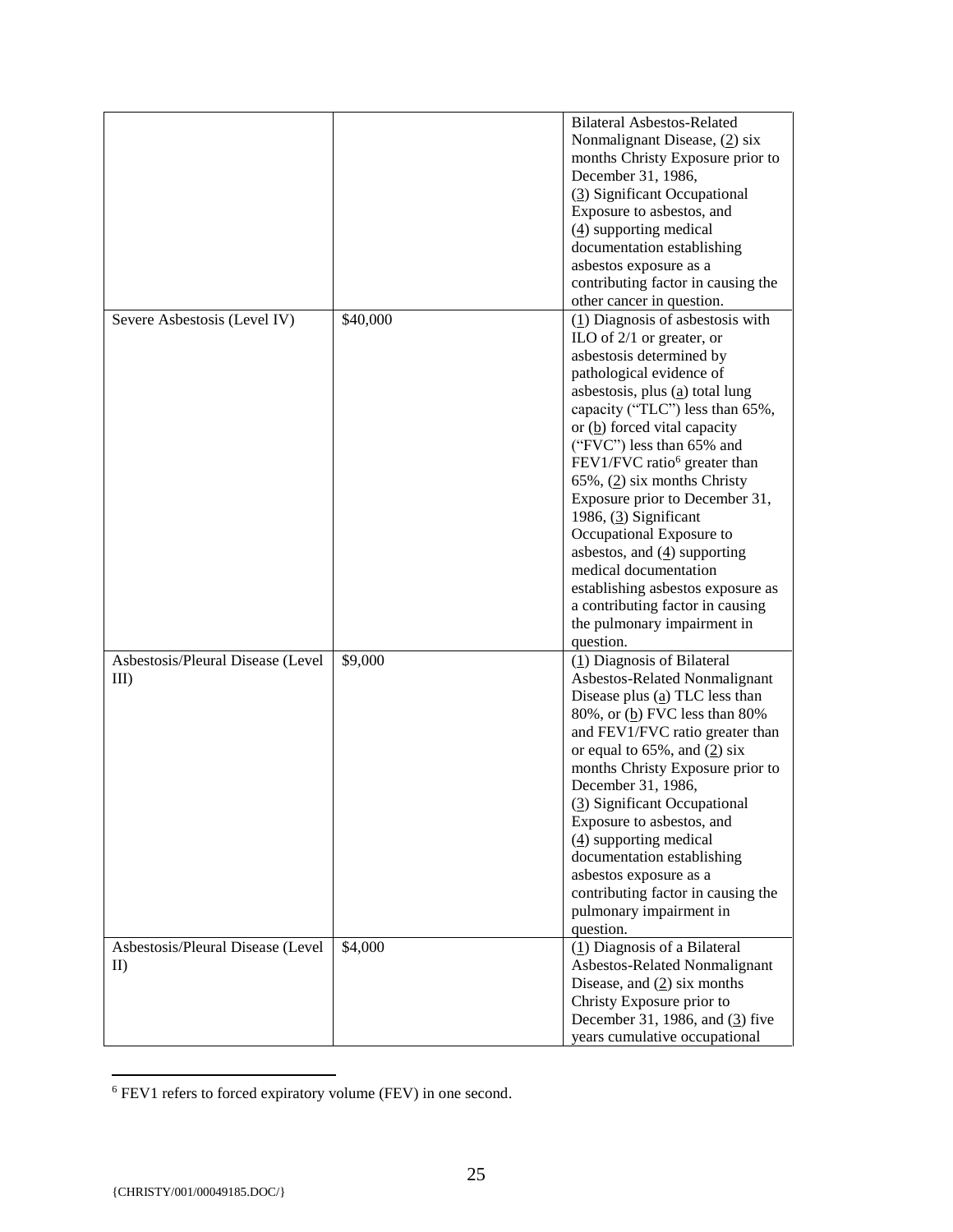|                                 |          | exposure to asbestos.           |
|---------------------------------|----------|---------------------------------|
| Other Asbestos Disease (Level I | \$250.00 | (1) Diagnosis of a Bilateral    |
| Cash Discount Payment)          |          | Asbestos-Related Nonmalignant   |
|                                 |          | Disease or an asbestos-related  |
|                                 |          | malignancy other than           |
|                                 |          | mesothelioma, and $(2)$ Christy |
|                                 |          | Exposure prior to December 31,  |
|                                 |          | 1986.                           |

#### (b) Individual Review Process.

(1) In General. Subject to the provisions set forth below, a claimant may elect to have his or her Asbestos PI Claim reviewed for purposes of determining whether the claim would be compensable in the tort system even though it does not meet the presumptive Medical/Exposure Criteria for any of the Disease Levels set forth in Section 5.3(a)(3) above. In addition or alternatively, a claimant holding an Asbestos PI Claim involving Disease Levels II, III, IV, V, VII or VIII may elect to have a claim undergo the Individual Review Process for purposes of determining whether the liquidated value of the claim exceeds the Scheduled Value for the relevant Disease Level also set forth in said provision. However, until such time as the Asbestos PI Trust has made an offer on a claim pursuant to Individual Review, the claimant may change his or her Individual Review election and have the claim liquidated pursuant to the Asbestos PI Trust's Expedited Review Process. In the event of such a change in the processing election, the claimant shall nevertheless retain his or her place in the FIFO Processing Queue.

The liquidated value of all Foreign Claims payable under these Asbestos PI Trust Distribution Procedures shall be established only under the Asbestos PI Trust's Individual Review Process. Asbestos PI Claims of individuals exposed in Canada who were resident in Canada when such claims were filed ("Canadian Claims") shall not be considered Foreign Claims hereunder and shall be eligible for liquidation under the Expedited Review Process. Accordingly, a "Foreign Claim" is an Asbestos PI Claim with respect to which the claimant's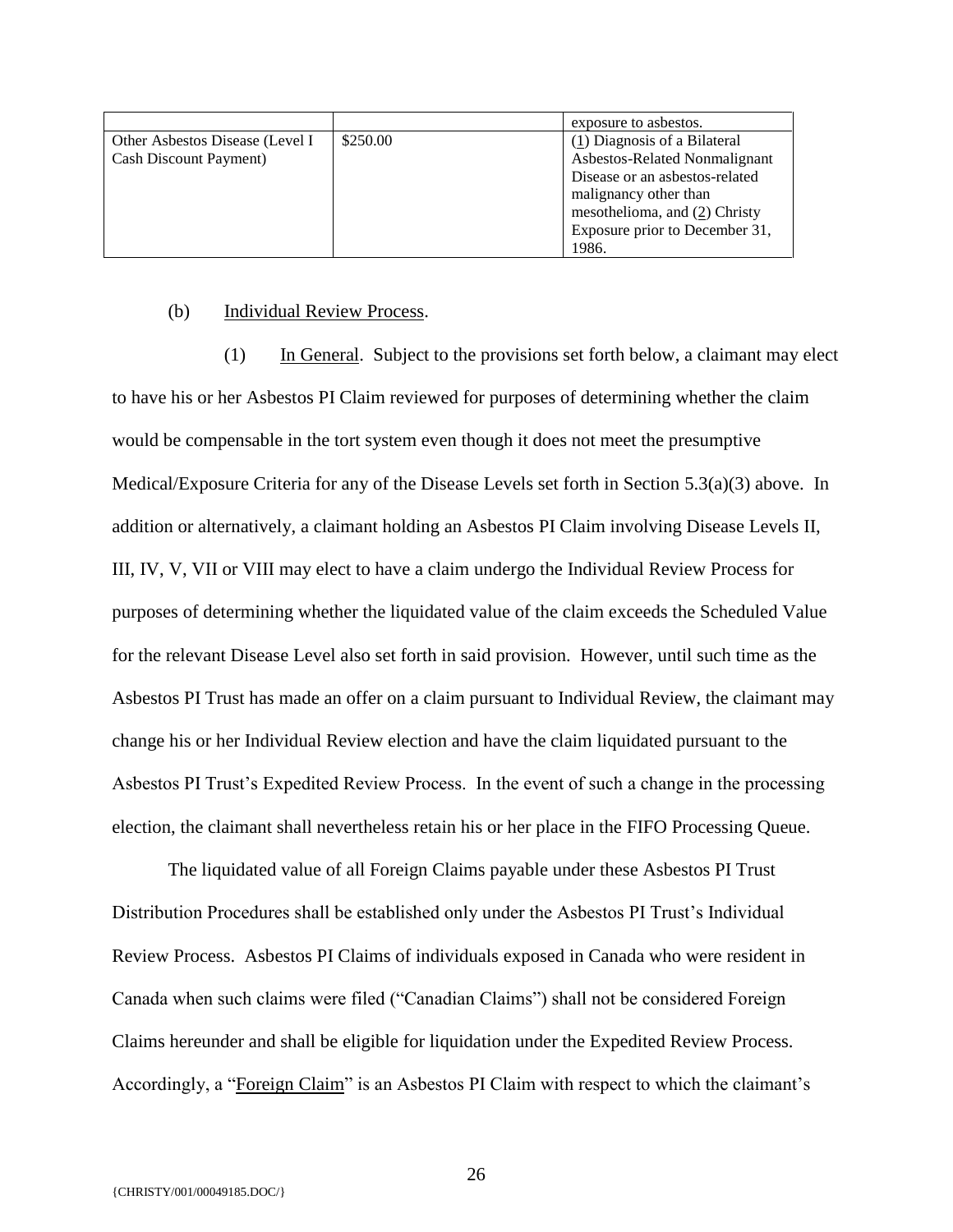exposure to an asbestos-containing product, or to conduct that exposed the claimant to an asbestos-containing product, for which Christy has legal responsibility occurred outside of the United States and its Territories and Possessions and outside of the Provinces and Territories of Canada.

In reviewing Foreign Claims, the Asbestos PI Trust shall take into account all relevant procedural and substantive legal rules to which the claims would be subject in the Claimant's Jurisdiction as defined in Section 5.2(b)(2) below. The Asbestos PI Trust shall determine the liquidated value of a Foreign Claim based on historical settlements and verdicts in the Claimant's Jurisdiction as well as the other valuation factors set forth in Section 5.2(b)(2) below.

For purposes of the Individual Review Process for Foreign Claims, the Asbestos PI Trustee, with the consent of the Asbestos PI Trust Advisory Committee and the Future Claimants' Representative, may develop separate Medical/Exposure Criteria and standards, as well as separate requirements for physician and other professional qualifications, which shall be applicable to Foreign Claims channeled to the Asbestos PI Trust; provided, however, that such criteria, standards or requirements shall not effectuate substantive changes to the claims eligibility requirements under these Asbestos PI Trust Distribution Procedures, but rather shall be made only for the purpose of adapting those requirements to the particular licensing provisions and/or medical customs or practices of the foreign country in question.

At such time as the Asbestos PI Trust has sufficient historical settlement, verdict and other valuation data for claims from a particular foreign jurisdiction, the Asbestos PI Trustee, with the consent of the Asbestos PI Trust Advisory Committee and the Future Claimants' Representative, may also establish a separate valuation matrix for any such Foreign Claims based on that data.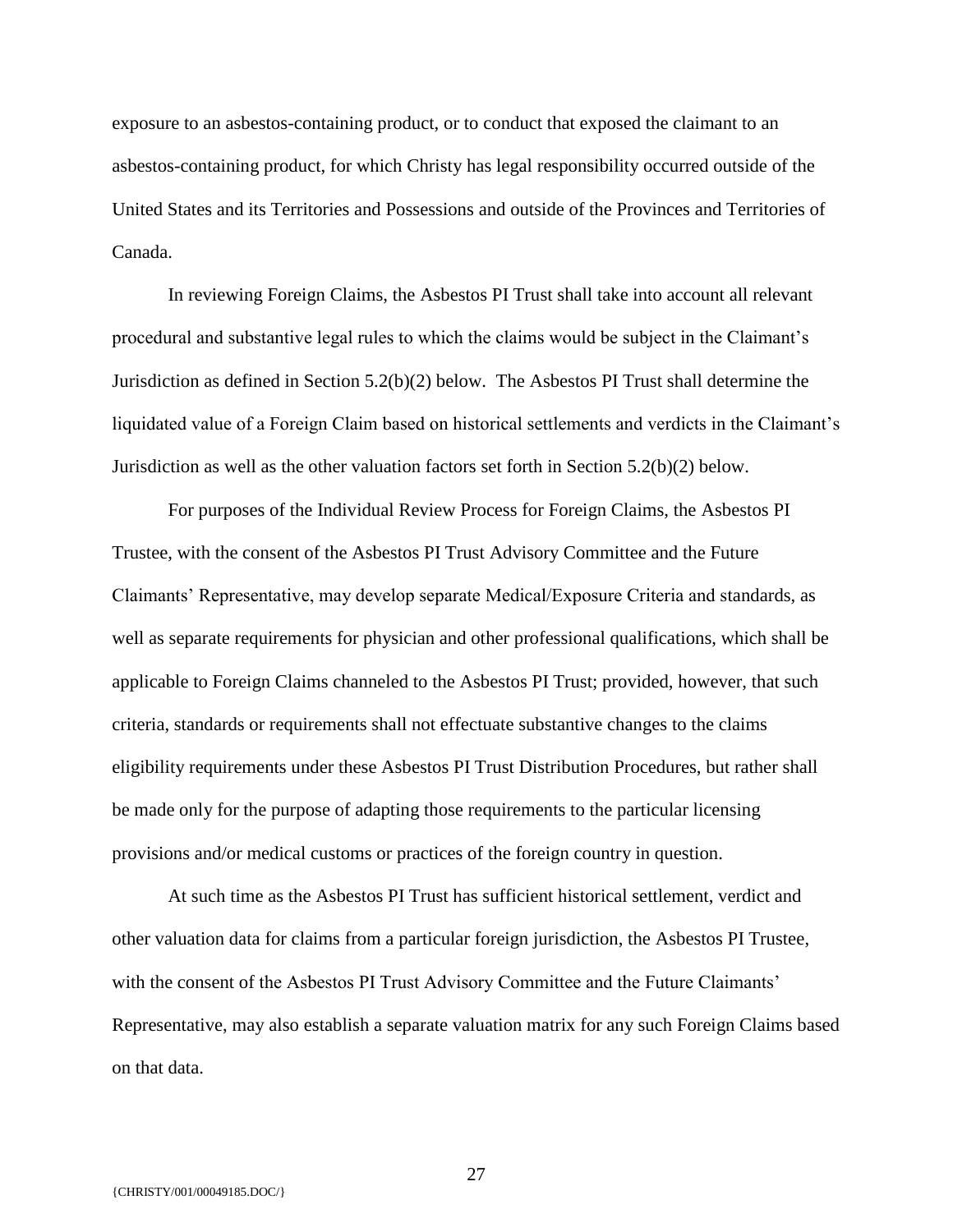(A) Review of Medical/Exposure Criteria. The Asbestos PI Trust's Individual Review Process provides a claimant with an opportunity for individual consideration and evaluation of an Asbestos PI Claim that fails to meet the presumptive Medical/Exposure Criteria for Disease Levels I - V, VII or VIII. In such a case, the Asbestos PI Trust shall either deny the claim, or, if the Asbestos PI Trust is satisfied that the claimant has presented a claim that would be cognizable and valid in the tort system, the Asbestos PI Trust can offer the claimant a liquidated value amount up to the Scheduled Value for that Disease Level.

(B) Review of Liquidated Value. Claimants holding claims in Disease Levels II-VIII shall also be eligible to seek Individual Review of the liquidated value of their Asbestos PI Claims, as well as of their medical/exposure evidence. The Individual Review Process is intended to result in payments equal to the full liquidated value for each claim multiplied by the Payment Percentage; however, the liquidated value of any Asbestos PI Claim that undergoes Individual Review may be determined to be less than the Scheduled Value the claimant would have received under Expedited Review. Moreover, the liquidated value for a claim involving Disease Levels II– VIII shall not exceed the Maximum Value for the relevant Disease Level set forth in Section 5.3(b)(3) below, unless the claim meets the requirements of an Extraordinary Claim described in Section 5.4(a) below, in which case its liquidated value cannot exceed the maximum extraordinary value set forth in Section 5.4(a) for such claims. Because the detailed examination and valuation process pursuant to Individual Review requires substantial time and effort, claimants electing to undergo the Individual Review Process may be paid the liquidated value of their Asbestos PI Claims later than would have been the case had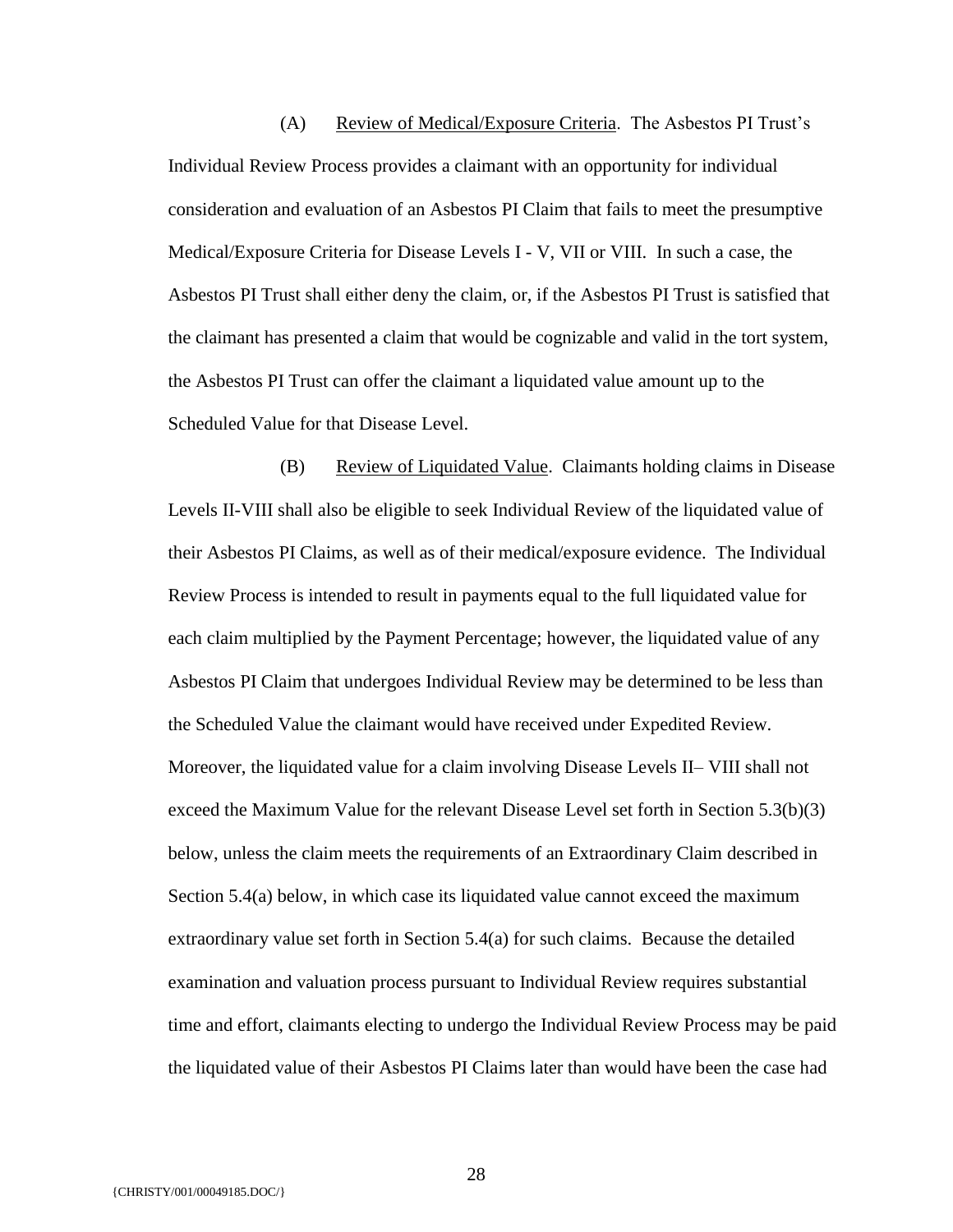the claimant elected the Expedited Review Process. Subject to the provisions of Section 5.8, the Asbestos PI Trust shall devote reasonable resources to the review of all claims to ensure that there is a reasonable balance maintained in reviewing all classes of claims.

(2) Valuation Factors to Be Considered in Individual Review. The Asbestos PI Trust shall liquidate the value of each Asbestos PI Claim that undergoes Individual Review based on the historic liquidated values of other similarly-situated claims in the tort system for the same Disease Level. The Asbestos PI Trust shall thus take into consideration all of the factors that affect the severity of damages and values within the tort system including, but not limited to, credible evidence of (i) the degree to which the characteristics of a claim differ from the presumptive Medical/Exposure Criteria for the Disease Level in question; (ii) factors such as the claimant's age, disability, employment status, disruption of household, family or recreational activities, dependencies, special damages, and pain and suffering; (iii) whether the claimant's damages were (or were not) caused by asbestos exposure, including exposure to an asbestoscontaining product, or to conduct that exposed the claimant to an asbestos-containing product, for which Christy has legal responsibility, prior to December 31, 1986 (for example, alternative causes, and the strength of documentation of injuries); (iv) the industry of exposure; (v) settlement and verdict histories in the Claimant's Jurisdiction for similarly-situated claims; and  $(v_i)$  the greater of (a) settlement and verdict histories for the claimant's law firm for similarly situated claims or (b) settlement and verdict histories for the claimant's law firm in the claimant's jurisdiction including all cases where the claimant's law firm satisfies the Asbestos PI Trust, on the basis of clear and convincing evidence provided to the Asbestos PI Trust, that the claimant's law firm played a substantial role in the prosecution and resolution of the cases, such as actively participating in court appearances, discovery and/or trial of the cases, irrespective of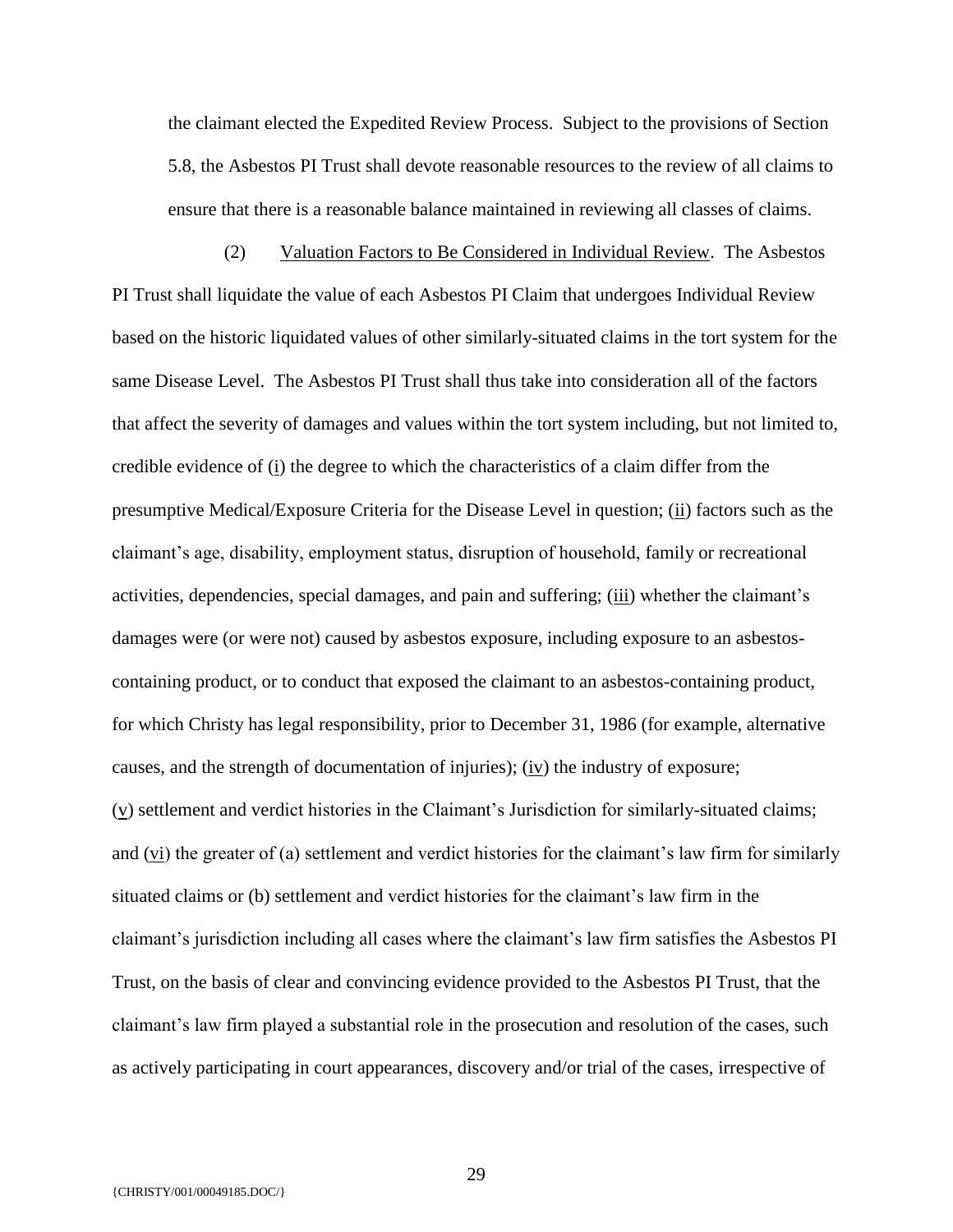whether a second law firm was also involved and would also be entitled to include the cases in its "settlement and verdict histories." For the avoidance of doubt, mere referral of a case, without further direct involvement, will not be viewed as having played a substantial role in the prosecution and resolution of a case. In liquidating the value of an Asbestos PI Claim that undergoes Individual Review, the Asbestos PI Trust shall treat a claimant as living if the claimant was alive at the time the initial pre-petition complaint was filed, or the proof of claim form was filed with the Asbestos PI Trust even if the claimant has subsequently died.

For these purposes, the "Claimant's Jurisdiction" is the jurisdiction in which the claim was filed (if at all) against Christy in the tort system prior to the Commencement Date. If the claim was not filed against Christy in the tort system prior to the Commencement Date, the claimant may elect as the Claimant's Jurisdiction either (i) the jurisdiction in which the claimant resides at the time of diagnosis or when the claim is filed with the Asbestos PI Trust; or (ii) a jurisdiction in which the claimant experienced exposure to an asbestos-containing product, or to conduct that exposed the claimant to an asbestos-containing product, for which Christy has legal responsibility.

With respect to the "Claimant's Jurisdiction" in the event a personal representative or authorized agent makes a claim under these Asbestos PI Trust Distribution Procedures for wrongful death with respect to which the governing law of the Claimant's Jurisdiction could only be the Alabama Wrongful Death Statute, the Claimant's Jurisdiction for such claim shall be the Commonwealth of Pennsylvania and such claimant's damages shall be determined pursuant to the statutory and common laws of the Commonwealth of Pennsylvania without regard to its choice of law principles. The choice of law provision in Section 7.4 below applicable to any claim with respect to which, but for this choice of law provision, the applicable law of the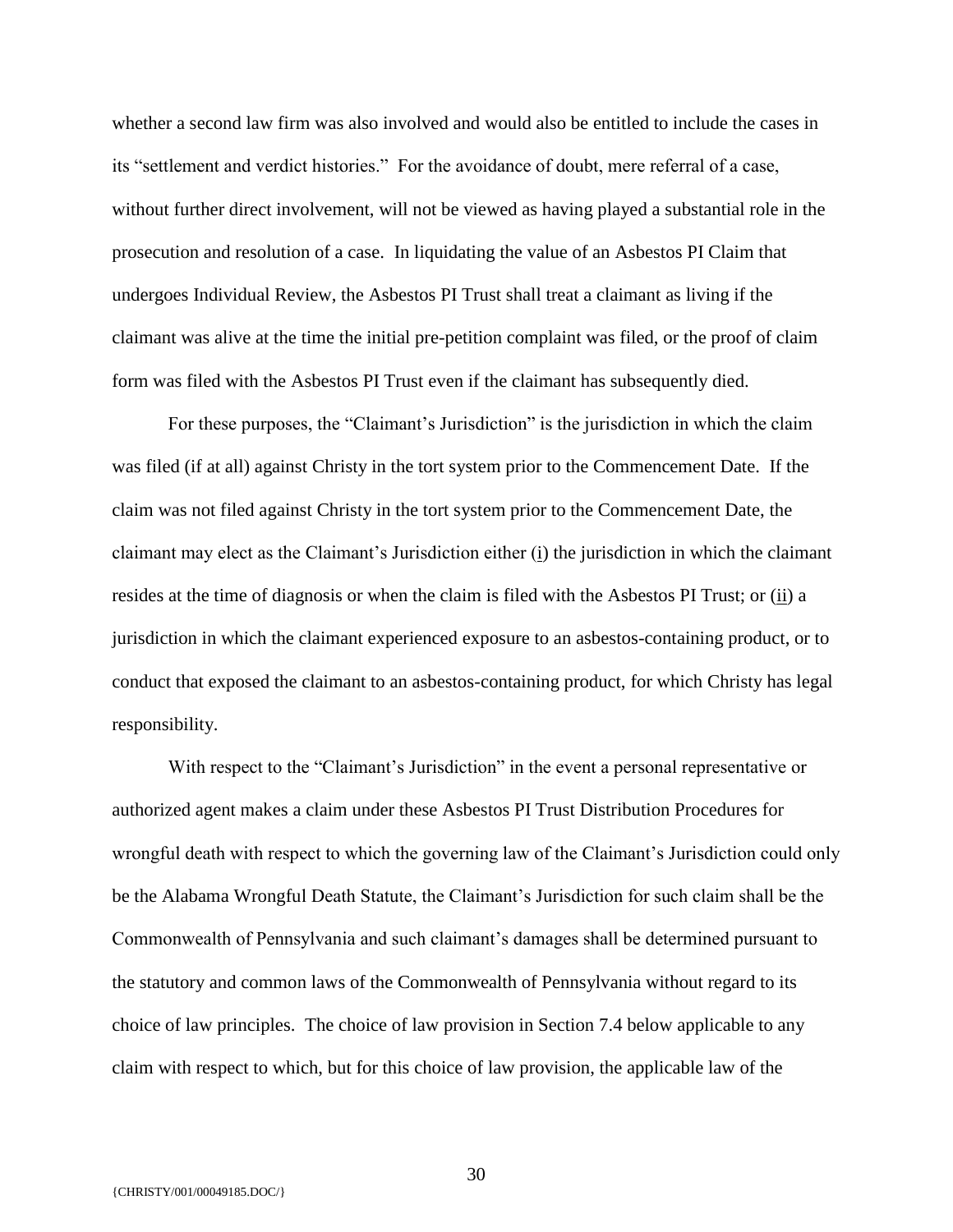Claimant's Jurisdiction pursuant to Section 5.3(b)(2) is determined to be the Alabama Wrongful Death Statute, shall only govern the rights between the Asbestos PI Trust and the claimant, and, to the extent the Asbestos PI Trust seeks recovery from any entity that provided insurance coverage to Christy, the Alabama Wrongful Death Statute shall govern.

With respect to the "Claimant's Jurisdiction" in the event a claim is made under these Asbestos PI Trust Distribution Procedures for compensatory damages that would otherwise satisfy the criteria for payment under these Asbestos PI Trust Distribution Procedures, but the claimant is foreclosed from payment because the governing law of the Claimant's Jurisdiction (the "Foreclosed Jurisdiction") describes the claim as a claim for "exemplary" or "punitive" damages and the claimant would have no other remedy for compensation under the law of the Foreclosed Jurisdiction, the claimant may elect the Commonwealth of Pennsylvania as the Claimant's Jurisdiction, and such claimant's damages shall be determined pursuant to the statutory and common laws of the Commonwealth of Pennsylvania without regard to its choice of law principles. The choice of law provision in Section 7.4 below applicable to any claim with respect to which, but for this choice of law provision, the applicable law of the Claimant's Jurisdiction pursuant to Section  $5.3(b)(2)$  is determined to be the law of the Foreclosed Jurisdiction, shall govern only the rights between the Asbestos PI Trust and the claimant, and, to the extent the Asbestos PI Trust seeks recovery from any entity that provided insurance coverage to Christy, the law of the Foreclosed Jurisdiction shall govern.

(3) Scheduled, Average and Maximum Values. The Scheduled, Average and Maximum Values for claims involving Disease Levels I-VIII are the following: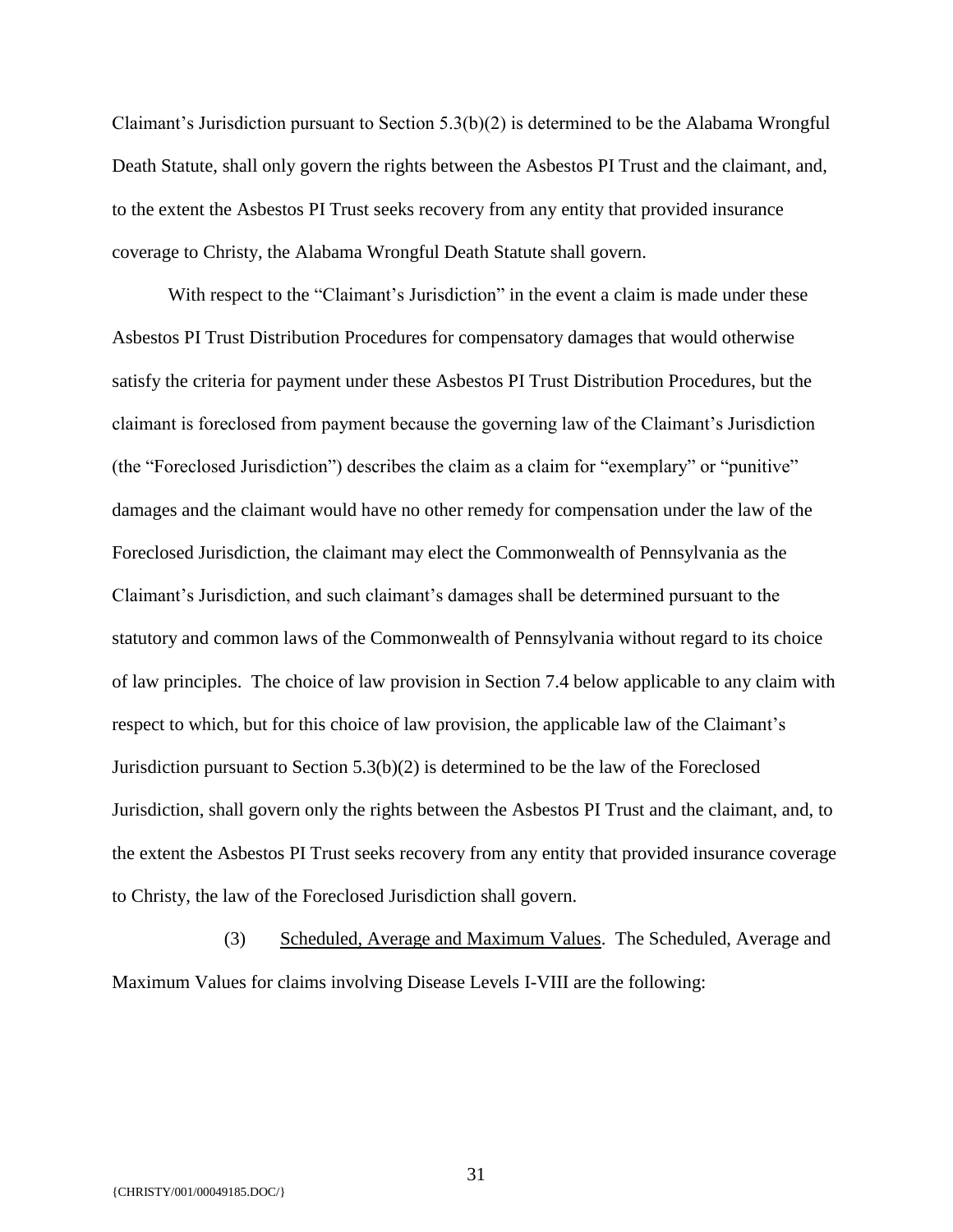| <b>Scheduled Disease</b>                                  | <b>Scheduled Value</b> | <b>Average Value</b> | <b>Maximum Value</b> |
|-----------------------------------------------------------|------------------------|----------------------|----------------------|
| Mesothelioma (Level VIII)                                 | \$90,000               | \$100,000            | \$300,000            |
| Lung Cancer 1 (Level VII)                                 | \$40,000               | \$41,500             | \$150,000            |
| Lung Cancer 2 (Level VI)                                  | None                   | \$12,000             | \$40,000             |
| Other Cancer (Level V)                                    | \$20,000               | \$20,500             | \$65,000             |
| Severe Asbestosis (Level IV)                              | \$40,000               | \$41,500             | \$150,000            |
| Asbestosis/Pleural Disease (Level III)                    | \$9,000                | \$9,000              | \$9,000              |
| Asbestosis/Pleural Disease (Level II)                     | \$4,000                | \$4,000              | \$4,000              |
| Other Asbestos Disease Cash Discount<br>Payment (Level I) | \$250                  | None                 | None                 |

These Scheduled Values, Average Values and Maximum Values shall apply to all Asbestos PI Trust Voting Claims filed with the Asbestos PI Trust on or before the Initial Claims Filing Date as provided in Section 5.1 above. Thereafter, the Asbestos PI Trust, with the consent of the Asbestos PI Trust Advisory Committee and the Future Claimants' Representative pursuant to Sections 5.7(b) and 6.6(b) of the Asbestos PI Trust Agreement, may change these valuation amounts for good cause and consistent with other restrictions on the amendment power.

(4) Claims Processing under Individual Review. At the conclusion of the Individual Review Process, the Asbestos PI Trust shall: (i) determine the liquidated value, if any, of the claim; and (ii) advise the claimant of its determination. If the Asbestos PI Trust establishes a liquidated value, it shall tender to the claimant an offer of payment of the aforementioned determined value multiplied by the applicable Payment Percentage, together with a form of release approved by the Asbestos PI Trust. If the claimant accepts the offer of payment and returns the release properly executed, the claim shall be placed in the FIFO Payment Queue, following which the Asbestos PI Trust shall disburse payment subject to the limitations of the Maximum Available Payment and Claims Payment Ratio, if any.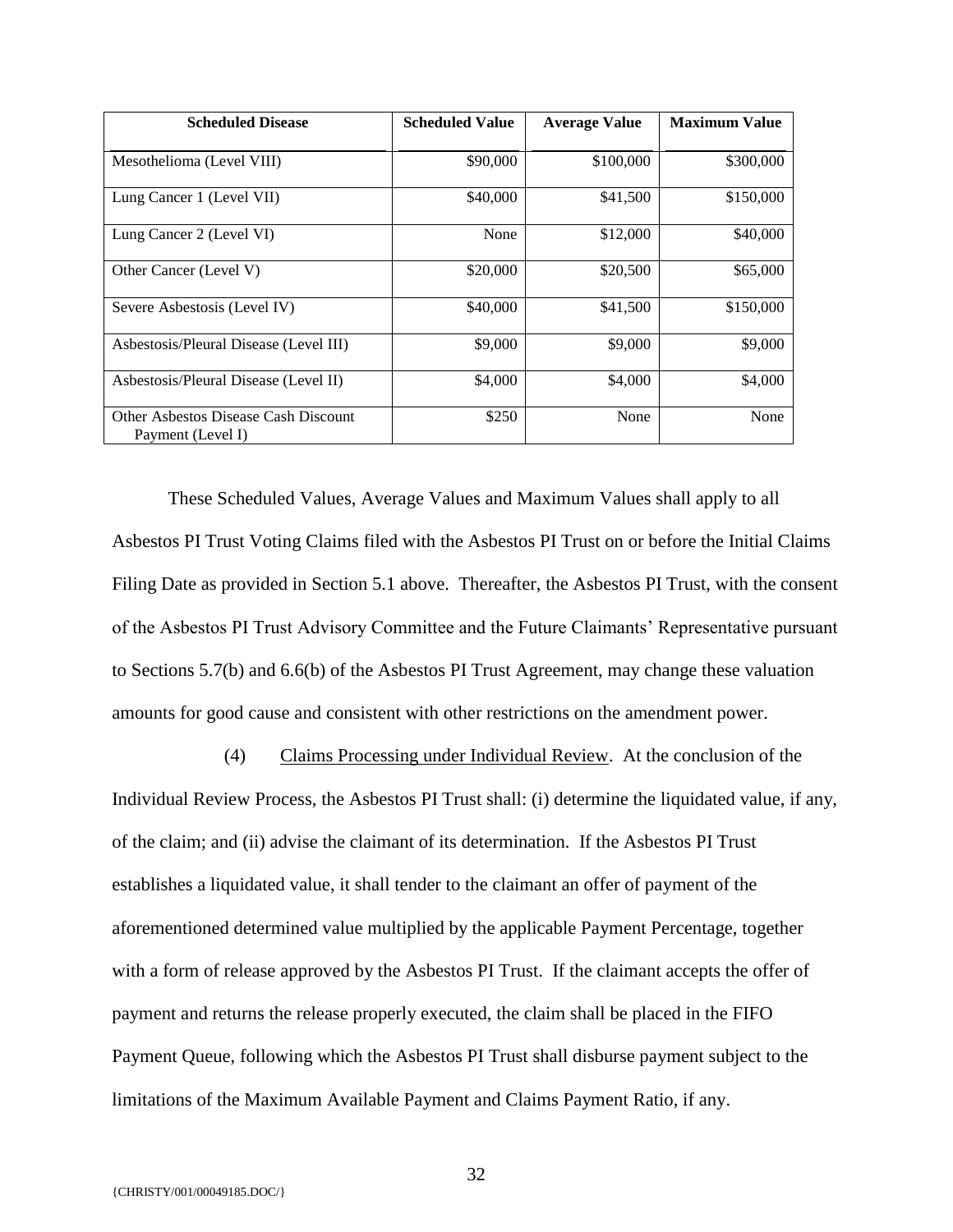#### 5.3. Categorizing Claims as Extraordinary and/or Exigent.

(a) Extraordinary Claims. "Extraordinary Claim" means an Asbestos PI Claim that otherwise satisfies the Medical Criteria for Disease Levels IV – VIII, and that is held by a claimant whose exposure to asbestos (i) occurred predominantly as a result of working in a facility of Christy during a period in which Christy was selling, distributing, processing, manufacturing or otherwise handling asbestos-containing product at that facility, or (ii) was at least 75% the result of exposure to asbestos-containing product, or to conduct that exposed the claimant to an asbestos-containing product, for which Christy has legal responsibility, and in either case there is little likelihood of a substantial recovery elsewhere. All such Extraordinary Claims shall be presented for Individual Review and, if valid, shall be entitled to an award of up to a maximum extraordinary value of five (5) times the Scheduled Value set forth in Section 5.3(b)(3) for claims qualifying for Disease Levels IV – V, VII and VIII, and five (5) times the Average Value set forth in Section 5.3(b)(3) for claims in Disease Level VI, multiplied by the applicable Payment Percentage.

Any dispute as to Extraordinary Claim status shall be submitted to a special panel established by the Asbestos PI Trust with the consent of the Asbestos PI Trust Advisory Committee and the Future Claimants' Representative (the "Extraordinary Claims Panel"). All decisions of the Extraordinary Claims Panel shall be final and not subject to any further administrative or judicial review. An Extraordinary Claim, following its liquidation, shall be placed in the FIFO Payment Queue ahead of all other Asbestos PI Claims, except Exigent Claims (as defined in Section 5.4(b) below), based on its date of liquidation and shall be subject to the Maximum Available Payment and Claims Payment Ratio described above.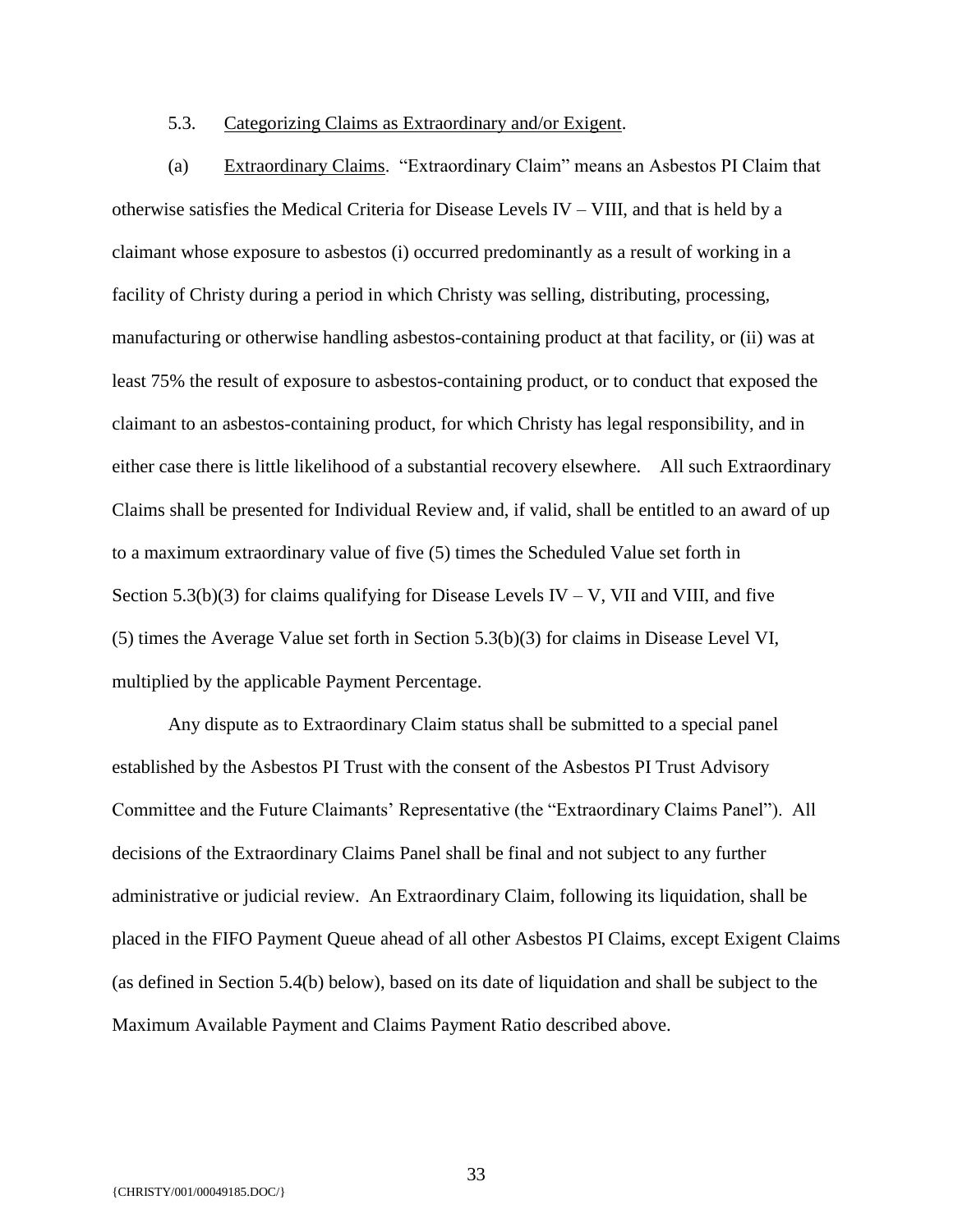(b) Exigent Claims. At any time the Asbestos PI Trust may liquidate and pay Asbestos PI Claims that qualify as Exigent Health Claims or Exigent Hardship Claims (together, "Exigent Claims") as defined below. Exigent Claims may be considered separately under the Individual Review Process no matter what the order of processing otherwise would have been under these Asbestos PI Trust Distribution Procedures. An Exigent Claim, following its liquidation, shall be placed first in the FIFO Payment Queue ahead of all other Asbestos PI Claims and shall be subject to the Maximum Available Payment and Claims Payment Ratio described above.

(1) Exigent Health Claims**.** An Asbestos PI Claim qualifies for payment as an Exigent Health Claim if the claim meets the Medical/Exposure Criteria for Mesothelioma (Disease Level VIII) and the claimant is living when the claim is filed. A claim in Disease Levels IV-VII qualifies as an Exigent Health Claim if the claim meets the Medical/Exposure Criteria for the Disease Level, and the claimant provides a declaration or affidavit made under penalty of perjury by a physician who has examined the claimant within one hundred twenty (120) days of the date of declaration or affidavit in which the physician states (a) that there is substantial medical doubt that the claimant will survive beyond six (6) months from the date of the declaration or affidavit, and (b) that the claimant's terminal condition is caused by the relevant asbestos-related disease.

(2) Exigent Hardship Claims. An Asbestos PI Claim qualifies for payment as an Exigent Hardship Claim if the claim meets the Medical/Exposure Criteria for Severe Asbestosis (Disease Level IV) or an asbestos-related malignancy (Disease Levels  $V - VIII$ ), and the Asbestos PI Trust, in its sole discretion, determines (i) that the claimant needs financial assistance on an immediate basis based on the claimant's expenses and all sources of available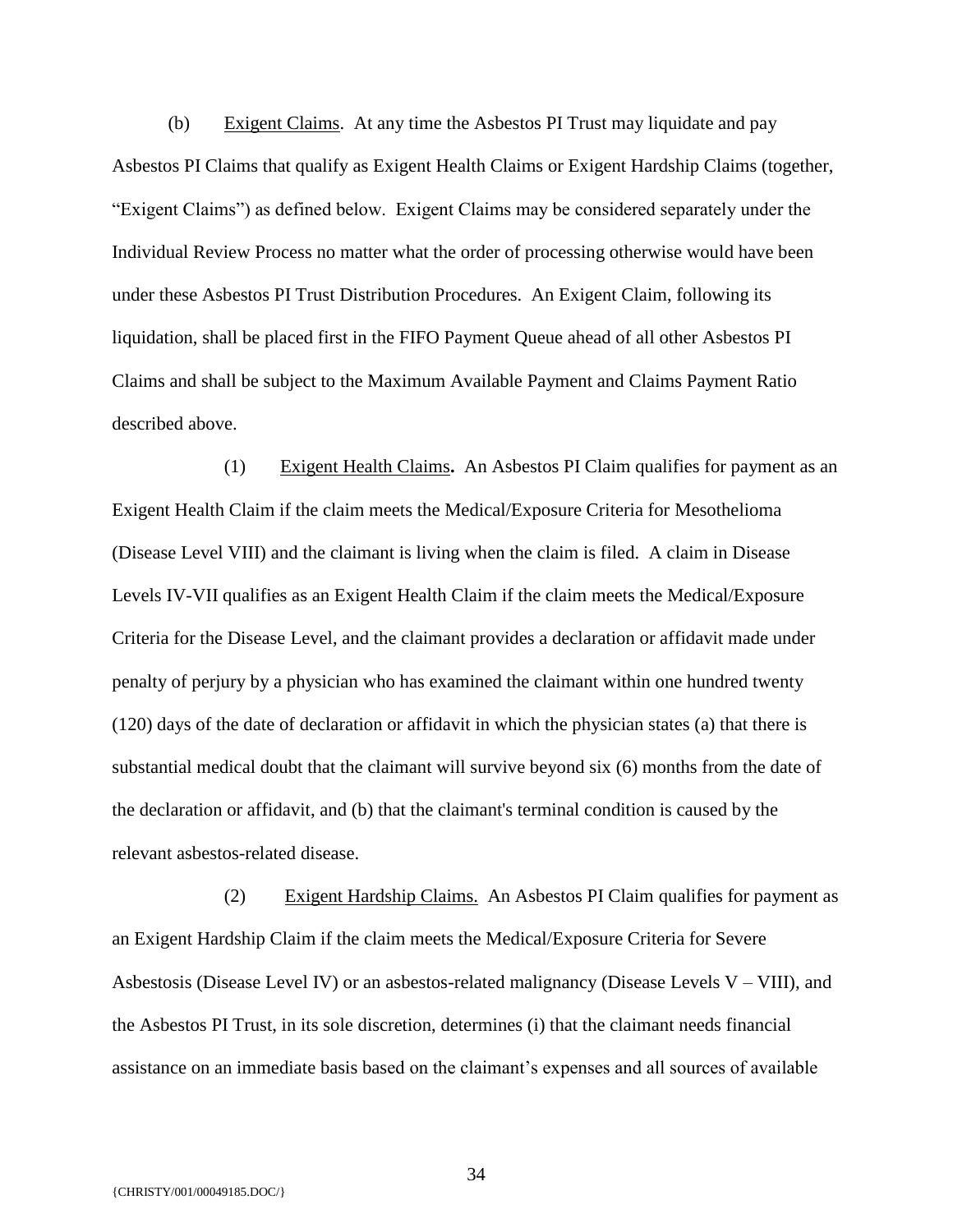income, and (ii) that there is a causal connection between the claimant's dire financial condition and the claimant's asbestos-related disease.

5.4. Secondary Exposure Claims. If a claimant alleges an asbestos-related disease resulting solely from exposure to an occupationally exposed person, such as a family member, the claimant must seek Individual Review of his or her claim pursuant to Section 5.2(b) above. In such a case, the claimant must establish that the occupationally exposed person would have met the exposure requirements under these Asbestos PI Trust Distribution Procedures that would have been applicable had that person filed a direct claim against the Asbestos PI Trust. In addition, the claimant with secondary exposure must establish that he or she is suffering from one of the eight Disease Levels described in Section  $5.3(a)(3)$  above or an asbestos-related disease otherwise compensable under these Asbestos PI Trust Distribution Procedures, that his or her own exposure to the occupationally exposed person occurred within the same time frame as the occupationally exposed person was exposed to asbestos-containing products or conduct for which Christy has legal responsibility, and that such secondary exposure was a cause of the claimed disease. All other liquidation and payment rights and limitations under these Asbestos PI Trust Distribution Procedures shall be applicable to such claims.

5.5. Indirect Asbestos PI Claims. Indirect Asbestos PI Claims asserted against the Asbestos PI Trust shall be treated as presumptively valid and paid by the Asbestos PI Trust subject to the applicable Payment Percentage if (a) such claim satisfied the requirements of the Bar Date for such claims established by the Bankruptcy Court, if applicable, and is not otherwise disallowed by Section 502(e) of the Code or subordinated under Section 509(c) of the Code, and (b) the holder of such claim (the "Indirect Claimant") establishes to the satisfaction of the Asbestos PI Trustee that (i) the Indirect Claimant has paid in full the liability and obligation of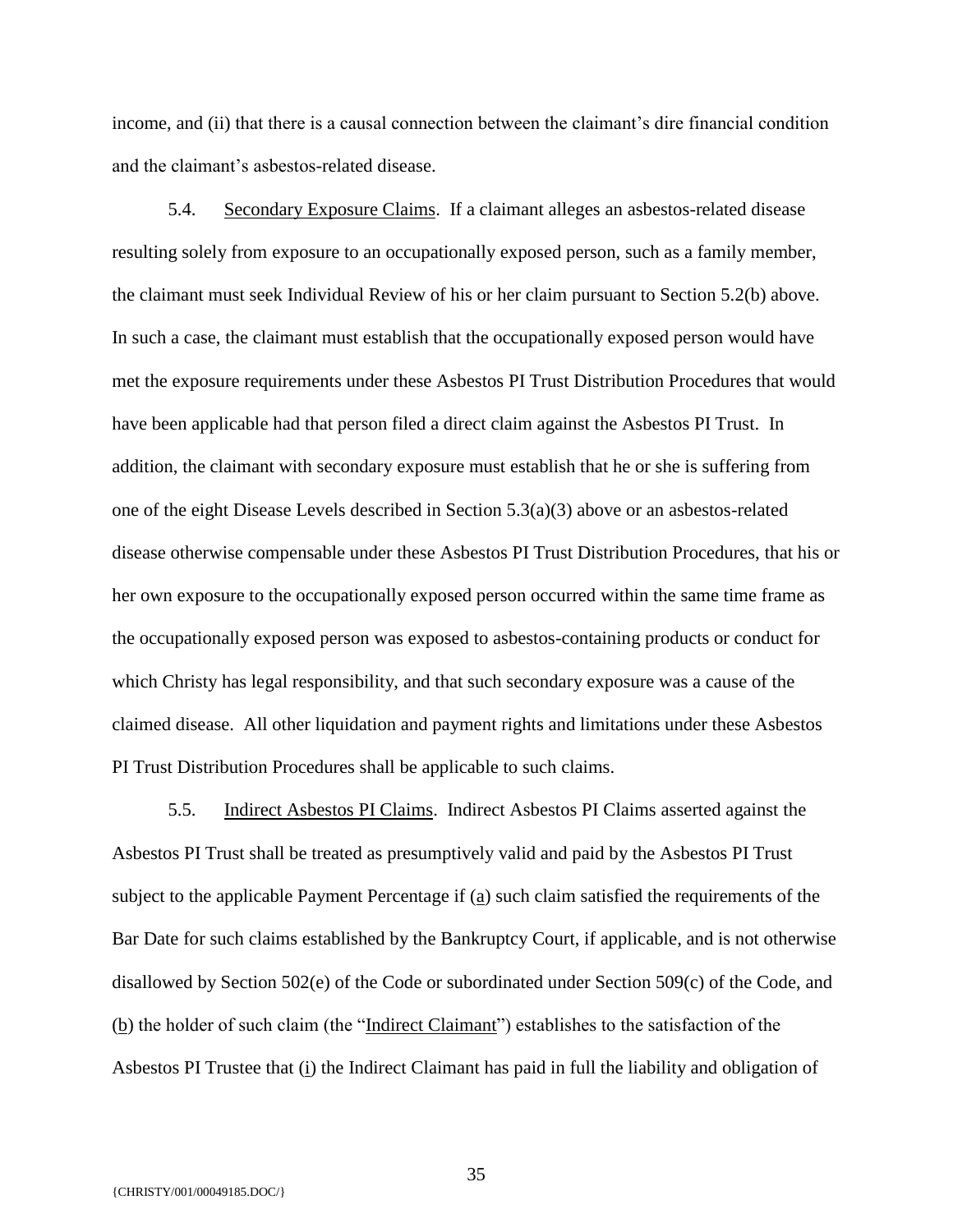the Asbestos PI Trust to the individual claimant to whom the Asbestos PI Trust would otherwise have had a liability or obligation under these Asbestos PI Trust Distribution Procedures (the "Direct Claimant"), (ii) the Direct Claimant and the Indirect Claimant have forever and fully released the Asbestos PI Trust and the Asbestos Protected Parties from all liability to the Direct Claimant and the Indirect Claimant, and (iii) the claim is not otherwise barred by a statute of limitations or repose or by other applicable law. In no event shall any Indirect Claimant have any rights against the Asbestos PI Trust superior to the rights of the related Direct Claimant against the Asbestos PI Trust, including any rights with respect to the timing, amount or manner of payment. In addition, no Indirect Asbestos PI Claim may be liquidated and paid in an amount that exceeds what the Indirect Claimant has actually paid the related Direct Claimant in respect of such Direct Claimant's claim for which the Asbestos PI Trust would have liability.

To establish a presumptively valid Indirect Asbestos PI Claim, the Indirect Claimant's aggregate liability for the Direct Claimant's claim must also have been fixed, liquidated and paid fully by the Indirect Claimant by settlement (with an appropriate full release in favor of the Asbestos PI Trust and the Asbestos Protected Parties) or a Final Order provided that such claim is valid under the applicable state law. In any case where the Indirect Claimant has satisfied the claim of a Direct Claimant against the Asbestos PI Trust under applicable law by way of a settlement, the Indirect Claimant shall obtain for the benefit of the Asbestos PI Trust and the Asbestos Protected Parties a release in form and substance satisfactory to the Asbestos PI Trustee.

If an Indirect Claimant cannot meet the presumptive requirements set forth above, including the requirement that the Indirect Claimant provide the Asbestos PI Trust and the Asbestos Protected Parties with a full release of the Direct Claimant's claim, the Indirect Claimant may request that the Asbestos PI Trust review the Indirect Asbestos PI Claim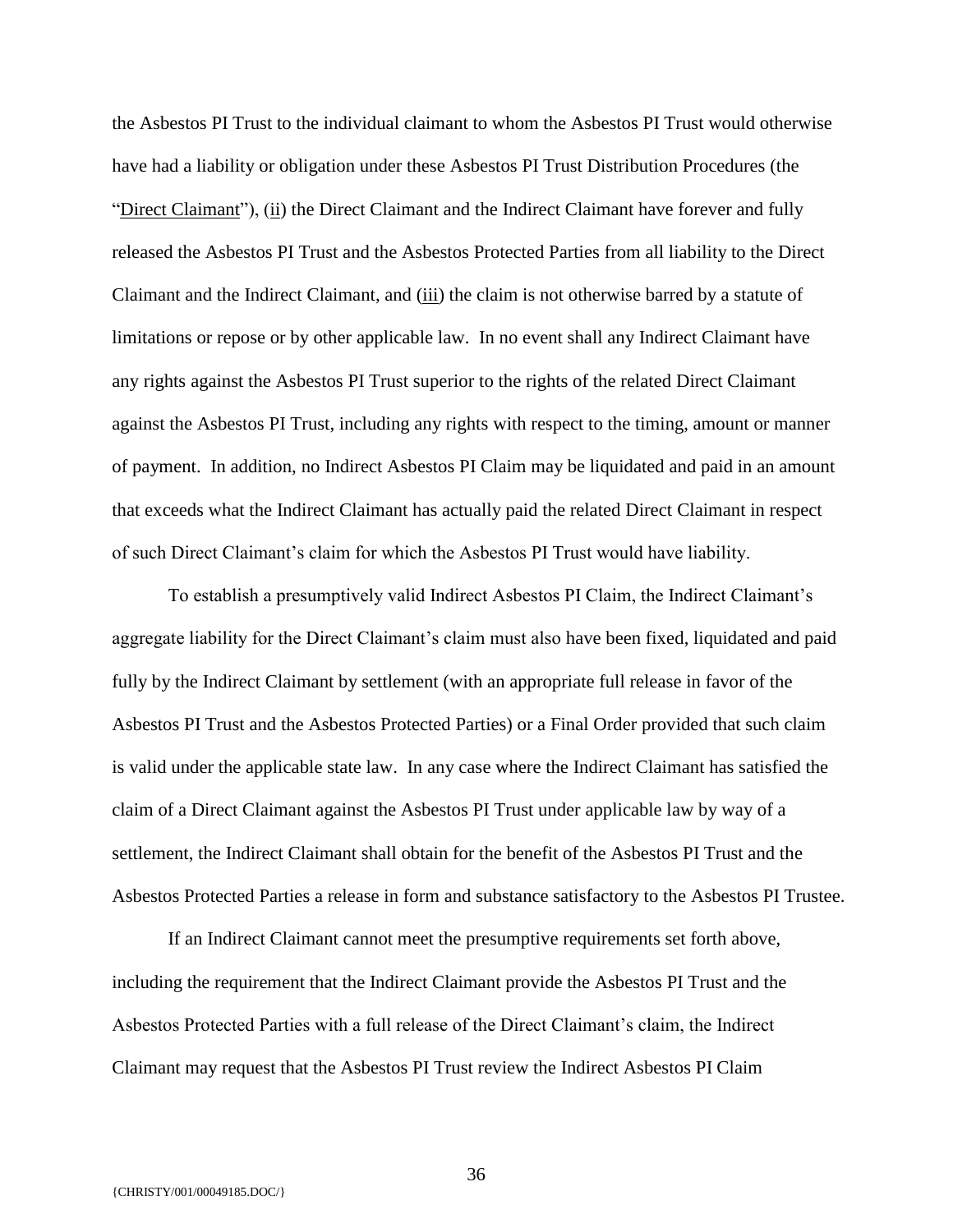individually to determine whether the Indirect Claimant can establish under applicable state law that the Indirect Claimant has paid all or a portion of a liability or obligation that the Asbestos PI Trust had to the Direct Claimant as of the Effective Date of these Asbestos PI Trust Distribution Procedures. If the Indirect Claimant can show that it has paid all or a portion of such a liability or obligation, the Asbestos PI Trust shall reimburse the Indirect Claimant the amount of the liability or obligation so paid, times the then applicable Payment Percentage. However, in no event shall such reimbursement to the Indirect Claimant be greater than the amount to which the Direct Claimant would have otherwise been entitled under these Asbestos PI Trust Distribution Procedures. Further, the liquidated value of any Indirect Asbestos PI Claim paid by the Asbestos PI Trust to an Indirect Claimant shall be treated as an offset to or reduction of the full liquidated value of any Asbestos PI Claim that might be subsequently asserted by the Direct Claimant against the Asbestos PI Trust.

Any dispute between the Asbestos PI Trust and an Indirect Claimant over whether the Indirect Claimant has a right to reimbursement for any amount paid to a Direct Claimant shall be subject to the ADR Procedures. If such dispute is not resolved under the ADR Procedures, the Indirect Claimant may litigate the dispute in the tort system pursuant to Sections 5.10 and 7.6 below.

The Asbestos PI Trustee may develop and approve a separate proof of claim form for Indirect Asbestos PI Claims as provided in Section 6.1 below. Indirect Asbestos PI Claims that have not been disallowed, discharged, or otherwise resolved by prior order of the Bankruptcy Court shall be processed in accordance with procedures to be developed and implemented by the Asbestos PI Trustee consistent with the provisions of this Section 5.5, which procedures (a) shall determine the validity, allowability and enforceability of such claims; and  $(b)$  shall otherwise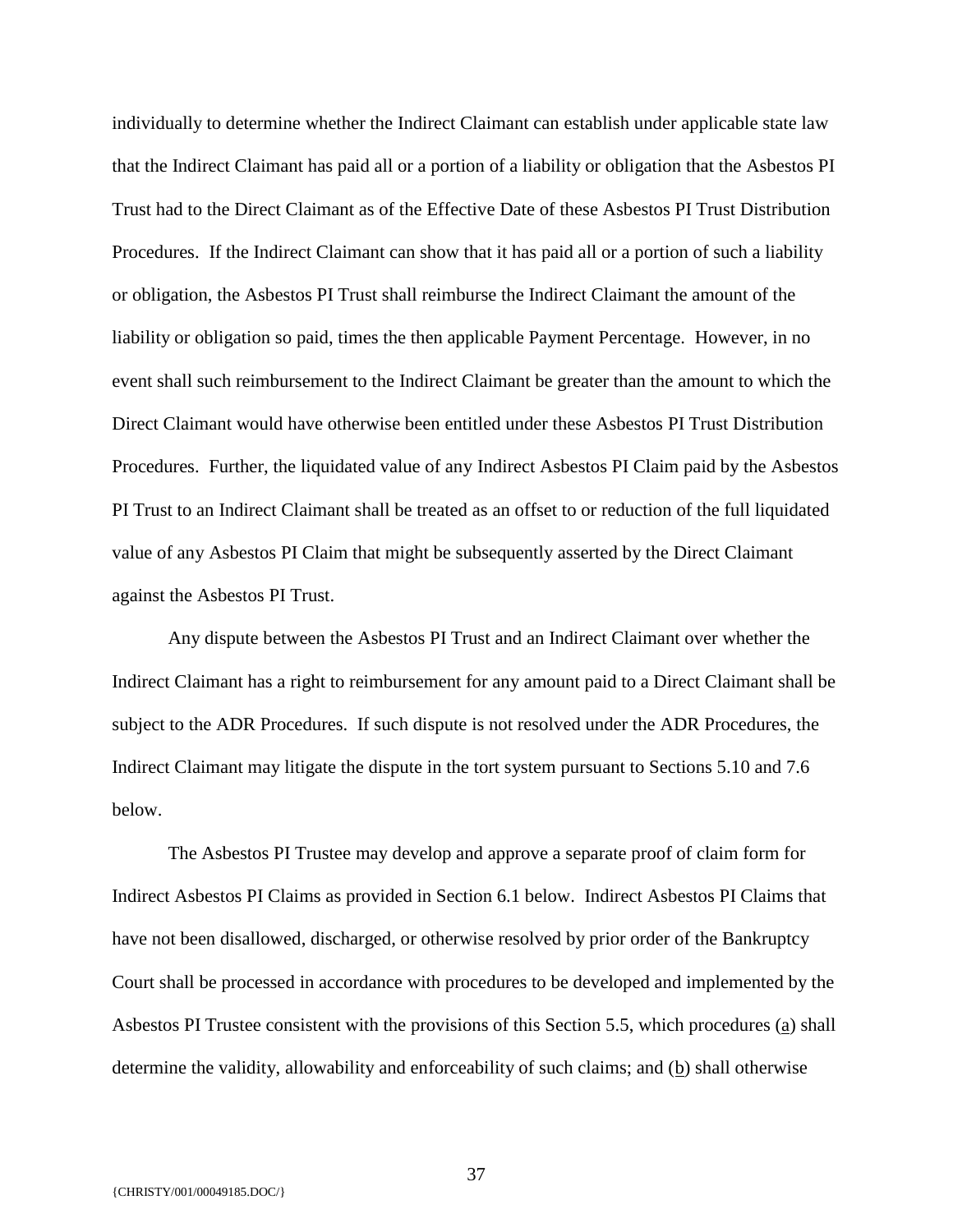provide the same liquidation and payment procedures and rights to the holders of such claims as the Asbestos PI Trust would have afforded the holders of the underlying valid Asbestos PI Claims. Nothing in these Asbestos PI Trust Distribution Procedures is intended to preclude a trust to which asbestos-related liabilities are channeled from asserting an Indirect Asbestos PI Claim against the Asbestos PI Trust subject to the requirements set forth herein.

5.6. Evidentiary Requirements.

(a) Medical Evidence.

(1) In General. All diagnoses of a Disease Level shall be accompanied by either (i) a statement by the physician providing the diagnosis that at least 10 years have elapsed between the date of first exposure to asbestos or asbestos-containing products and the diagnosis, or  $(i)$  a history of the claimant's exposure sufficient to establish a 10-year latency period.<sup>7</sup>

(A) Disease Levels  $I - IV$ . Except for asbestos claims filed against Christy or any other defendant in the tort system prior to the Commencement Date, all diagnoses of a non-malignant asbestos-related disease (Disease Levels I – IV) shall be based in the case of a claimant who was living at the time the claim was filed, upon a physical examination of the claimant by the physician providing the diagnosis of the asbestos-related disease. All living claimants must also provide: (i) for Disease Levels I – III, evidence of Bilateral Asbestos-Related Nonmalignant Disease (as defined in Footnote 3 above), (ii) for Disease Level IV, an ILO reading of 2/1 or greater or pathological evidence of asbestosis; and (iii) for Disease Levels III and IV, pulmonary

 $\overline{a}$ 

<sup>7</sup> All diagnoses of Asbestosis/Pleural Disease (Disease Levels II and III) not based on pathology shall be presumed to be based on findings of bilateral asbestosis or pleural disease, and all diagnoses of Mesothelioma (Disease Level VIII) shall be presumed to be based on findings that the disease involves a malignancy. However, the Asbestos PI Trust may refute such presumptions.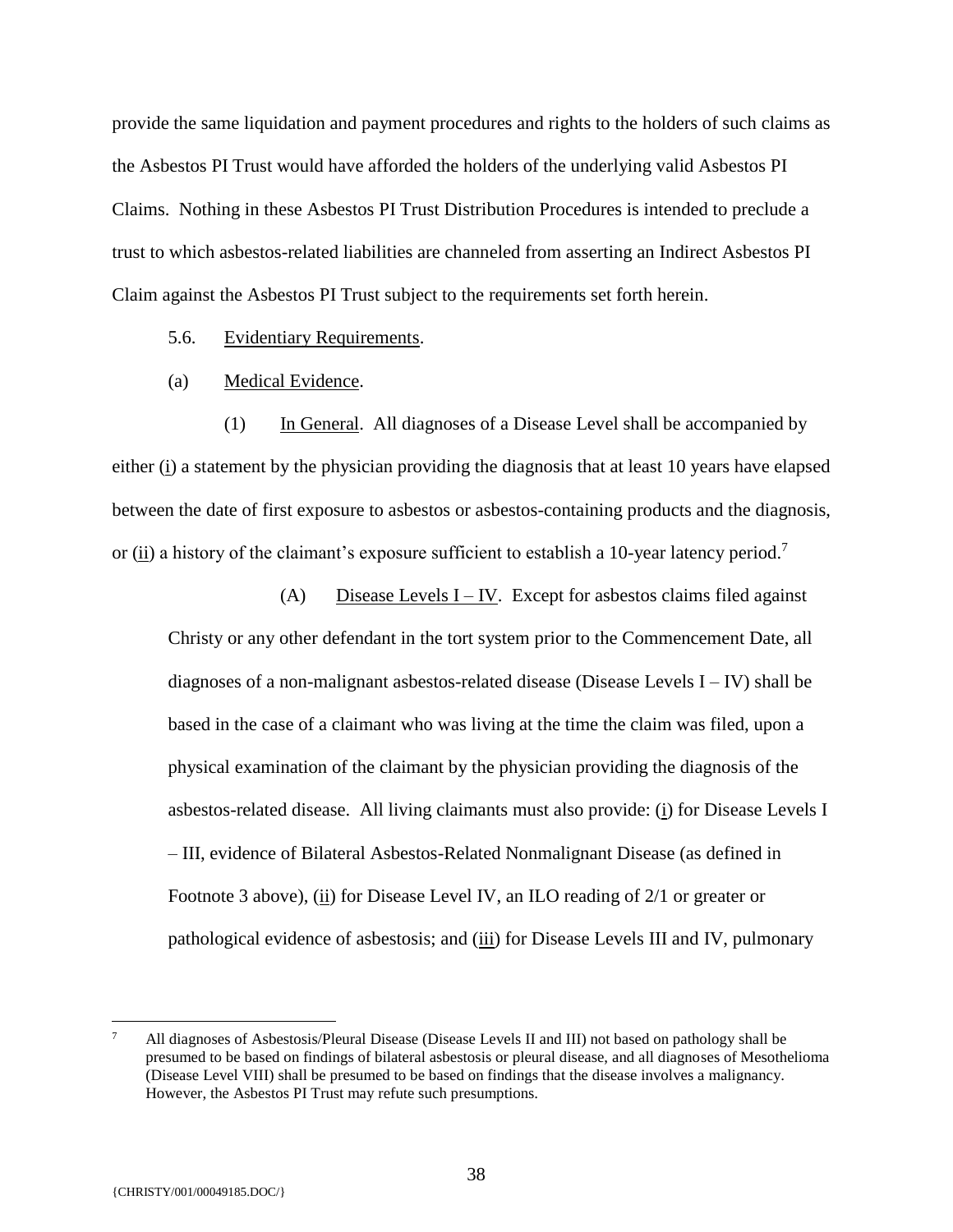function testing.<sup>8</sup> A finding by a physician after the Effective Date that a claimant's disease is "consistent with" or "compatible with" asbestosis will not alone be treated by the Asbestos PI Trust as a diagnosis.

In the case of a claimant who was deceased at the time the claim was filed, all diagnoses of a non-malignant asbestos-related disease (Disease Levels  $I - IV$ ) shall be based upon either: (i) a physical examination of the claimant by the physician providing the diagnosis of the asbestos-related disease; or (ii) pathological evidence of the non-malignant asbestos-related disease; or (iii) in the case of Disease Levels I – III, evidence of Bilateral Asbestos-Related Nonmalignant Disease (as defined in Footnote 3 above), and for Disease Level IV, either an ILO reading of 2/1 or greater or pathological evidence of asbestosis; or (iv) for either Disease Level III or IV, pulmonary function testing.

(B) Disease Levels  $V - VIII$ . All diagnoses of an asbestos-related malignancy (Disease Levels  $V - VIII$ ) shall be based upon either (i) a physical examination of the claimant by the physician providing the diagnosis of the asbestosrelated disease, or (ii) a diagnosis of such a malignant Disease Level by a board-certified pathologist or by a pathology report prepared at or on behalf of a hospital accredited by the Joint Commission on Accreditation of Healthcare Organizations ("JCAHO").

 $\overline{a}$ 

<sup>8</sup> "Pulmonary function testing" or "PFT" shall mean testing that is in material compliance with the quality criteria established by the American Thoracic Society ("ATS") and is performed on equipment which is in material compliance with ATS standards for technical quality and calibration. PFT performed in a hospital accredited by the JCAHO (as defined in Section  $5.7(a)(1)(B)$  below), or performed, reviewed or supervised by a board certified pulmonologist or other Qualified Physician shall be presumed to comply with ATS standards, and the claimant may submit a summary report of the testing. If the PFT was not performed in a JCAHOaccredited hospital, or performed, reviewed or supervised by a board certified pulmonologist or other Qualified Physician, the claimant must submit the full report of the testing (as opposed to a summary report); provided, however, that if the PFT was conducted prior to the Effective Date of the Plan and the full PFT report is not available, the claimant must submit a declaration signed by a Qualified Physician or other party who is qualified to make a certification regarding the PFT, in the form provided by the Asbestos PI Trust, certifying that the PFT was conducted in material compliance with ATS standards.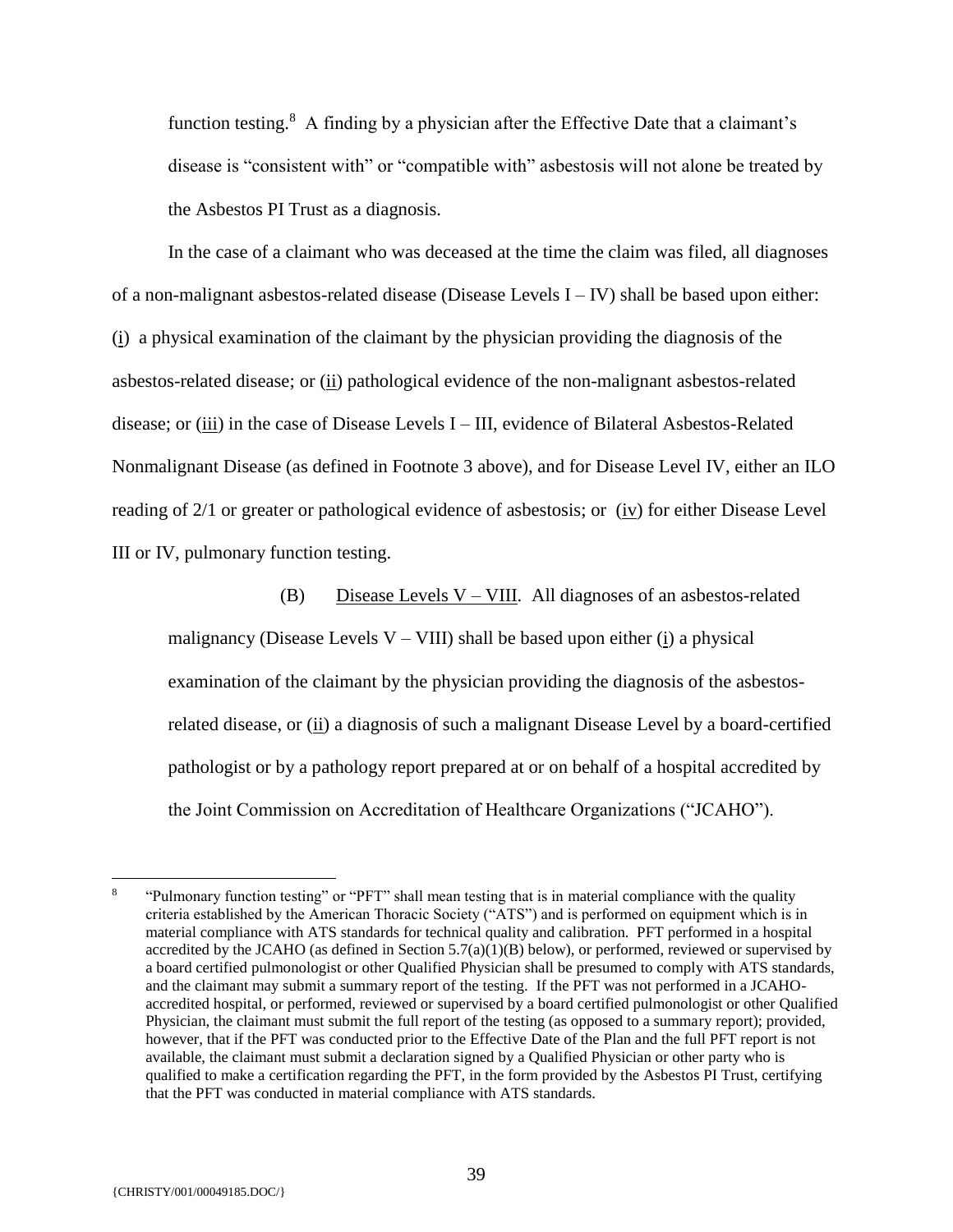(C) Exception to the Exception for Certain Pre-Petition Asbestos PI Claims. If the holder of an Asbestos PI Claim that was filed against Christy or any other defendant in the tort system prior to the Commencement Date has available a report of a diagnosing physician engaged by the holder or his or her law firm who conducted a physical examination of the holder as described in Section  $5.6(a)(1)(A)$ , or if the holder has filed such medical evidence and/or a diagnosis of the asbestos-related disease by a physician not engaged by the holder or his or her law firm who conducted a physical examination of the holder with another asbestos-related personal injury settlement trust that requires such evidence, without regard to whether the claimant or the law firm engaged the diagnosing physician, the holder shall provide such medical evidence to the Asbestos PI Trust notwithstanding the exception in Section 5.6(a)(1)(A).

(2) Credibility of Medical Evidence. Before making any payment to a claimant, the Asbestos PI Trust must have reasonable confidence that the medical evidence provided in support of the claim is credible and consistent with recognized medical standards. The Asbestos PI Trust may require the submission of X-rays, CT scans, detailed results of pulmonary function tests, laboratory tests, tissue samples, results of medical examination or reviews of other medical evidence, and may require that medical evidence submitted comply with recognized medical standards regarding equipment, testing methods and procedures to assure that such evidence is reliable. Medical evidence (i) that is of a kind shown to have been received in evidence by a state or federal judge at trial, (ii) that is consistent with evidence submitted to Christy to settle for payment similar disease cases prior to Christy's bankruptcy, or (iii) that is a diagnosis by a physician shown to have previously qualified as a medical expert with respect to the asbestos-related disease in question before a state or federal judge using the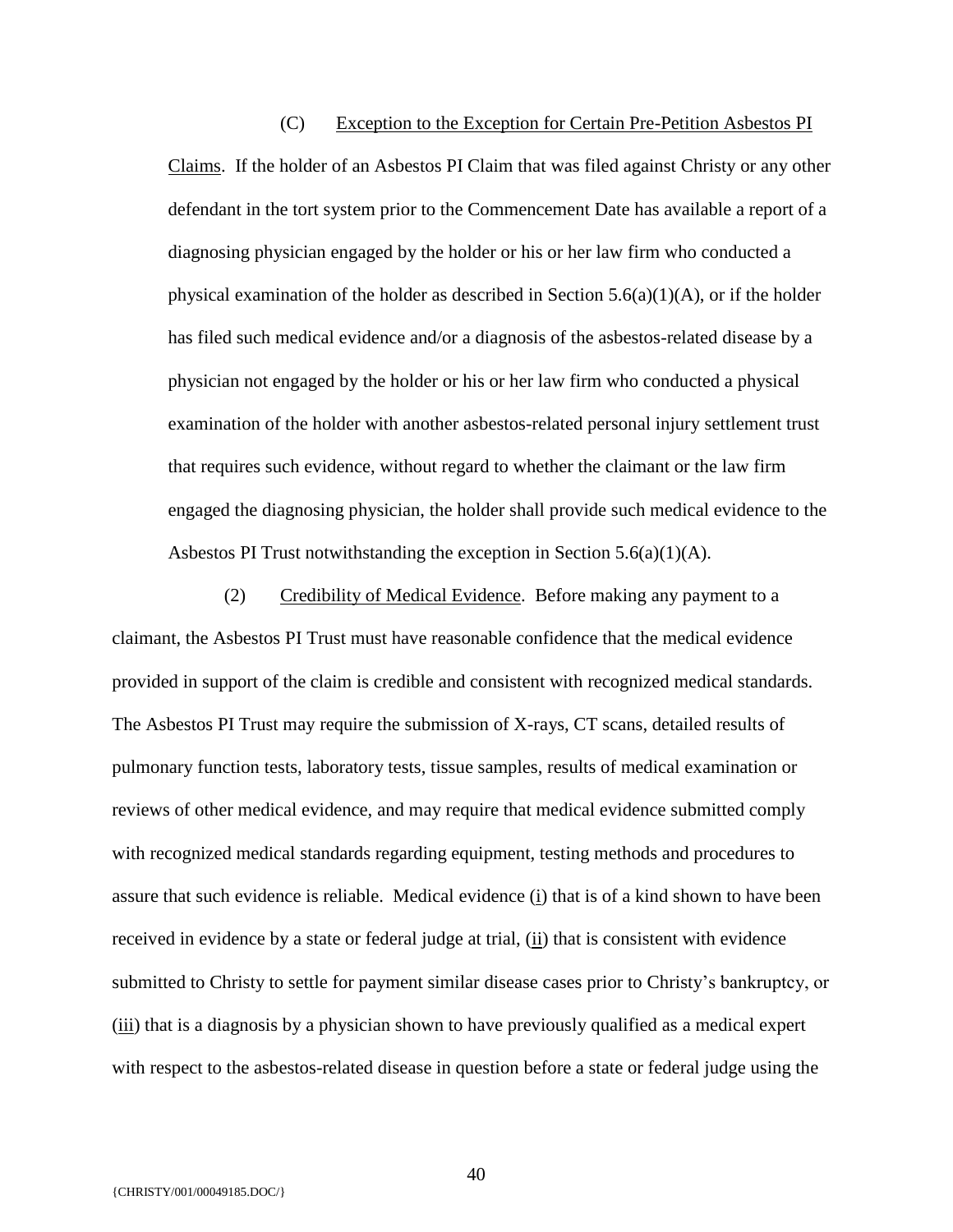same methodology and standard, is presumptively reliable, although the Asbestos PI Trust may seek to rebut the presumption. Notwithstanding the foregoing or any other provision of these Asbestos PI Trust Distribution Procedures, any medical evidence submitted by a physician or entity that the Asbestos PI Trust has determined, after consulting with the Asbestos PI Trust Advisory Committee and the Future Claimants' Representative, to be unreliable shall not be acceptable as medical evidence in support of any Asbestos PI Claim.

In addition, claimants who otherwise meet the requirements of these Asbestos PI Trust Distribution Procedures for payment of an Asbestos PI Claim shall be paid irrespective of the results in any litigation at any time between the claimant and any other defendant in the tort system. However, any relevant evidence submitted in a proceeding in the tort system, other than any findings of fact, a verdict, or a judgment, involving another defendant may be introduced by either the claimant or the Asbestos PI Trust in any Individual Review proceeding conducted pursuant to 5.2(b) or any Extraordinary Claim proceeding conducted pursuant to 5.3(a).

(b) Exposure Evidence.

(1) In General. As set forth above in Section 5.2(a)(3), to qualify for any Disease Level, the claimant must demonstrate a minimum exposure to asbestos-containing products, or to conduct that exposed the claimant to an asbestos-containing product, for which Christy has legal responsibility. Claims based on conspiracy theories that involve no exposure to an asbestos-containing product sold, distributed, marketed, handled, processed or manufactured by Christy are not compensable under these Asbestos PI Trust Distribution Procedures. To meet the presumptive exposure requirements of Expedited Review set forth in Section 5.2(a)(3) above, the claimant must show: (i) for all Disease Levels, Christy Exposure as defined in Section 5.6(b)(3) below prior to December 31, 1986; (ii) for Asbestos/Pleural Disease Level II, six (6)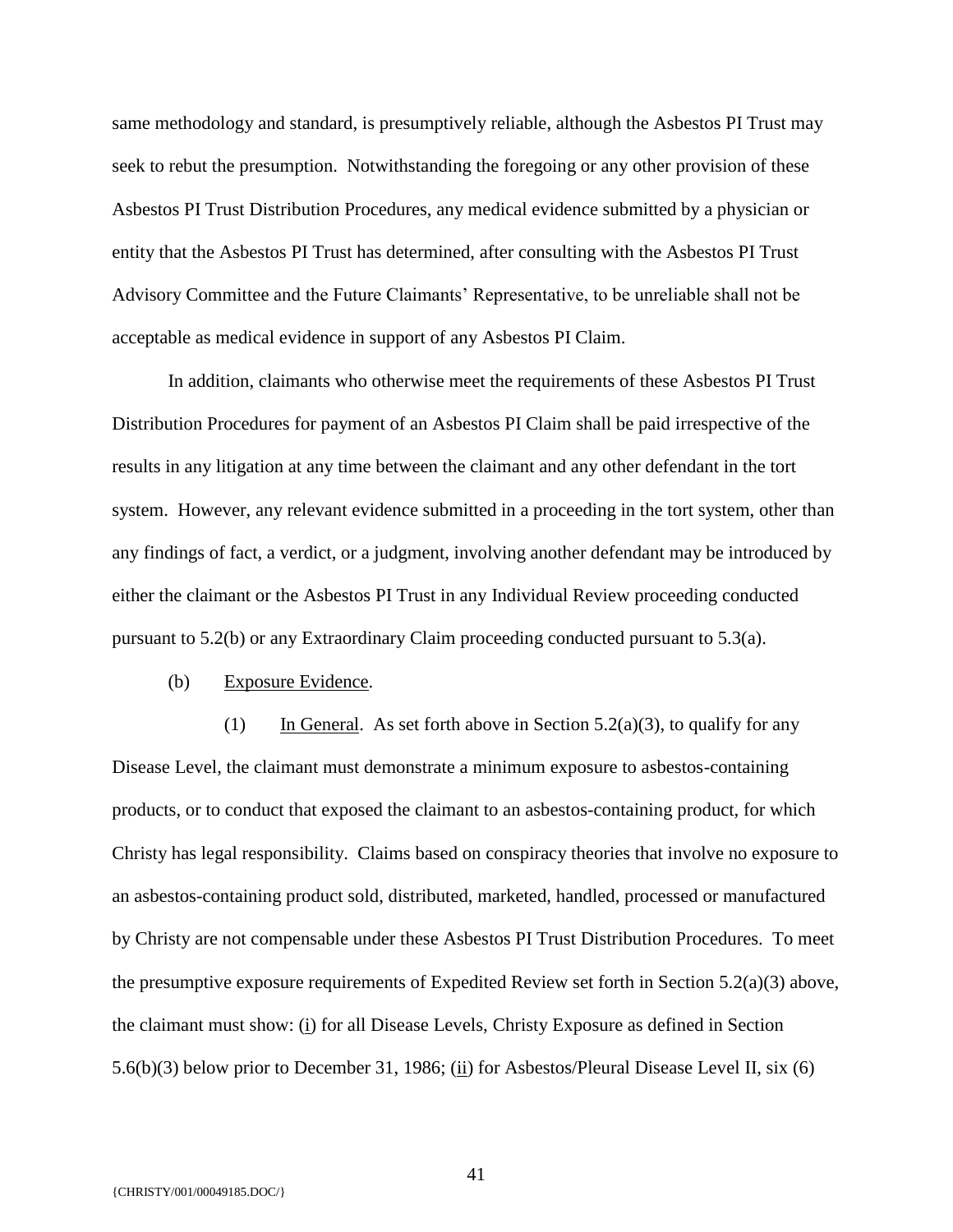months Christy Exposure prior to December 31, 1986, plus five (5) years cumulative occupational asbestos exposure; and (iii) for Asbestosis/Pleural Disease (Disease Level III), Severe Asbestosis (Disease Level IV), Other Cancer (Disease Level V) or Lung Cancer 1 (Disease Level VII), the claimant must show six (6) months of Christy Exposure prior to December 31, 1986, plus Significant Occupational Exposure to asbestos as defined below. If the claimant cannot meet the relevant presumptive exposure requirements for a Disease Level eligible for Expedited Review, the claimant may seek Individual Review of his or her claim based on exposure to asbestos-containing products, or to conduct that exposed the claimant to an asbestos-containing product, for which Christy has legal responsibility.

(2) Significant Occupational Exposure. "Significant Occupational Exposure" means employment for a cumulative period of at least five (5) years, with a minimum of two (2) years prior to December 31, 1986, in an industry and an occupation in which the claimant (a) handled raw asbestos fibers on a regular basis; (b) fabricated asbestos-containing products so that the claimant in the fabrication process was exposed on a regular basis to raw asbestos fibers; (c) altered, repaired or otherwise worked with an asbestos-containing product such that the claimant was exposed on a regular basis to asbestos fibers; or  $(d)$  was employed in an industry and occupation such that the claimant worked on a regular basis in close proximity to workers engaged in the activities described in (a), (b) and/or (c).

(3) Christy Exposure. The claimant must demonstrate meaningful and credible exposure, which occurred prior to December 31, 1986, (a) to an asbestos-containing product sold, distributed, marketed, handled, processed or manufactured by Christy or for which Christy otherwise has legal responsibility or (b) to conduct for which Christy has legal responsibility that exposed the claimant to an asbestos-containing product (collectively, "Christy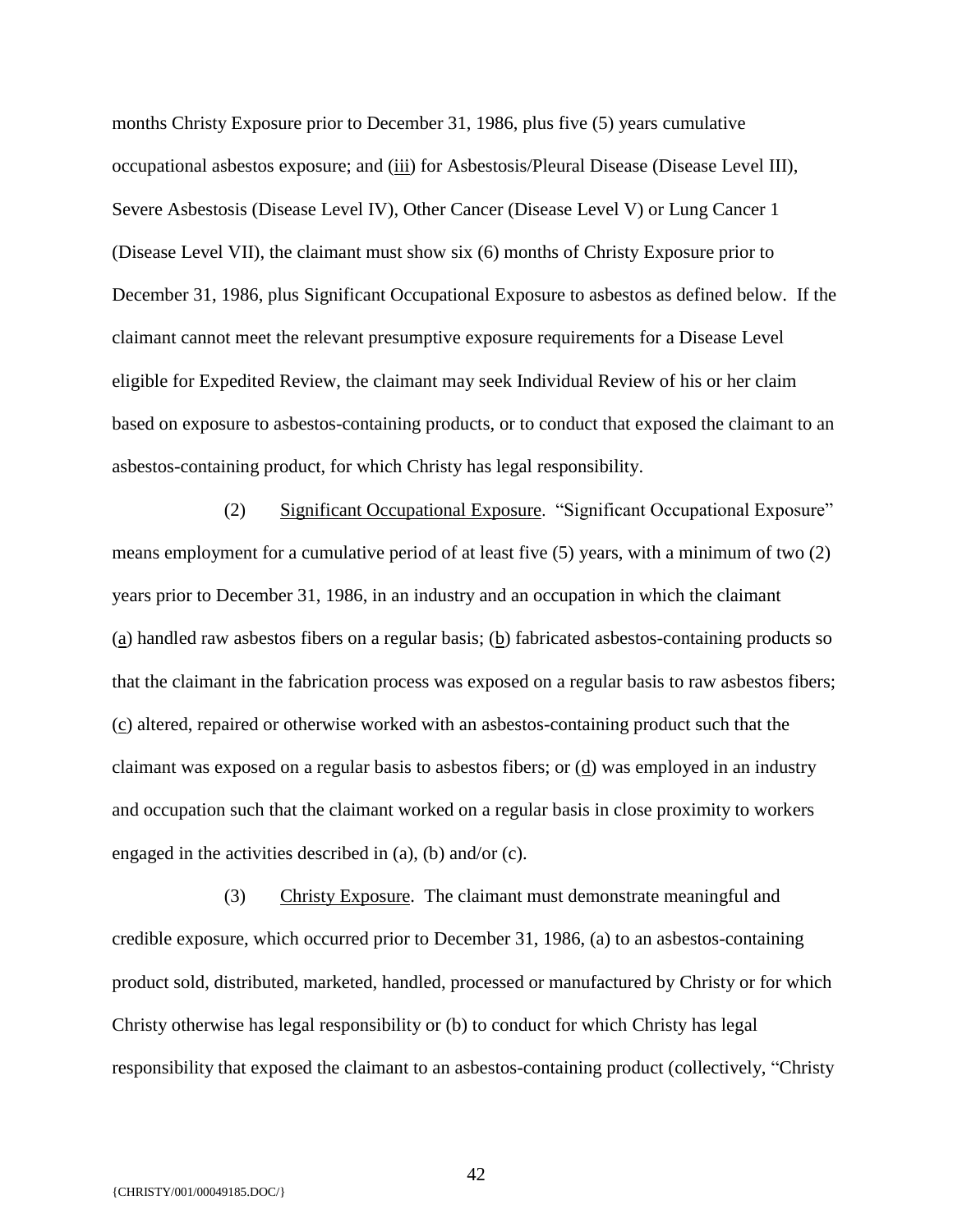Exposure"). That meaningful and credible exposure evidence may be established by an affidavit or sworn statement of the claimant, by an affidavit or sworn statement of a co-worker or the affidavit or sworn statement of a family member in the case of a deceased claimant (providing the Asbestos PI Trust finds such evidence reasonably reliable), by invoices, employment, construction or similar records, or by other credible evidence. The specific exposure information required by the Asbestos PI Trust to process a claim under either Expedited or Individual Review shall be set forth on the proof of claim form to be used by the Asbestos PI Trust. The Asbestos PI Trust can also require submission of other or additional evidence of exposure when it deems such to be necessary.

Evidence submitted to establish proof of Christy Exposure is for the sole benefit of the Asbestos PI Trust, not third parties or defendants in the tort system. The Asbestos PI Trust has no need for, and therefore claimants are not required to furnish the Asbestos PI Trust, with evidence of exposure to specific asbestos products other than those for which Christy has legal responsibility, except to the extent such evidence is required elsewhere in these Asbestos PI Trust Distribution Procedures. Similarly, failure to identify Christy Exposure in the claimant's underlying tort action, or to other bankruptcy trusts, does not preclude the claimant from recovering from the Asbestos PI Trust, provided the claimant satisfies the medical and exposure requirements of these Asbestos PI Trust Distribution Procedures.

5.7. Claims Audit Program. The Asbestos PI Trust with the consent of the Asbestos PI Trust Advisory Committee and the Future Claimants' Representative may develop methods for auditing the reliability of medical evidence, including additional reading of X-rays, CT scans and verification of pulmonary function tests, as well as the reliability of evidence of exposure to asbestos, including Christy Exposure, prior to December 31, 1986. In the event that the Asbestos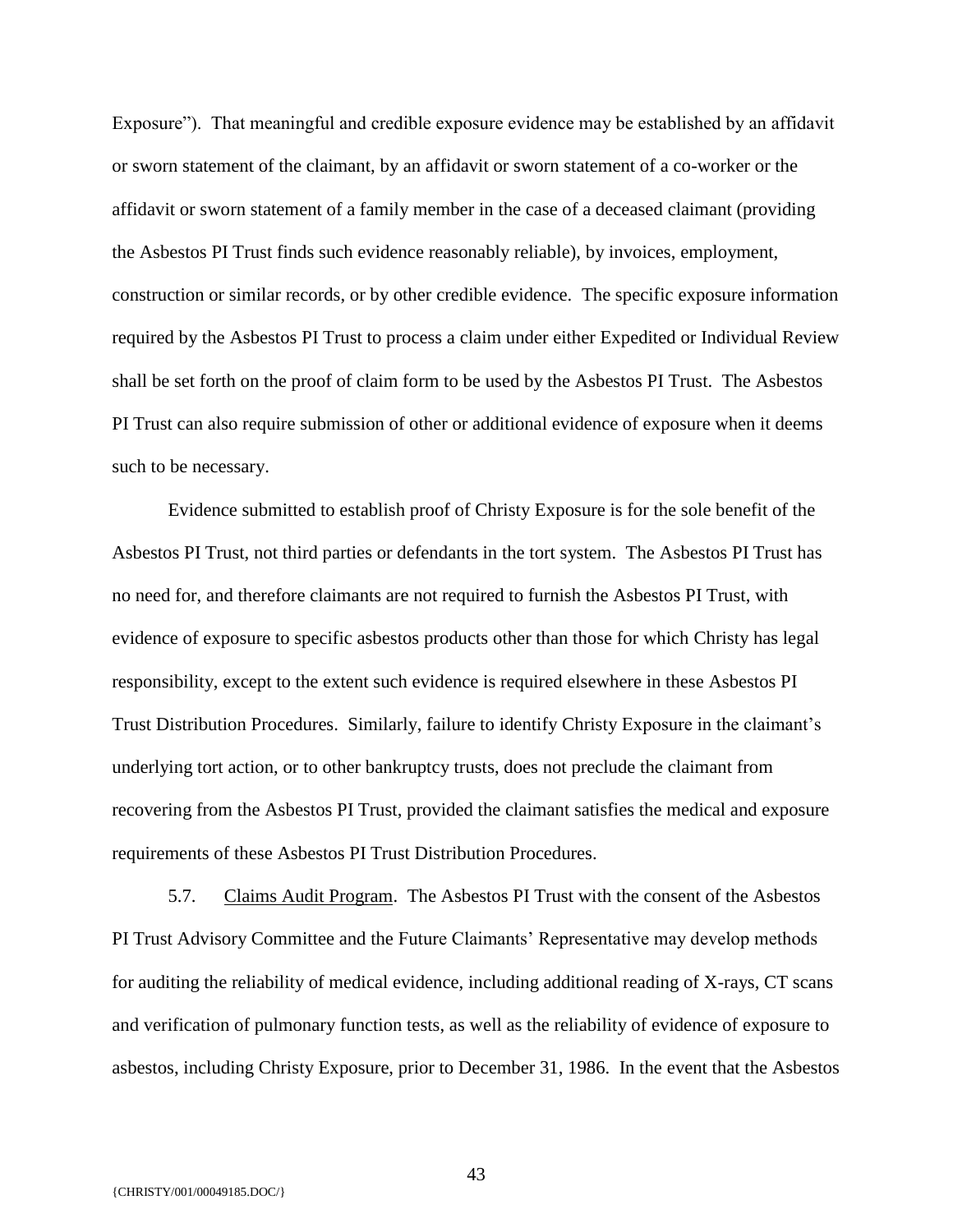PI Trust reasonably determines that any individual or entity has engaged in a pattern or practice of providing unreliable medical evidence, it may decline to accept additional evidence from such provider in the future.

Further, in the event that an audit reveals that fraudulent information has been provided to the Asbestos PI Trust, the Asbestos PI Trust may penalize any claimant or claimant's attorney by disallowing the Asbestos PI Claim and/or by other means including, but not limited to, requiring the source of the fraudulent information to pay the costs associated with the audit and any future audit or audits, reordering the priority of payment of all affected claimants' Asbestos PI Claims, raising the level of scrutiny of additional information submitted from the same source or sources, refusing to accept additional evidence from the same source or sources, seeking the prosecution of the claimant or claimant's attorney for presenting a fraudulent claim in violation of 18 U.S.C. §152, and seeking sanctions from the Bankruptcy Court.

5.8. Second Disease (Malignancy) Claims. The holder of an Asbestos PI Claim involving a non-malignant asbestos-related disease (Disease Levels I through IV) may assert a new Asbestos PI Claim against the Asbestos PI Trust for a malignant disease (Disease Levels V - VIII) that is subsequently diagnosed. Any additional payments to which such claimant may be entitled with respect to such malignant asbestos-related disease shall not be reduced by the amount paid for the non-malignant asbestos-related disease, provided that the malignant disease had not been diagnosed at the time the claimant was paid with respect to his or her original claim involving the non-malignant disease.

#### 5.9. Arbitration.

(a) Establishment of ADR Procedures. The Asbestos PI Trust, with the consent of the Asbestos PI Trust Advisory Committee and the Future Claimants' Representative, shall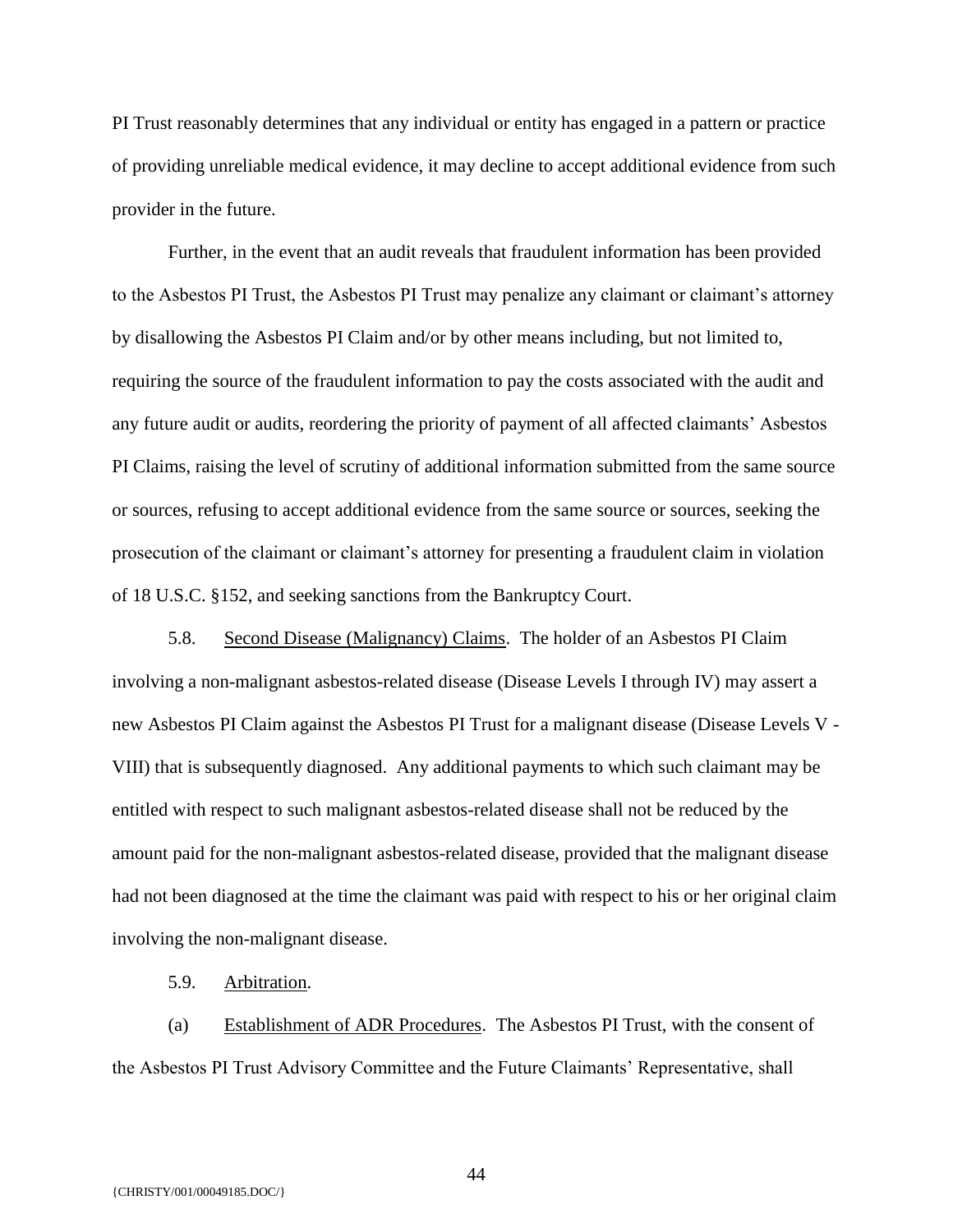develop and adopt the ADR Procedures, which shall provide for pro-bono evaluation, mediation and binding or non-binding arbitration to resolve disputes concerning whether the Asbestos PI Trust's outright rejection or denial of a claim was proper, or whether the claimant's medical condition or exposure history meets the requirements of these Asbestos PI Trust Distribution Procedures for purposes of categorizing a claim involving Disease Levels I – VIII. Proceedings under the ADR Procedures shall also be available for resolving disputes over the liquidated value of a claim involving Disease Levels  $II - VIII$ , as well as disputes over the validity of an Indirect Asbestos PI Claim.

In all arbitrations, the arbitrator shall consider the same medical and exposure evidentiary requirements that are set forth in Section 5.6 above. In the case of an arbitration involving the liquidated value of a claim involving Disease Levels II – VIII, the arbitrator shall consider the same valuation factors that are set forth in Section  $5.2(b)(2)$  above. In order to facilitate the Individual Review Process, the Asbestos PI Trust may from time to time develop a valuation model that enables the Asbestos PI Trust to efficiently make initial liquidated value offers in the Individual Review Process. If the Asbestos PI Trust provides all data used to create the model to the claimant or his or her counsel not less than ten (10) days prior to the arbitration proceeding, the Asbestos PI Trust may (i) offer into evidence any such data and (ii) explain to the arbitrator that, in valuing the claim, the Asbestos PI Trust used a model based upon such underlying data. The Asbestos PI Trust may not offer into evidence or describe (except as provided in the preceding sentence) the model nor assert that any information generated by the model has any evidentiary relevance or should be used by the arbitrator in determining the presumed correct liquidated value in the arbitration. The claimant and his or her counsel may use the data that is provided by the Asbestos PI Trust in the arbitration and shall agree to otherwise maintain the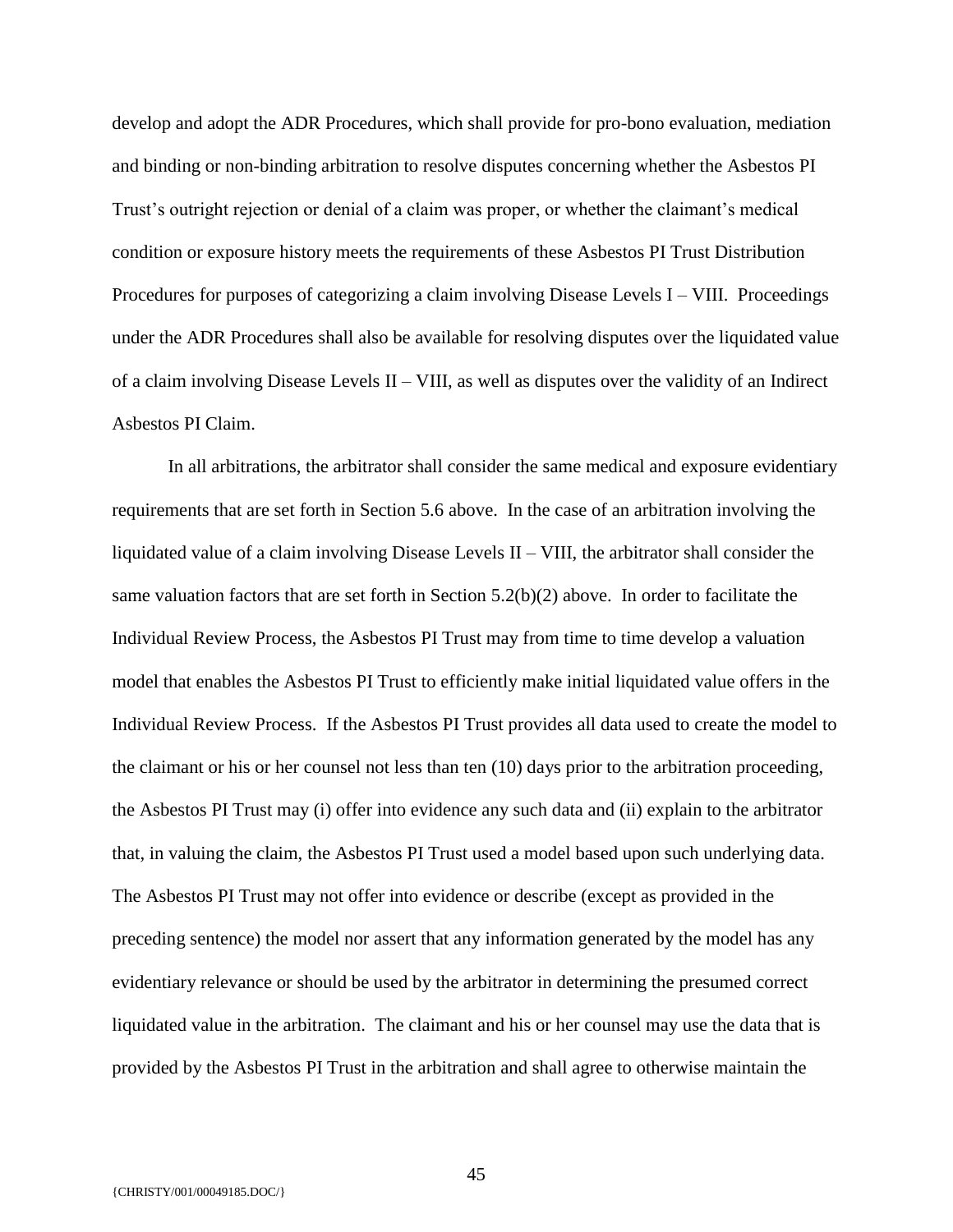confidentiality of such information. Any disputes regarding confidentiality shall be resolved by the arbitrator.

With respect to all claims eligible for arbitration, the claimant, but not the Asbestos PI Trust, may elect either non-binding or binding arbitration. The ADR Procedures may be modified by the Asbestos PI Trust with the consent of the Asbestos PI Trust Advisory Committee and the Future Claimants' Representative. Such amendments may include the establishment of an Extraordinary Claims Panel to review such claims pursuant to Section 5.3(a) above.

(b) Claims Eligible for Arbitration. In order to be eligible for arbitration, the claimant must first complete the Individual Review Process set forth in Section 5.2(b) above, as well as the pro bono evaluation or mediation process set forth in the ADR Procedures, with respect to the disputed issue. Individual Review shall be treated as completed for these purposes when the claim has been individually reviewed by the Asbestos PI Trust, the Asbestos PI Trust has made an offer on the claim, the claimant has rejected the liquidated value resulting from the Individual Review, and the claimant has notified the Asbestos PI Trust of the rejection in writing. Individual Review will also be treated as completed if the Asbestos PI Trust has rejected the claim.

(c) Limitations on and Payment of Arbitration Awards. In the case of claims involving Disease Level I, the arbitrator shall not return an award in excess of the Scheduled Value for such claims. In the case of a non-Extraordinary Claim involving Disease Levels II – VIII, the arbitrator shall not return an award in excess of the Maximum Value for the appropriate Disease Level as set forth in Section 5.2(b)(4) above, and for an Extraordinary Claim involving one of those Disease Levels, the arbitrator shall not return an award greater than the maximum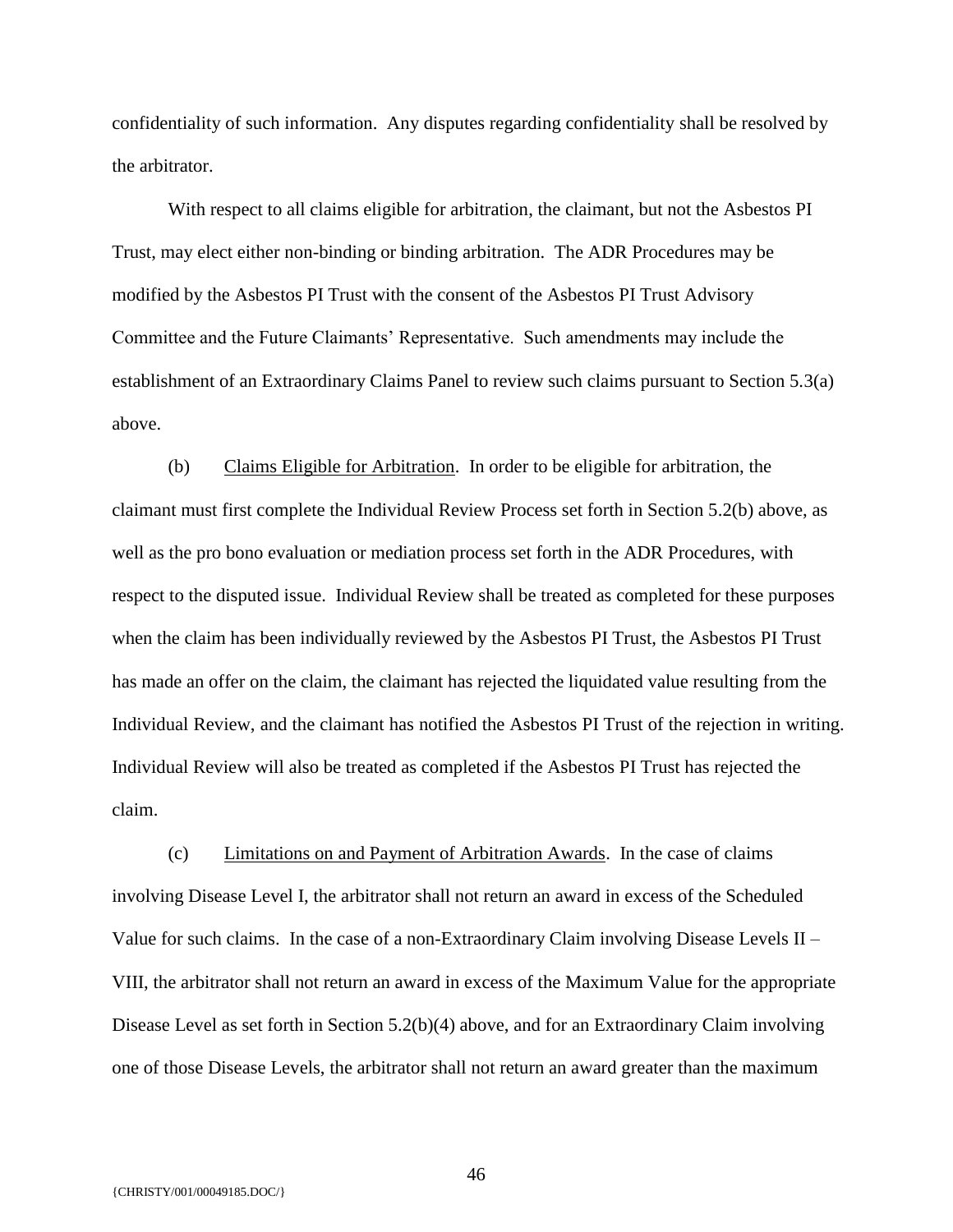extraordinary value for such a claim as set forth in Section 5.3(a) above. A claimant who submits to arbitration and who accepts the arbitral award will receive payments in the same manner as one who accepts the Asbestos PI Trust's original valuation of the claim.

5.10. Litigation. Claimants who elect non-binding arbitration and then reject their arbitral awards retain the right to institute a lawsuit in the tort system against the Asbestos PI Trust pursuant to Section 7.6 below. However, a claimant shall be eligible for payment of a judgment for monetary damages obtained in the tort system from the Asbestos PI Trust's available cash only as provided in Section 7.7 below.

## **SECTION VI** Claims Materials

6.1. Claims Materials. The Asbestos PI Trust shall prepare suitable and efficient claims materials ("Claims Materials") for all Asbestos PI Claims, and shall provide such Claims Materials upon a written request for such materials to the Asbestos PI Trust. In addition, a separate claim form for Indirect Asbestos PI Claims may be developed. The proof of claim form to be submitted to the PI Trust shall require the claimant to assert the highest Disease Level for which the claim qualifies at the time of filing. The proof of claim form shall also include a certification by the claimant or his or her attorney sufficient to meet the requirements of Rule 11(b) of the Federal Rules of Civil Procedure. In developing its claim filing procedures, the Asbestos PI Trust shall make every effort to provide claimants with the opportunity to utilize currently available technology at their discretion, including filing claims and supporting documentation over the internet and electronically by disk or CD-ROM. The proof of claim form to be used by the Asbestos PI Trust shall be developed by the Asbestos PI Trust and submitted to the Asbestos PI Trust Advisory Committee and the Future Claimants'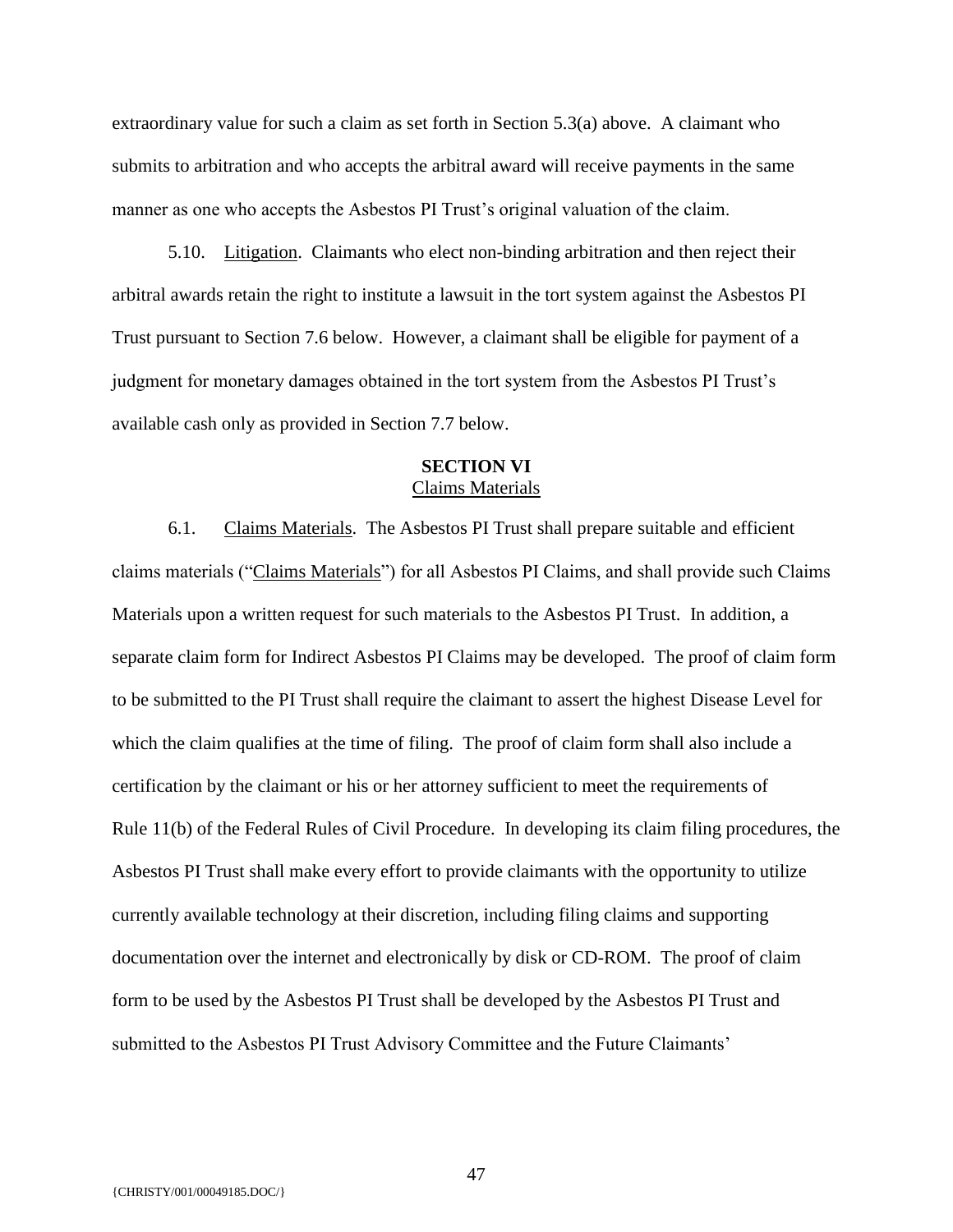Representative for approval; it may be changed by the Asbestos PI Trust with the consent of the Asbestos PI Trust Advisory Committee and the Future Claimants' Representative.

6.2. Content of Claims Materials. The Claims Materials shall include a copy of these Asbestos PI Trust Distribution Procedures, such instructions as the Asbestos PI Trustee shall approve, and a detailed proof of claim form. If feasible, the forms used by the Asbestos PI Trust to obtain claims information shall be the same or substantially similar to those used by other asbestos claims resolution organizations. If requested by the claimant, the Asbestos PI Trust shall accept information provided electronically. The claimant may, but shall not be required to, provide the Asbestos PI Trust with evidence of recovery from other asbestos defendants and claims resolution organizations.

6.3. Withdrawal or Deferral of Claims. A claimant can withdraw an Asbestos PI Claim at any time upon written notice to the Asbestos PI Trust and file another claim subsequently without affecting the status of the claim for statute of limitations purposes, but any such claim filed after withdrawal shall be given a place in the FIFO Processing Queue based on the date of such subsequent filing. A claimant can also request that the processing of his or her Asbestos PI Claim by the Asbestos PI Trust be deferred for a period not to exceed three (3) years without affecting the status of the claim for statute of limitations purposes, in which case the claimant shall also retain his or her original place in the FIFO Processing Queue. During the period of such deferral, a sequencing adjustment on such claimant's Asbestos PI Claim as provided in Section 7.5 hereunder shall not accrue and payment thereof shall be deemed waived by the claimant. Except for Asbestos PI Claims held by representatives of deceased or incompetent claimants for which court or probate approval of the Asbestos PI Trust's offer is required, or an Asbestos PI Claim for which deferral status has been granted, a claim shall be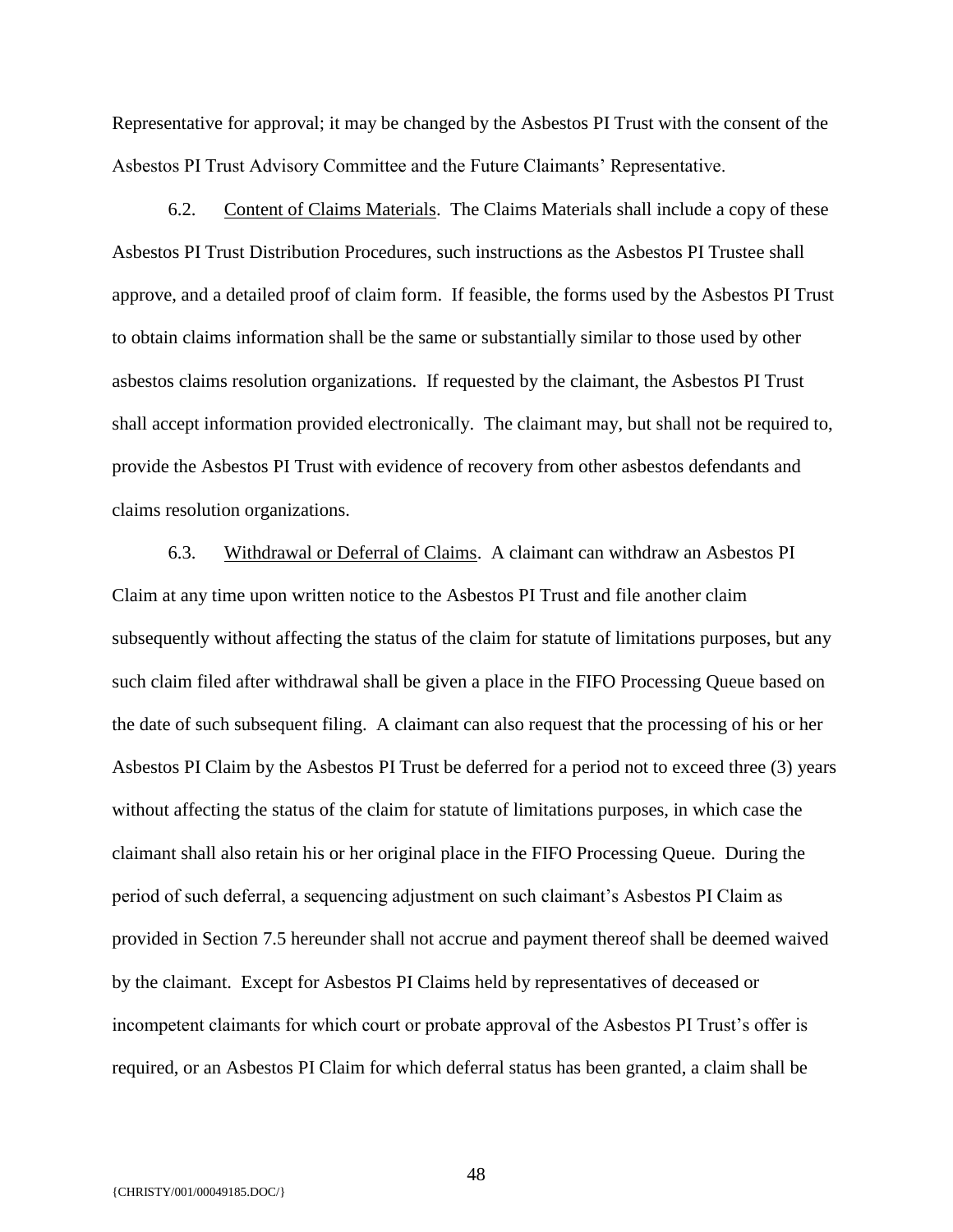deemed to have been withdrawn if the claimant neither accepts, rejects, nor initiates arbitration within six (6) months of the Asbestos PI Trust's written offer of payment or rejection of the claim. Upon written request and good cause, the Asbestos PI Trust may extend the withdrawal or deferral period for an additional six (6) months.

6.4. Filing Requirements and Fees. The Asbestos PI Trustee shall have the discretion to determine, with the consent of the Asbestos PI Trust Advisory Committee and the Future Claimants' Representative, (a) whether a claimant must have previously filed an asbestos-related personal injury claim in the tort system to be eligible to file the claim with the Asbestos PI Trust and (b) whether a filing fee should be required for any Asbestos PI Claims. At present, the Asbestos PI Trust requires the payment of a \$20.00 filing fee within sixty (60) days following submission of any Asbestos PI Claim. The \$20.00 filing fee is refundable upon allowance of the Asbestos PI Claim. Failure to pay, in a timely fashion, the filing fee required by the Asbestos PI Trust will result in the rejection of the Asbestos PI Claim(s) submitted.

6.5. Confidentiality of Claimants' Submissions. All submissions to the Asbestos PI Trust by a holder of an Asbestos PI Claim, including the proof of claim form and materials related thereto, shall be treated as made in the course of settlement discussions between the holder and the Asbestos PI Trust and intended by the parties to be confidential and to be protected by all applicable state and federal privileges, including, but not limited to, those directly applicable to settlement discussions. The Asbestos PI Trust shall preserve the confidentiality of such claimant submissions, and shall disclose the contents thereof only, with the permission of the holder, to another trust established for the benefit of asbestos personal injury claimants pursuant to Section 524(g) and/or Section 105 of the Bankruptcy Code or other applicable law, to such other persons as authorized by the holder, or in response to a valid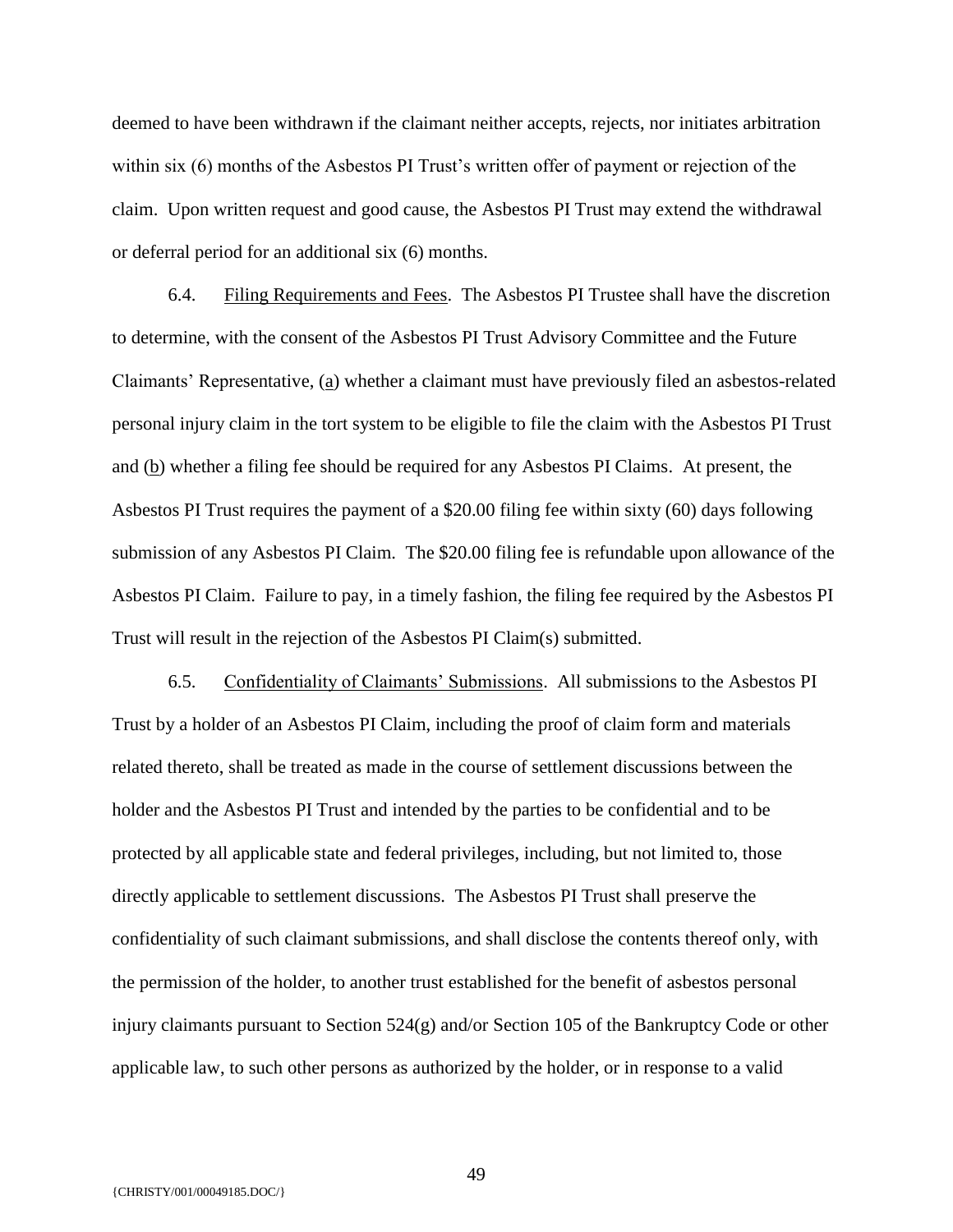subpoena from the Bankruptcy Court or a Delaware state or federal court. Furthermore, the Asbestos PI Trust shall provide counsel for the holder a copy of any such subpoena immediately upon being served. The Asbestos PI Trust shall on its own initiative or upon request of the claimant in question take all necessary and appropriate steps to preserve any and all privileges.

## **SECTION VII**

## General Guidelines for Liquidating and Paying Claims

7.1. Showing Required. To establish a valid Asbestos PI Claim, other than a Qualified Asbestos PI Claim, a claimant must meet the requirements set forth in these Asbestos PI Trust Distribution Procedures. The Asbestos PI Trust may require the submission of X-rays, CT scans, laboratory tests, medical examinations or reviews, other medical evidence, or any other evidence to support or verify an Asbestos PI Claim, other than a Qualified Asbestos PI Claim, and may further require that medical evidence submitted comply with recognized medical standards regarding equipment, testing methods, and procedures to assure that such evidence is reliable.

7.2. Costs Considered. Notwithstanding any provisions of these Asbestos PI Trust Distribution Procedures to the contrary, the Asbestos PI Trustee shall always give appropriate consideration to the cost of investigating and uncovering invalid Asbestos PI Claims so that the payment of valid Asbestos PI Claims is not further impaired by such processes with respect to issues related to the validity of the medical evidence supporting an Asbestos PI Claim. The Asbestos PI Trustee shall also have the latitude to make judgments regarding the amount of transaction costs to be expended by the Asbestos PI Trust so that valid Asbestos PI Claims are not unduly further impaired by the costs of additional investigation. Nothing herein shall prevent the Asbestos PI Trustee, in appropriate circumstances, from contesting the validity of any claim against the Asbestos PI Trust whatever the costs, or declining to accept medical evidence from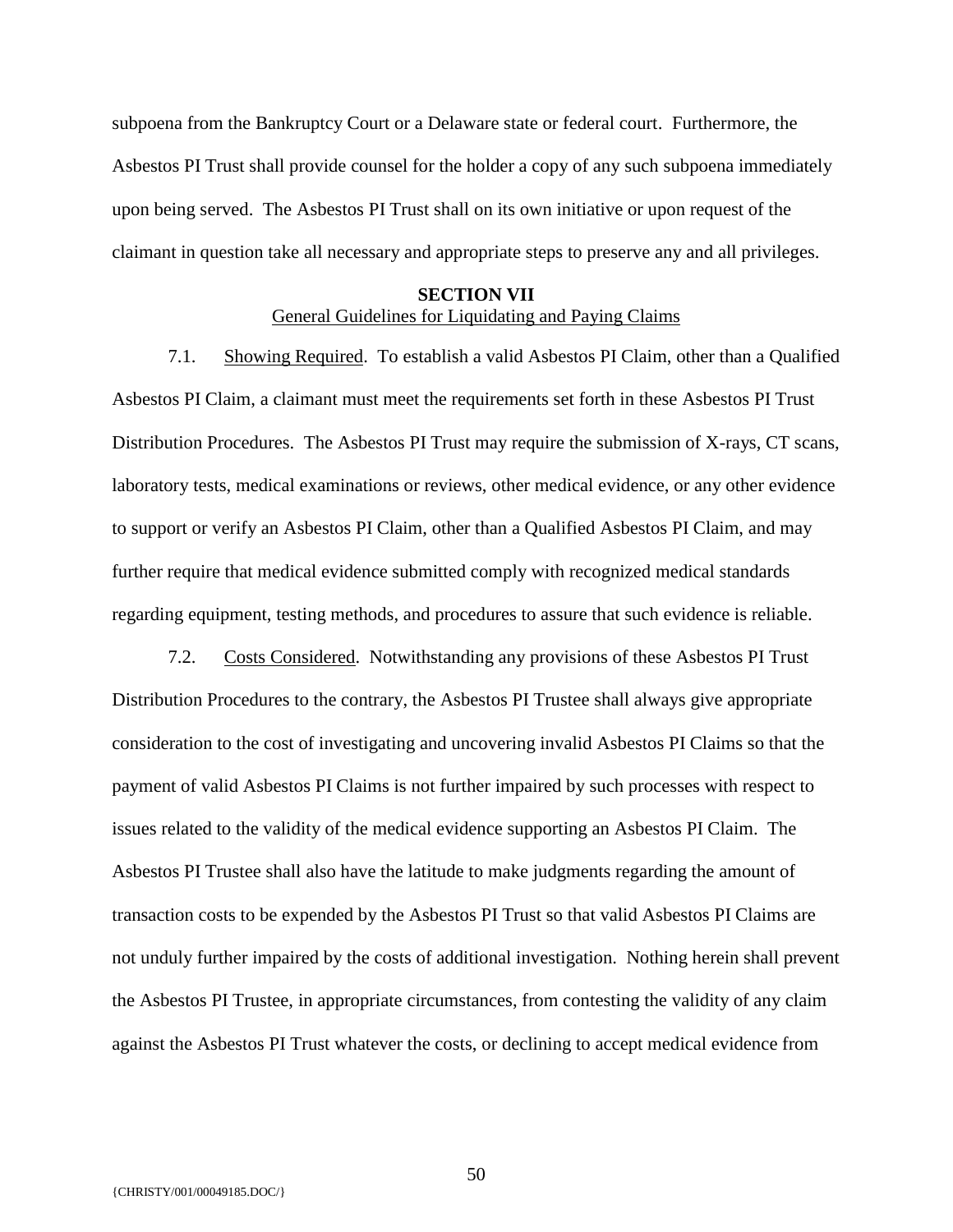sources that the Asbestos PI Trustee has determined to be unreliable pursuant to the Claims Audit Program described in Section 5.7 above.

7.3. Discretion to Vary the Order and Amounts of Payments in Event of Limited Liquidity. Consistent with the provisions hereof and subject to the FIFO Processing Queue and the FIFO Payment Queue, the Maximum Annual Payment, the Maximum Available Payment and the Claims Payment Ratio requirements set forth above, the Asbestos PI Trustee shall proceed as quickly as possible to liquidate valid Asbestos PI Claims, and shall make payments to holders of such claims in accordance with these Asbestos PI Trust Distribution Procedures promptly as funds become available and as claims are liquidated, while maintaining sufficient resources to pay future valid claims in substantially the same manner.

Because the Asbestos PI Trust's income over time remains uncertain, and decisions about payments must be based on estimates that cannot be done precisely, they may have to be revised in light of experiences over time, and there can be no guarantee of any specific level of payment to claimants. However, the Asbestos PI Trustee shall use his or her best efforts to treat similar claims in substantially the same manner, consistent with his or her duties as Asbestos PI Trustee, the purposes of the Asbestos PI Trust, the established allocation of funds to claims in Categories A and B, and the practical limitations imposed by the inability to predict the future with precision. In the event that the Asbestos PI Trust faces temporary periods of limited liquidity, the Asbestos PI Trustee may, with the consent of the Asbestos PI Trust Advisory Committee and the Future Claimants' Representative, suspend the normal order of payment and may temporarily limit or suspend payments altogether, and may offer a Reduced Payment Option as described in Section 2.5 above.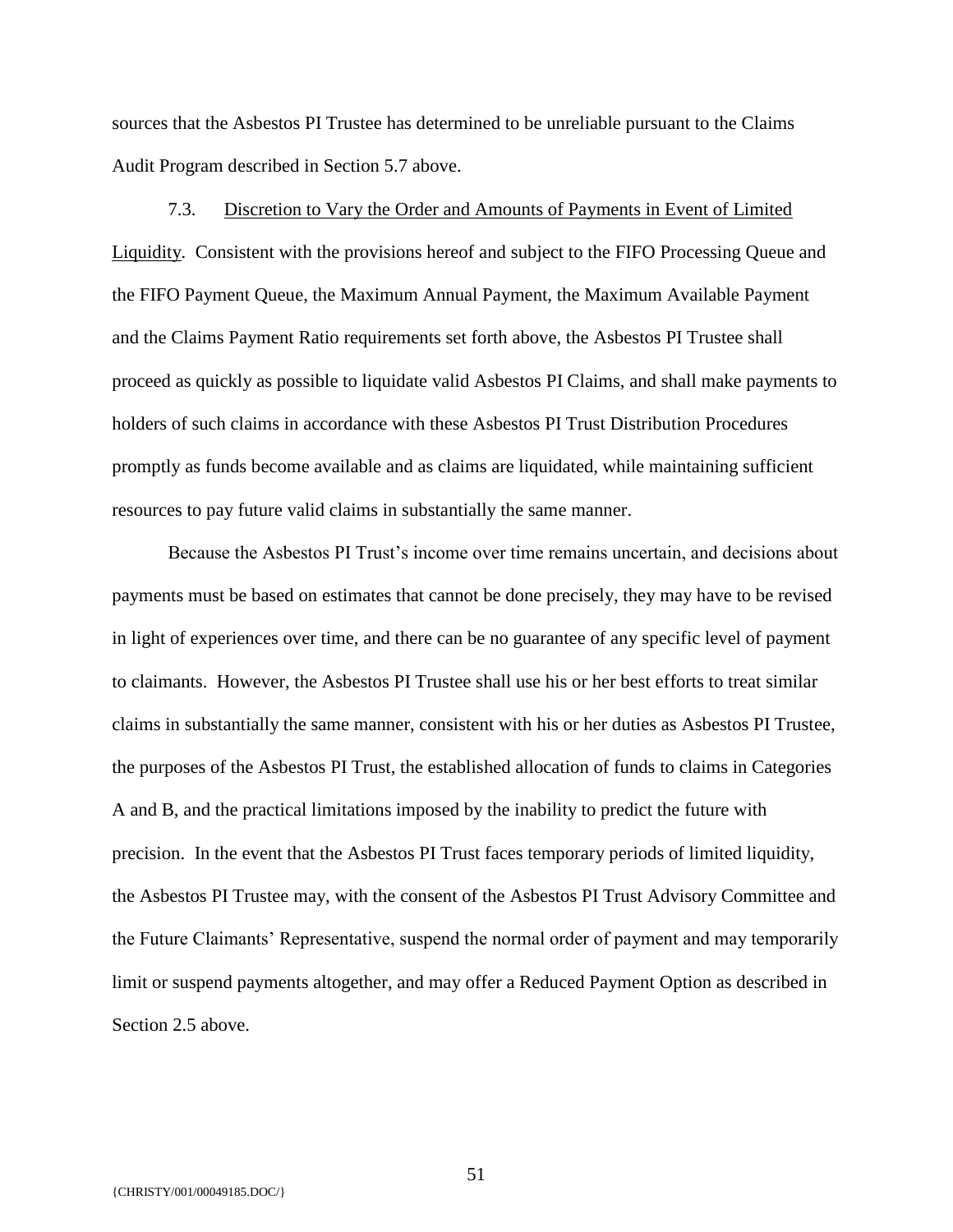7.4. Punitive Damages. Except as provided below for claims asserted under the Alabama Wrongful Death Statute or for claims asserted by a claimant for compensatory damages that would otherwise satisfy the criteria for payment under these Asbestos PI Trust Distribution Procedures, but the claimant is foreclosed from payment because the governing law of the Foreclosed Jurisdiction (as defined in Section 5.2(b)(2) above) describes the claim as a claim for "exemplary" or "punitive" damages and the claimant would have no other remedy for compensation under the law of the Foreclosed Jurisdiction, in determining the value of any liquidated or unliquidated Asbestos PI Claim, punitive or exemplary damages, *i.e.*, damages other than compensatory damages, shall not be considered or allowed, notwithstanding their availability in the tort system. Similarly, no punitive or exemplary damages shall be payable with respect to any claim litigated against the Asbestos PI Trust in the tort system pursuant to Sections 5.10 above and 7.6 below. The only damages that may be awarded pursuant to these Asbestos PI Trust Distribution Procedures to Alabama Claimants who are deceased and whose personal representatives pursue their claims only under the Alabama Wrongful Death Statute shall be compensatory damages determined pursuant to the statutory and common law of the Commonwealth of Pennsylvania, without regard to its choice of law principles. The choice of law provision in Section 7.4 herein applicable to any claim with respect to which, but for this choice of law provision, the applicable law of the Claimant's Jurisdiction pursuant to Section 5.2(b)(2) is determined to be the Alabama Wrongful Death Statute, shall only govern the rights between the Asbestos PI Trust and the claimant including, but not limited to, suits in the tort system pursuant to Section 7.6, and to the extent the Asbestos PI Trust seeks recovery from any entity that provided insurance to Christy, the Alabama Wrongful Death Statute shall govern.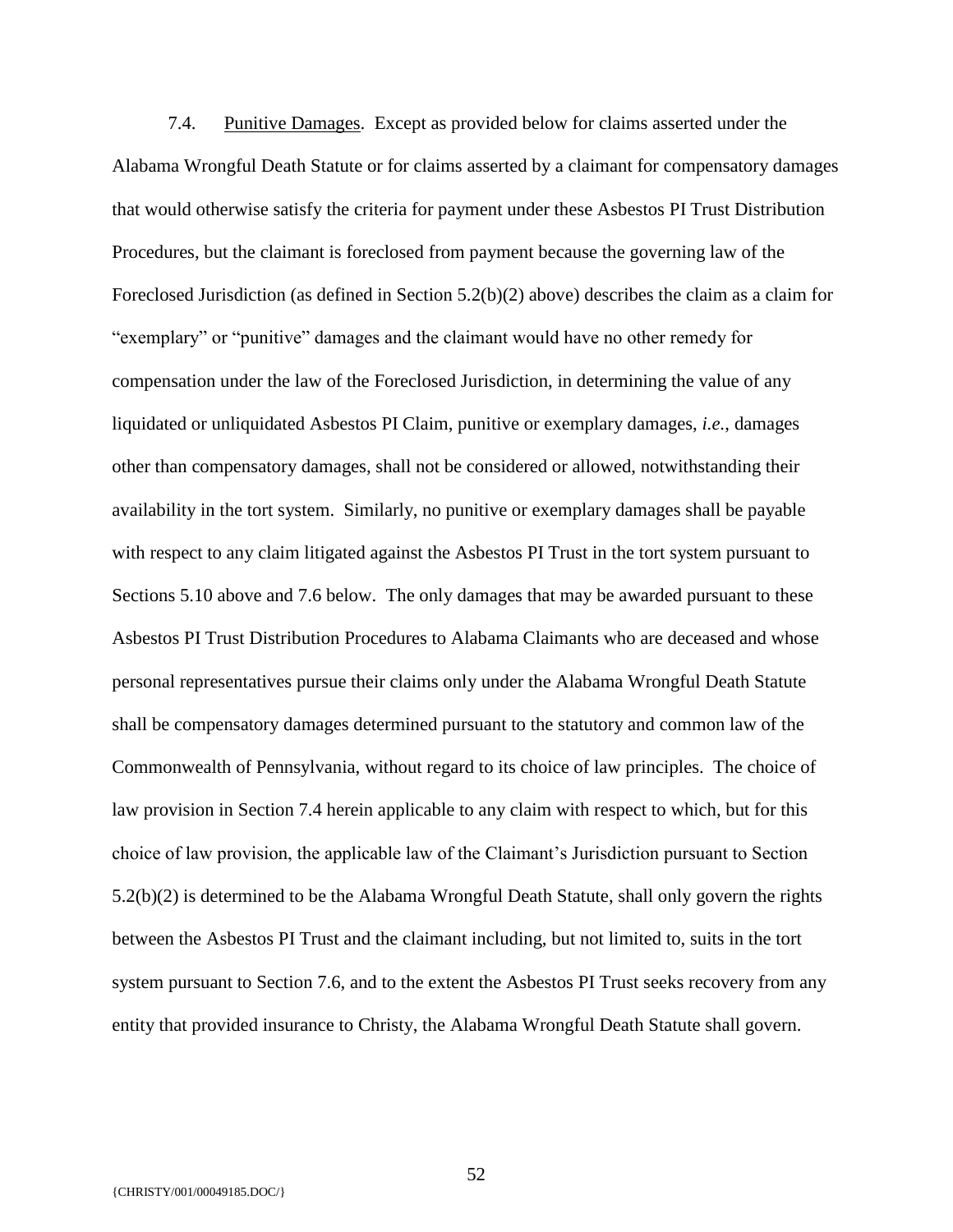The only damages that may be awarded pursuant to these Asbestos PI Trust Distribution Procedures for claims asserted by a claimant for compensatory damages that would otherwise satisfy the criteria for payment under these Asbestos PI Trust Distribution Procedures, but the claimant is foreclosed from payment because the governing law of the Foreclosed Jurisdiction describes the claim as a claim for "exemplary" or "punitive" damages and the claimant would have no other remedy for compensation under the law of the Foreclosed Jurisdiction, shall be compensatory damages determined pursuant to the statutory and common law of the Commonwealth of Pennsylvania, without regard to its choice of law principles. The choice of law provision in Section 7.4 herein applicable to any claim with respect to which, but for this choice of law provision, the applicable law of the Claimant's Jurisdiction pursuant to Section 5.2(b)(2) is determined to be the law of the Foreclosed Jurisdiction, shall govern only the rights between the Asbestos PI Trust and the claimant including, but not limited to, suits in the tort system pursuant to Section 7.6, and to the extent the Asbestos PI Trust seeks recovery from any entity that provided insurance to Christy, the law of the Foreclosed Jurisdiction shall govern.

7.5. Sequencing Adjustments.

(a) In General. Except for Asbestos PI Claims involving Other Asbestos Disease (Disease Level I – Cash Discount Payment) and subject to the limitations set forth below, a sequencing adjustment shall be paid on all Asbestos PI Claims with respect to which the claimant has had to wait a year or more for payment, provided, however, that no claimant shall receive a sequencing adjustment for a period in excess of seven (7) years on an unliquidated Asbestos PI Claim or in excess of one (1) year on a Qualified Asbestos PI Claim. The sequencing adjustment factor shall be 4.5% per annum for each of the first five (5) years after the Effective Date; thereafter, the Asbestos PI Trust shall have the discretion to change the annual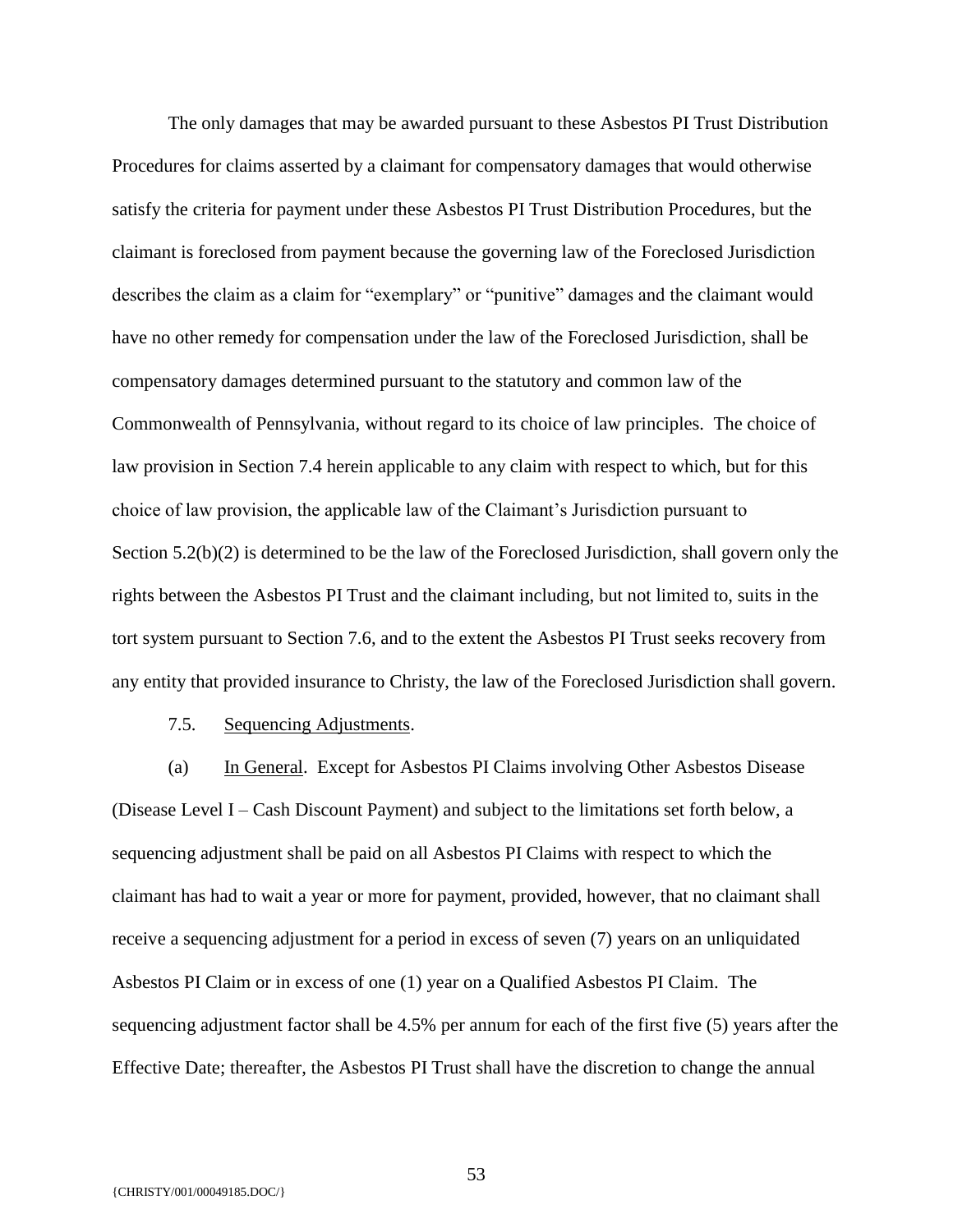sequencing adjustment factor with the consent of the Asbestos PI Trust Advisory Committee and the Future Claimants' Representative.

(b) Unliquidated Asbestos PI Claims. A sequencing adjustment shall be payable on the Scheduled Value of any unliquidated Asbestos PI Claim that meets the requirements of Disease Levels II – V, VII and VIII, whether the claim is liquidated under Expedited Review, Individual Review, or by arbitration. No sequencing adjustment shall be paid on any claim involving Disease Level I or on any claim liquidated in the tort system pursuant to Section 5.11 above and Section 7.6 below. The sequencing adjustment on an unliquidated Asbestos PI Claim that meets the requirements of Disease Level VI shall be based on the Average Value of such a claim. Sequencing adjustments on all such unliquidated claims shall be measured from the date of payment back to the date that is one (1) year after the date on which the claim was placed in the FIFO Payment Queue, subject to the limitation that no claimant shall receive a sequencing adjustment for a period in excess of seven (7) years.

(c) Qualified Asbestos PI Claims. A sequencing adjustment shall be payable on a Qualified Asbestos PI Claim only if such Qualified Asbestos PI Claim is paid after the date that is one (1) year after the Commencement Date. Sequencing adjustments on Qualified Asbestos PI Claims shall be measured from the date of payment back to the date that is one (1) year after the Commencement Date, subject to the limitation that no claimant shall receive a sequencing adjustment for a period in excess of one (1) year.

7.6. Suits in the Tort System. If the holder of a disputed claim disagrees with the Asbestos PI Trust's determination regarding the Disease Level of the claim, the claimant's exposure history or the liquidated value of the claim, and if the holder has first submitted the claim to non-binding arbitration as provided in Section 5.9 above, the holder may file a lawsuit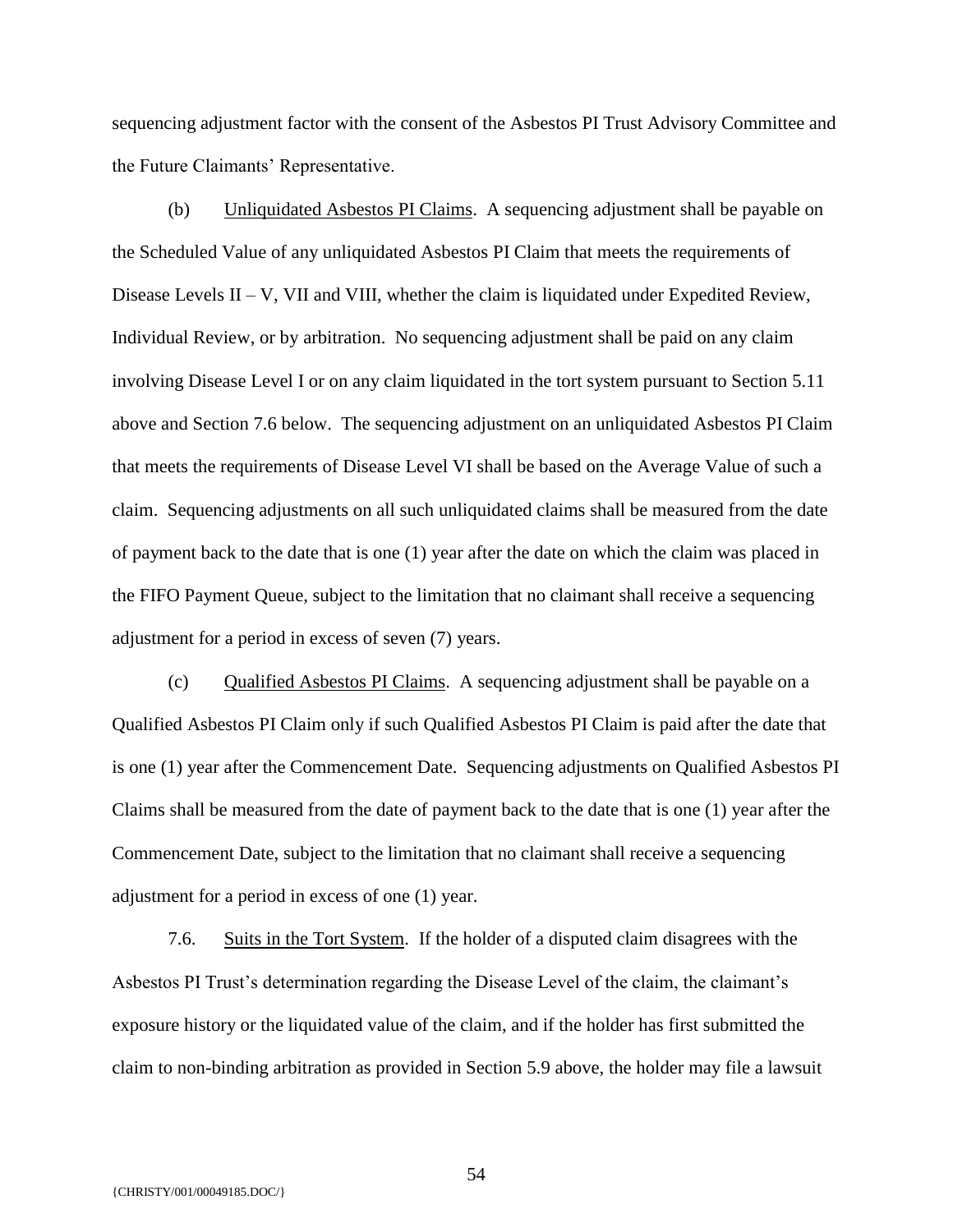in the Claimant's Jurisdiction as defined in Section 5.2(b)(2) above. Any such lawsuit must be filed by the claimant in his or her own right and name and not as a member or representative of a class, and no such lawsuit may be consolidated with any other lawsuit. All defenses (including, with respect to the Asbestos PI Trust, all defenses which could have been asserted by Christy) shall be available to both sides at trial; however, the Asbestos PI Trust may waive any defense and/or concede any issue of fact or law. If the claimant was alive at the time the initial prepetition complaint was filed, the claim was submitted to the Claims Reviewer in the Pre-Effective Date Claims Review process or the proof of claim form was filed with the Asbestos PI Trust, the case shall be treated as a personal injury case with all personal injury damages to be considered even if the claimant has died during the pendency of the claim.

7.7. Payment of Judgments for Money Damages. If and when a claimant obtains a judgment in the tort system, the claim shall be placed in the FIFO Payment Queue based on the date on which the judgment became final. Thereafter, the claimant shall receive from the Asbestos PI Trust an initial payment (subject to the applicable Payment Percentage, the Maximum Available Payment, and the Claims Payment Ratio provisions set forth above) of an amount equal to the greater of  $(i)$  the Asbestos PI Trust's last offer to the claimant or  $(ii)$  the award that the claimant declined in non-binding arbitration; provided, however, that in no event shall such payment amount exceed the amount of the judgment obtained in the tort system. The claimant shall receive the balance of the judgment, if any, in five (5) equal installments in years six (6) through ten (10) following the year of the initial payment (also subject to the applicable Payment Percentage, the Maximum Available Payment and the Claims Payment Ratio provisions above in effect on the date of the payment of the subject installment).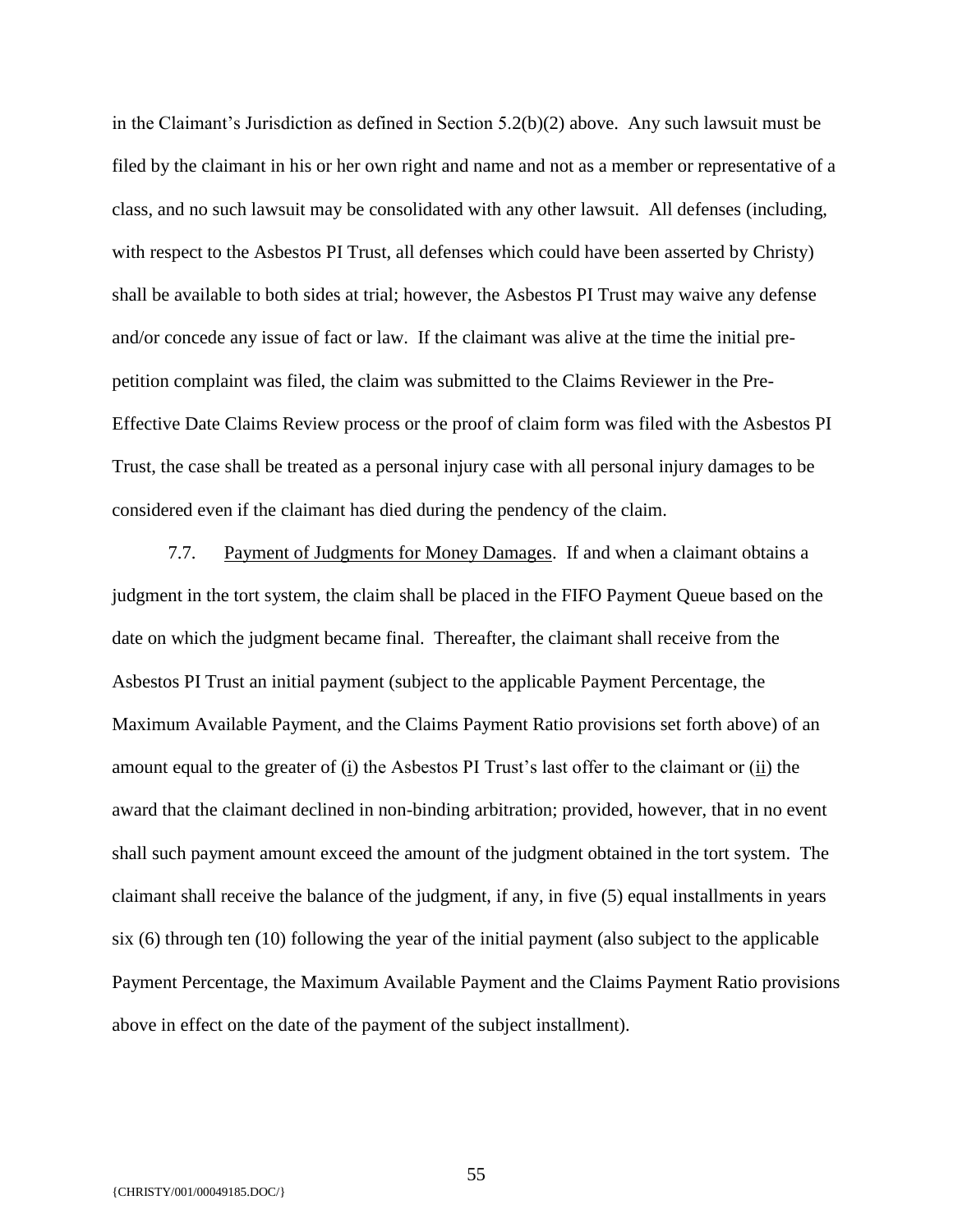In the case of claims involving Disease Level I, the total amounts paid with respect to such claims shall not exceed the Scheduled Value for such claims. In the case of non-Extraordinary claims involving Disease Levels II-VIII, the total amounts paid with respect to such claims shall not exceed the Maximum Values for such Disease Levels set forth in Section 5.2(b)(3). In the case of Extraordinary Claims, the total amounts paid with respect to such claims shall not exceed the maximum extraordinary values for such claims set forth in Section 5.3 above. Under no circumstances shall (a) sequencing adjustments be paid pursuant to Section 7.5 or (b) interest be paid under any statute on any judgments obtained in the tort system.

7.8. Releases. The Asbestos PI Trustee shall have the discretion to determine the form and substance of the releases to be provided to the Asbestos PI Trust and the Asbestos Protected Parties in order to maximize recovery for claimants against other tortfeasors without increasing the risk or amount of claims for indemnification or contribution from the Asbestos PI Trust or the Asbestos Protected Parties with respect to the Asbestos PI Claim. As a condition to making any payment to a claimant, the Asbestos PI Trust shall obtain, for the benefit of the Asbestos PI Trust and the Asbestos Protected Parties, a general, partial, or limited release as appropriate in accordance with the applicable state or other law. If allowed by state law, the endorsing of a check or draft for payment by or on behalf of a claimant may, in the discretion of the Asbestos PI Trust, constitute such a release.

7.9. Third-Party Services. Nothing in these Asbestos PI Trust Distribution Procedures shall preclude the Asbestos PI Trust from contracting with another asbestos claims resolution organization to provide services to the Asbestos PI Trust so long as decisions about the categorization and liquidated value of Asbestos PI Claims are based on the relevant provisions of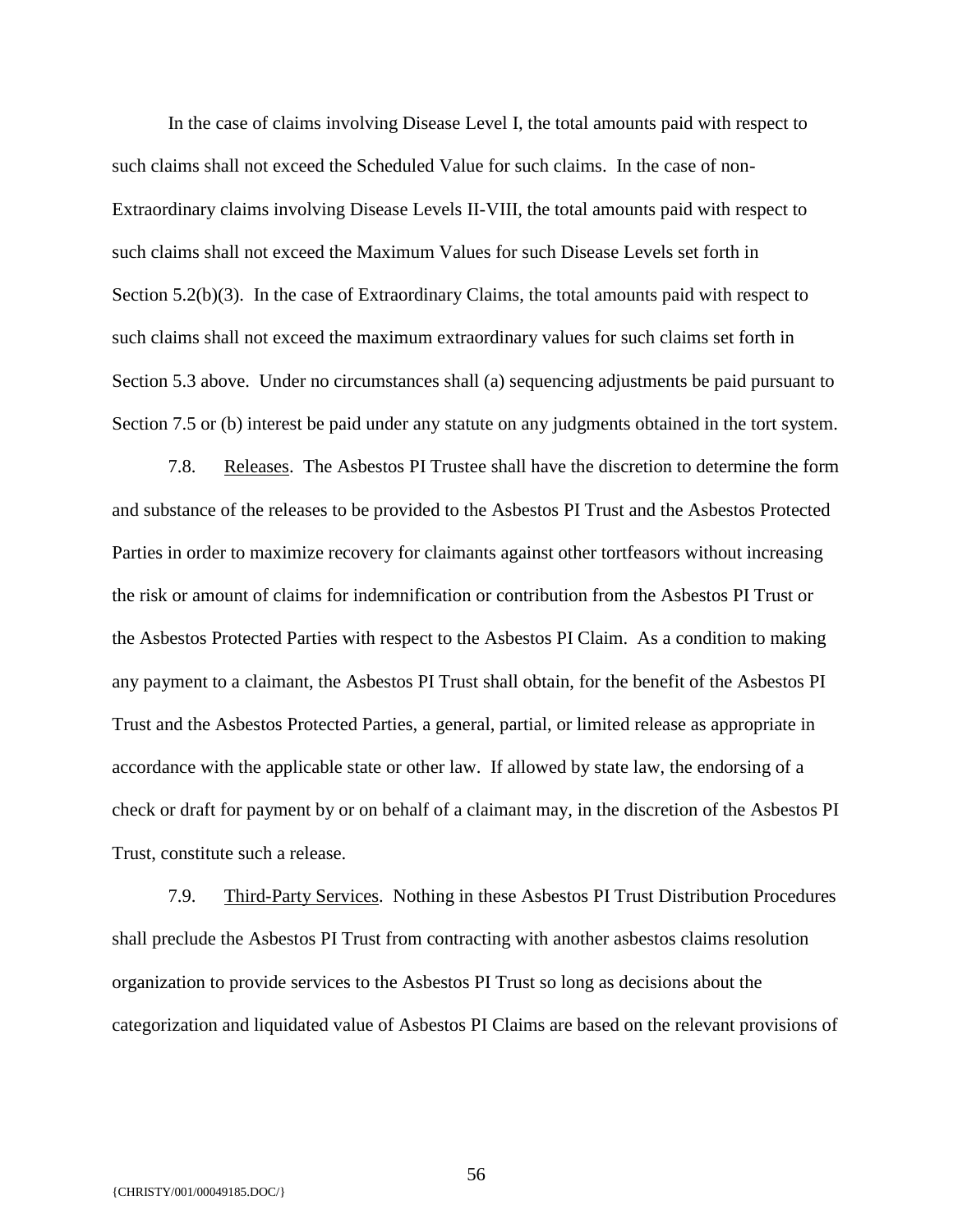these Asbestos PI Trust Distribution Procedures, including the Disease Levels, Scheduled Values, Average Values, Maximum Values, and Medical/Exposure Criteria set forth above.

7.10. Asbestos PI Trust Disclosure of Information. Periodically, but not less often than once a year, the Asbestos PI Trust shall make available to claimants and other interested parties, the number of claims by Disease Levels that have been resolved both by the Individual Review Process and by arbitration as well as by litigation in the tort system indicating the amounts of the awards and the averages of the awards by jurisdiction.

#### **SECTION VIII** Miscellaneous

8.1. Amendments. Except as otherwise provided herein, the Asbestos PI Trustee may amend, modify, delete, or add to any provisions of these Asbestos PI Trust Distribution Procedures (including, without limitation, amendments to conform these Asbestos PI Trust Distribution Procedures to advances in scientific or medical knowledge or other changes in circumstances), provided he or she first obtains the consent of the Asbestos PI Trust Advisory Committee and the Future Claimants' Representative pursuant to the Consent Process set forth in Sections 5.6(b) and 6.6(b) of the Asbestos PI Trust Agreement, except that the right to amend the Claims Payment Ratio is governed by the restrictions in Section 2.5 above, and the right to adjust the Payment Percentage is governed by Section 4.2 above. Nothing herein is intended to preclude the Asbestos PI Trust Advisory Committee or the Future Claimants' Representative from proposing to the Asbestos PI Trustee, in writing, amendments to these Asbestos PI Trust Distribution Procedures. Any amendment proposed by the Asbestos PI Trust Advisory Committee or the Future Claimants' Representative shall remain subject to Section 7.3 of the Asbestos PI Trust Agreement.